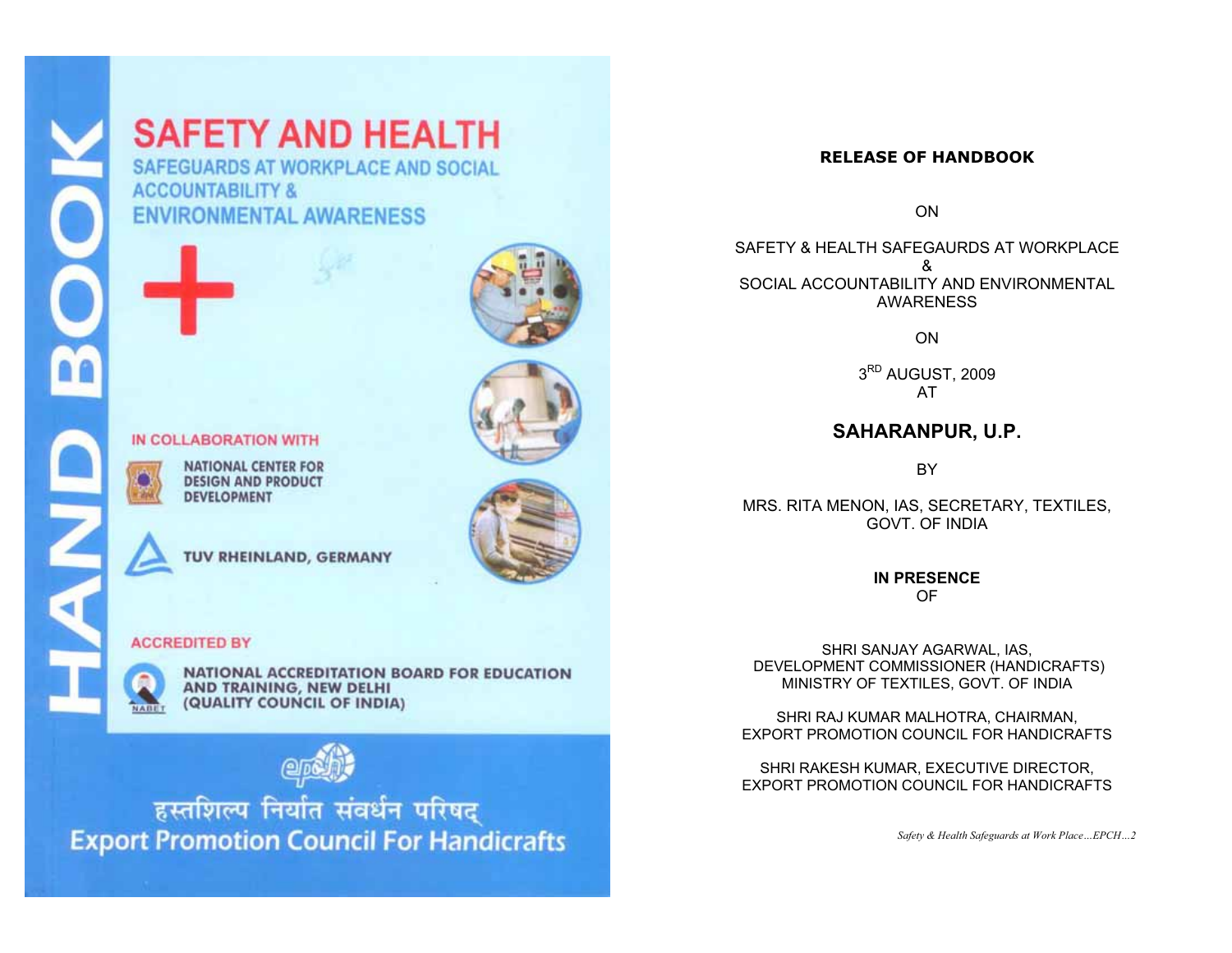# कार्यस्थल स्वास्थ्य एवं

# सुरक्षा

# निर्देशिका

# **Work Place Health and Safety Handbook**

#### विषय सूची / Contents

| .<br>DO'S & DON'T'S SOCIAL ACCOUNTABILITY AT HANDICRAFTS MANUFACTURING WORK |     |
|-----------------------------------------------------------------------------|-----|
|                                                                             |     |
|                                                                             |     |
|                                                                             |     |
| FREEDOM OF ASSOCIATION AND THE RIGHT TO COLLECTIVE BARGAINING9              |     |
|                                                                             |     |
|                                                                             |     |
|                                                                             |     |
|                                                                             |     |
|                                                                             |     |
|                                                                             |     |
|                                                                             |     |
|                                                                             |     |
|                                                                             |     |
|                                                                             |     |
|                                                                             |     |
|                                                                             |     |
|                                                                             |     |
|                                                                             |     |
|                                                                             |     |
|                                                                             |     |
|                                                                             |     |
|                                                                             |     |
|                                                                             |     |
|                                                                             |     |
|                                                                             |     |
|                                                                             |     |
|                                                                             |     |
|                                                                             |     |
|                                                                             |     |
|                                                                             |     |
|                                                                             |     |
|                                                                             |     |
|                                                                             |     |
|                                                                             |     |
|                                                                             |     |
|                                                                             |     |
|                                                                             |     |
|                                                                             |     |
|                                                                             |     |
|                                                                             | .39 |

Safety & Health Safeguards at Work Place...EPCH...3

Safety & Health Safeguards at Work Place...EPCH...4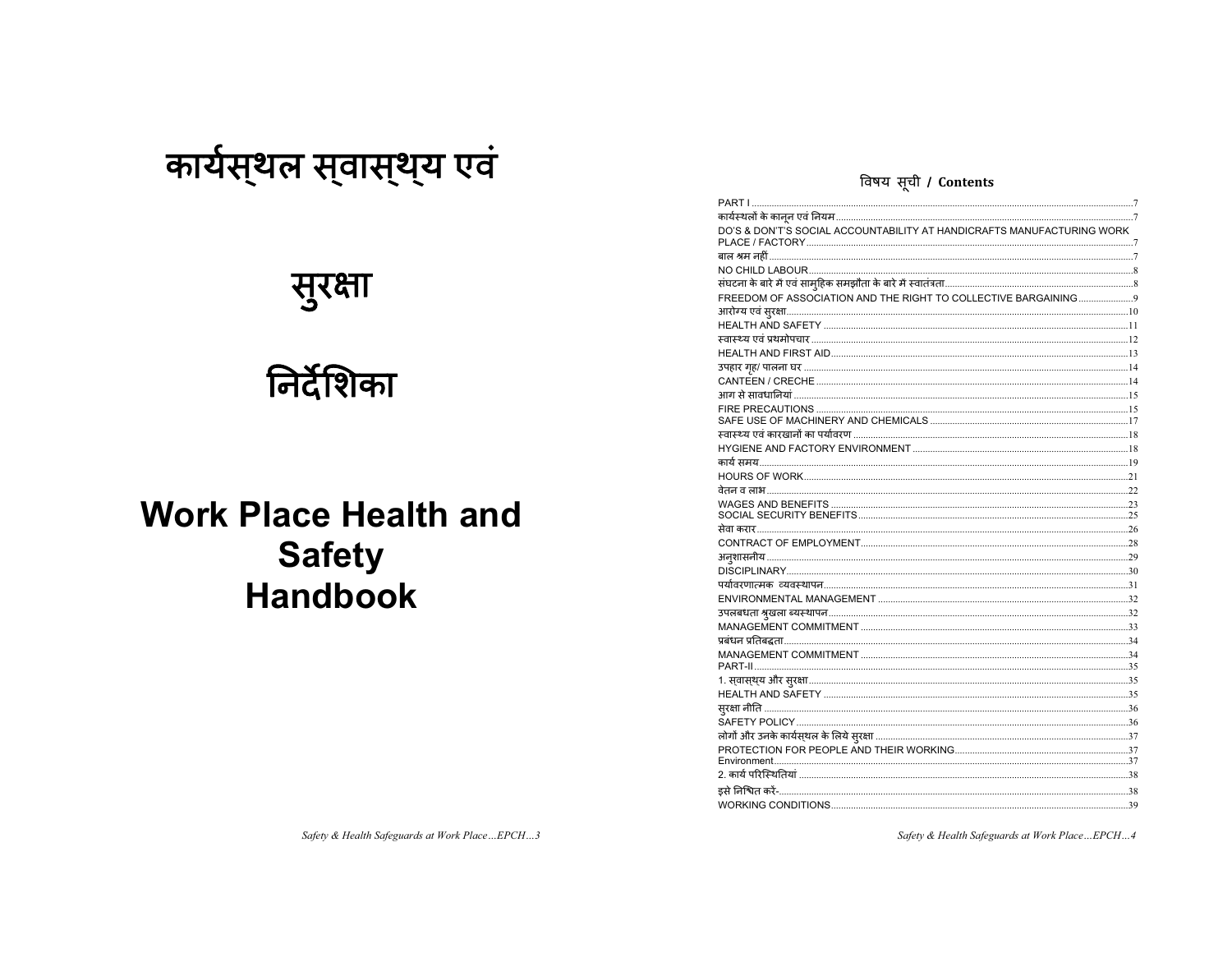| 3. फैक्टरियों में कार्य करने के दौरान पूर्वसावधानियां व् <mark>यक्तिगत सुरक्षा उपकरणों का उपयोग </mark> .39 |  |
|-------------------------------------------------------------------------------------------------------------|--|
|                                                                                                             |  |
|                                                                                                             |  |
|                                                                                                             |  |
|                                                                                                             |  |
|                                                                                                             |  |
|                                                                                                             |  |
|                                                                                                             |  |
|                                                                                                             |  |
|                                                                                                             |  |
|                                                                                                             |  |
|                                                                                                             |  |
|                                                                                                             |  |
|                                                                                                             |  |
| EXAMINE THE UNCONSCIOUS PERSON AND TRY TO GET CONTACT48                                                     |  |
|                                                                                                             |  |
|                                                                                                             |  |
|                                                                                                             |  |
|                                                                                                             |  |
|                                                                                                             |  |
|                                                                                                             |  |
|                                                                                                             |  |
|                                                                                                             |  |
|                                                                                                             |  |
|                                                                                                             |  |
|                                                                                                             |  |
|                                                                                                             |  |
|                                                                                                             |  |
|                                                                                                             |  |
|                                                                                                             |  |
|                                                                                                             |  |
|                                                                                                             |  |
|                                                                                                             |  |
|                                                                                                             |  |
|                                                                                                             |  |
|                                                                                                             |  |
|                                                                                                             |  |
|                                                                                                             |  |
|                                                                                                             |  |
|                                                                                                             |  |
|                                                                                                             |  |
|                                                                                                             |  |
|                                                                                                             |  |
|                                                                                                             |  |
|                                                                                                             |  |
|                                                                                                             |  |
|                                                                                                             |  |

Safety & Health Safeguards at Work Place...EPCH...5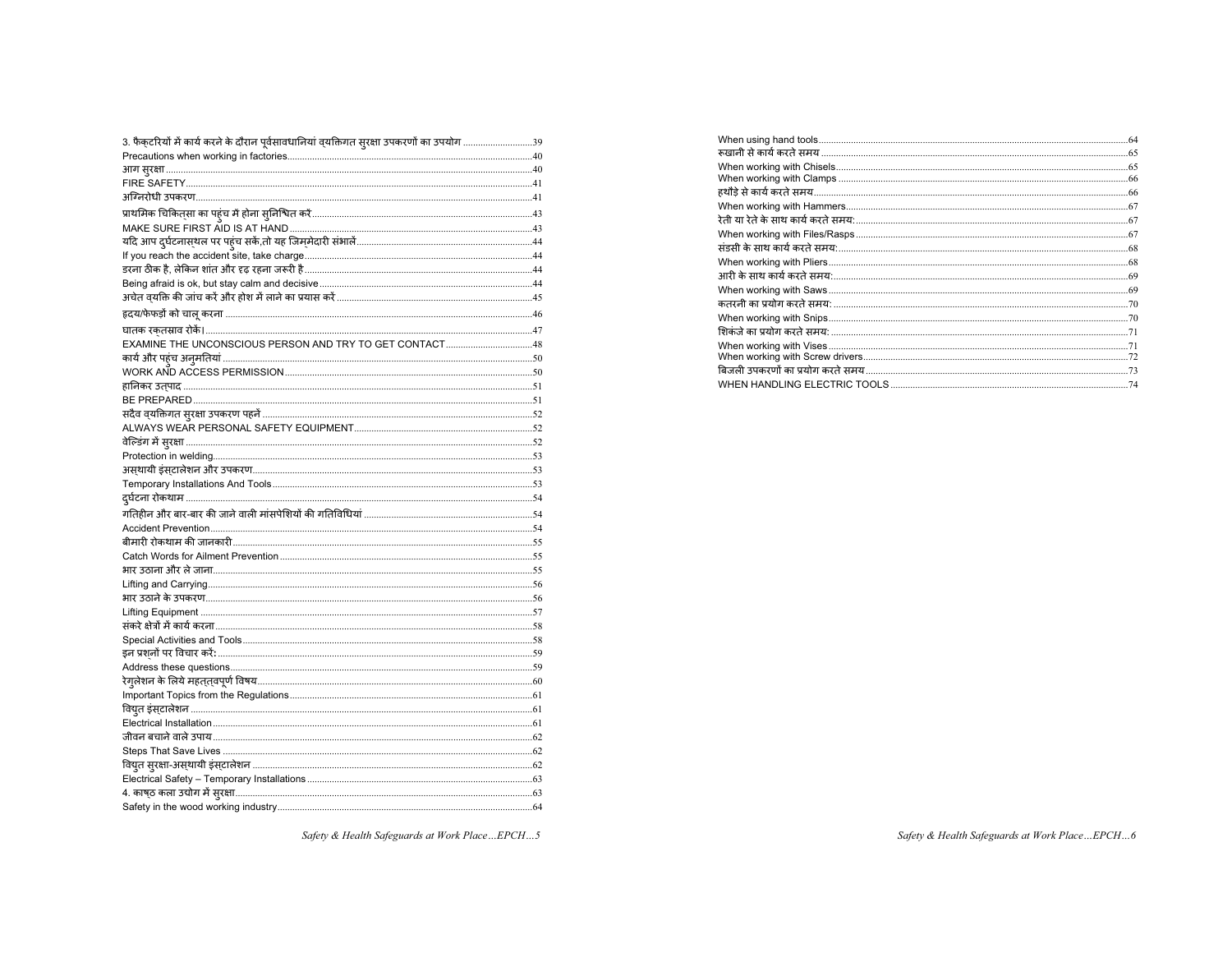#### **PART I**

#### कार्यस्थलों के कानून एवं नियम

#### **SOCIAL ACCOUNTABILITY AT HANDICRAFTS MANUFACTURING WORK PLACE / FACTORY**

#### **DO'S & DON'T'S**

#### बाल श्रम नहीं

कर्मचारियों की उम्र सेवा के लिए कानून के अनुसार कम से कम उम्र १४ है.

१४ से १५ वर्ष के बीच उम्र के बच्चों को प्रति दिन जयादा से ज्यादा ४.५ घंटों की सेवा के लिए नियुक्त किया जा सकता है. बच्चो को रात के समय कार्य करने के लिए नियुक्त नहीं किया जा सकता है. रात ७ से सुबह ८ बजे तक प्रशासन के लिए जरूरी है की वह बच्चे कर्मचारियों की अलग बही रखे.

१८ वर्ष से कम उम्र के जवान कर्मचारी के पास क्षमता प्रमाणपत्र होना जरुरी है.

१८ वर्ष से कम उम्र के जवान कर्मचारियों को जोखिमी काम नहीं दिया जा सकता या उन्हें अतिकालिक नहीं दिया जायेगा. प्रशिक्षार्थी कर्मचारी १४ वर्ष से ज्यादा उम्र के होने चाहिए. उनके साथ एक करारपत्र करना चाहिए जिसमे प्रत्यधिक कार्य, सिद्धांतो का प्रशिक्षण और परीक्षा का समावेश रहेगा.

#### **NO CHILD LABOUR**

#### **Age of Workers**

- Minimum legal age of employment is 14 years.
- Children between the age of 14 and 15 years can be employed for a maximum period of 4.5 hours in a day.
- The child cannot be employed during night time (i.e. 7pm to 8am).
- The employer must maintain a register of child workers.
- A young worker under 18 years must have a certificate of fitness.

Young workers must be over 14 years old. They must have a contract, which involved practical and theoretical training and a test. Apprentices are not allowed to be paid by the piece.

#### स घटना के बारे में एवं सामुहिक समझौता के बारे में स्वातंत्रता

कर्मचारियों को कर्मचारी संघटना में शामिल होने का अधिकार है. सात या सात से ज्यादा लोग संघटना स्थापन कर सकते है और संघटना के पंजीकरण के लिए आवेदन दे सकते हैं. कर्मचारी पूर्व अनुमति बिना अपनी पसंद की संघटना में शामिल हो सकते हैं.

सभी कर्मचारी संघटनाओं को जरुरी है कि वे कर्मचारी संघटन के लिबंधक, रजिस्ट्रार के कार्यालय में पंजीकरण कर लें. संघटन के सदस्य होने के नाते कर्मचारी संघटन कस शुल्क भरें. फीस सालाना बारह रुपयों से ज्यादा नहीं होना चाहिए. संघटित क्षेत्र में संघटनाअर्न्तगत संयंत्रों में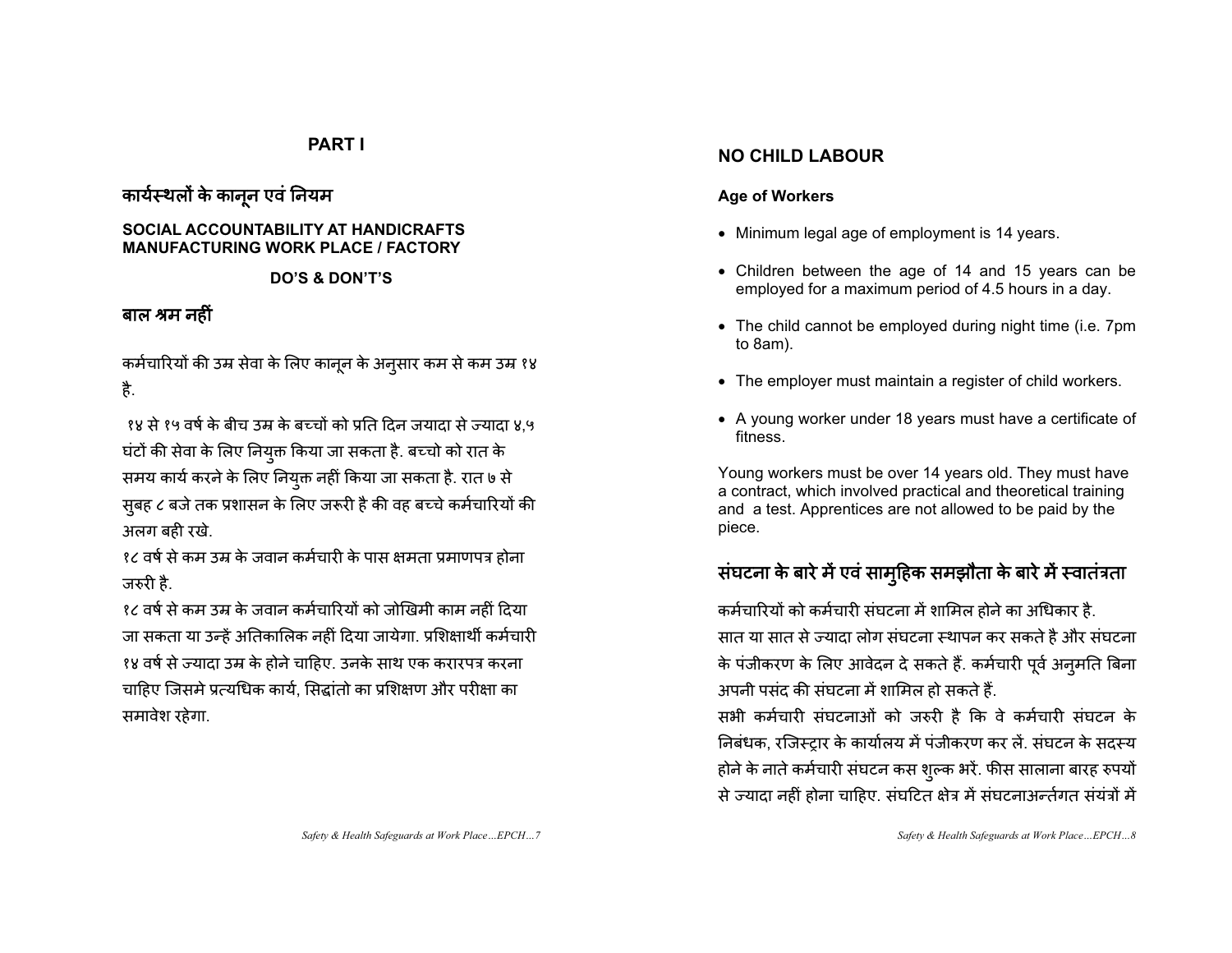वेतन निश्चित करने के लिए एवं विवाद में बारे में निर्णय लेने के लिए साम्हिक समझौता यह एक सर्वसाधारण और सर्वसम्मत मार्ग है.

दि इन्डसट्रियल डिस्प्यूट एक्ट १९४७, औधोगिक विवाद कायदोंद्ध के अनूसार जिन औधोगिक आस्थापनाओं में १०० से ज्यादा कर्मचारी हैं वहाँ पर कर्मचारी एवं प्रशासन के बीच उचित संपर्क रखने के लिए कर्मचारी समिति का गठन आवश्यक है.

कर्मचारी संघटना के निर्माण पर प्रतिबन्ध लाना या किसी भी कर्मचारी को संघटना स्थापन करने के लिए उसे सेवामुक्त या निलंबित करना एनी कोई सजा देना, यह इन्डसट्रियल डिस्प्यूट एक्ट १९४७, के तहत अन्घित कार्य पद्यति मानी जाती है.

#### **FREEDOM OF ASSOCIATION AND THE RIGHT TO COLLECTIVE BARGAINING**

- Employees have the right ot join a trade union.
- Seven or more persons can form a union and apply to have the union registered. Workers may join unions of their own choosing without prior authorization.
- All the trade unions must be registered with the Registrar of Trade unions appointed by the government
- The employees should pay the subscription fees as a member of the union. The fees should not exceed twelve rupees per annum.
- Collective bargaining is the normal means of setting wages and settling disputes in unionized plants in the organized industrial sector.
	- *Safety & Health Safeguards at Work Place…EPCH…9*

• Industrial Disputes Act requires industrial establishments with more than 100 workers to set up a works committee to maintain good links between employers and employees.

The industrial Disputes Act, 1947 makes it an unfair labour practice for employers to prevent union organization, to discharge or dismiss or otherwise punish an employee because he forms or joins a union.

### आरोग्य एवं सुरक्षा

#### व्यवस्थापन एवं प्रशिक्षण

आग लगने के आपातकाल में कर्मचारियों ने क्या करना चाहिए इसके बारे में उन्हें प्रशिक्षण मिलना अनिवार्य है तथा कुछ कर्मचारियों को प्राथमिक उपचार के बारे में भी प्रशिक्षण देना आवश्यक है. ५०० या अधिक कर्मचारी जिस कारखाने में हैं वहाँ वेलफेयर अधिकारी की नियुक्ति आवश्यक है.

१००० या अधिक कर्मचारी जिस कारखाने में हैं वहाँ एक या अधिक सुरक्षा अधिकारी की नियुक्ति करना आवश्यक है. प्रशासन को जरुरी है कि वे एक सुरक्षा समिति का गठन करें जिसमे कर्मचारी तथा व्यवस्थापन के समान संख्या में प्रतिनिधि हों.

प्रशासन को जरुरी है कि वे कर्मचारियों को काम के वक़्त आरोग्य एवं सुरक्षा के बारे में जानकारी उपलब्ध करें. प्रशासन द्वारा प्रशिक्षण केंद्र में या संस्था में आरोग्य एवं सुरक्षा के प्रशिक्षण के लिए भेजे जाने का अधिकार कर्मचारी को रहेगा.

प्रशासन को जरुरी है कि वे कारखाने में जोखिम कार्य पर पर्यवेक्षण के त्रिए वे सक्षम व्यक्तियों की नियुक्ति करें.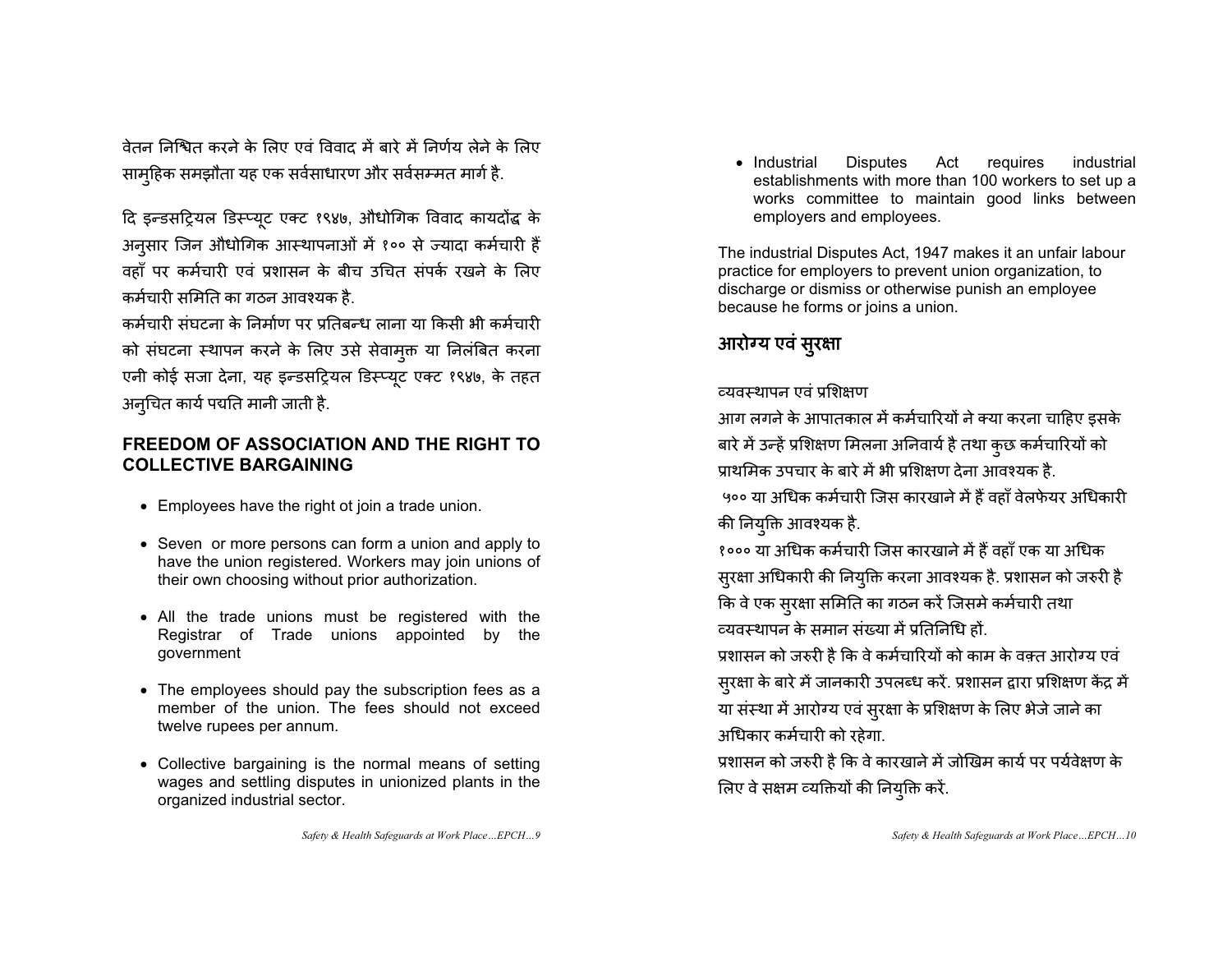प्रशासन को जरुरी है कि वे कारखाने कि आपातकालीन योजना तथा दुर्घटना नियंत्रण योजना बनाये. गर्भवती महिलायें हलके काम के लिए अन्**रोध कर सकती** हैं.

#### **HEALTH AND SAFETY**

#### **Management and Training**

- Workers must receive training in what they should do if there is a fire emergency and some workers must be trained in first aid.
- A factory employing 500 or more workers should employ a Welfare Officer.
- A factory employing 1,000 or more workers is required to appoint one or more Safety Officers.
- The employer must set up a Safety Committee consisting of equal number of representatives of workers and management.
- The employer must provide workers with information relating to heath and safety at work. The worker has the right to be sponsored by the employer for heath and safety training at a training centre or institute.
- The employer must appoint competent persons to supervise the hazardous activities within the factory.
- The employer must produce a site emergency plan and also disaster control measures for the factory.
- Pregnant women may request light duties.

#### स्वास्थ्य एवं प्रथमोपचार

कारखाने पे पर्याप्त संख्या में प्रथमोपचार पेटी की उपलब्धता होनी चाहिए. १५० कर्मचारियों के लिए कम से कम एक प्रथमोपचार पेटी अगर २० से ज्यादा कर्मचारी हों तो एक कर्मचारी ऐसा हो. जो सेंट जांस ए बुलेंस या रेड क्रास सोइएटी ऑफ़ इंडिया से प्रथमोपचार में प्रशिक्षित हो.

एक दुर्घटना बही रखनी चाहिए. अगर कारखाने की जगह में कोई दुर्घटना हो जिसकी वजह से कर्मचारी की मृत्यू हो, तो प्रशासन को जरुरी है कि वे कर्मचारी के लिए नुकसानी अदा करने के लिए मृत्य<u>ु</u> स बंधी स्थिति कि जानकारी देते हुए मृत्यु की तारीख से ७ दिनों के अन्दर आयुक्त को सूचना भेजेंगे.

प्रशासन को जरुरी है कि वे सभी कर्मचारियों के स्वास्थ्य के बारे में सही भौर भद्यावत भभिलेख रखें

सेवा काल के दरमियान उदभव होने वाली शारीरिक क्षति या बीमारी के लिए प्रशासन कर्मचारियों को क्षतिपूर्ति अदा करेगा. अगर शारीरिक क्षति के परिणाम स्वरुप मृत्यु हो जाती है तो मृत व्यक्ति पर निर्भर रहने वाले व्यक्ति को दी जाने वाली क्षतिपूर्ति कर्मचारी को दिए जाने वाले वेतन के ५० प्रतिशत को २२८.५४ से ९९.३७ इस संख्या से गुणा कर आनेवाली रकम या रु. ८०,०००/- इनमे से जो अधिक होगा वह दी जायेगी. अगर इसके लिए एम्प्लोइज़ स्टेट इन्शुरेन्स ई. एस. आय. बद्ध योजना लागू हो, तो इस मामले में ई. एस. आय. के तहत निर्णय लिया जायेगा.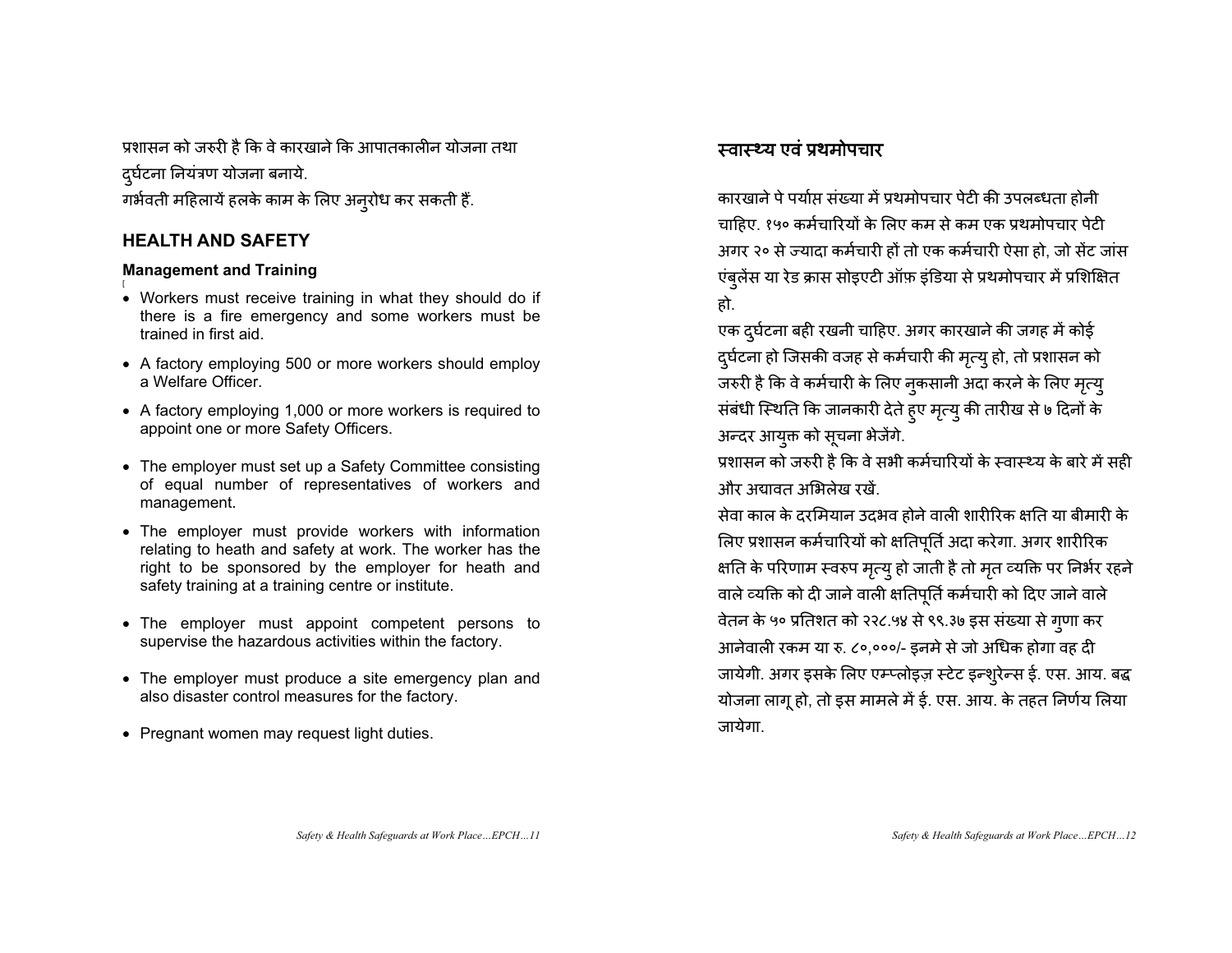#### **HEALTH AND FIRST AID**

- The factory must provides sufficient first aid boxes for employees (at least one first aid box fo every 150 workers)
- If there are more than 20 employees there must be a staff member who is trained in first aid, either by St.John's Ambulance or the Red Cross of India.
- An accident register should be maintained. If any accident occurs in the factory premises, which results in the death of the workers, the employer must (within 7 days of the death) sent an report to the Commissioner for employee's Compensation giving the circumstances attending the death.
- The employer must maintain accurate and up-to-date heath records for all the workers.
- The employer shall pay compensation to employees for injuries and illness resulting from employment.
- If the injury result in death, the amount of compensation payable to his dependents would be equal to 50% of the monthly wages of the employee multiplied by a figure ranging from 228.54 to 99.37 (depending upon the age of the employee) or an amount of Rs.80,000/- whichever is more. If the Employees Sate Insurance (ESI) scheme applied, these issues are addressed by ESI.

#### उपहार गृह/ पालना घर

अगर २५० से ज्यादा कर्मचारी हों तो प्रशासन द्वारा उपहार गृह उपलब्ध किया जायेगा.

खाद्य पदार्थ बिना लाभ तत्व पर उपलब्ध किये जायेंगे. प्रत्यक्ष में कई जगहों पर प्रशासन इसमें परिदान उपलब्ध कराता है. जिन कारखानों में १५० से ज्यादा कर्मचारी सेवा में हैं, वहां पर पर्याप्त और उचित विश्रांति गृह एवं भोजन गृह उपलब्ध कराए जायेंगे जिसमे पीने के पानी का प्रबंध होगा और प्रशासन द्रारा उनकी उचित देखभाल रखी जायेगी. जिन कारख़ानों में ३० से जादा महिला कर्मचारी सेवा में हैं, वहां पर प्रशासन द्रारा छः साल से कम उम्र के बच्चों के लिए उचित कक्ष उपलब्ध किये जायेंगे, कक्ष सुस्थिति में रखे जायेंगे.

#### **CANTEEN / CRECHE**

- If there are more than 250 workers, canteen(s) shall be provided and maintained by the employer. Food served should be provided at a non-profit basis ( in practice it is often subsidized by the employer).
- In factory with more than 150 workers employed, adequate and suitable rest rooms and a lunch room, with provision of drinking water shall be provided and maintained by the employer.
- In a factory more than 30 women workers employed, the employer shall provide and maintain suitable room(s) for the use of children under the age of six years.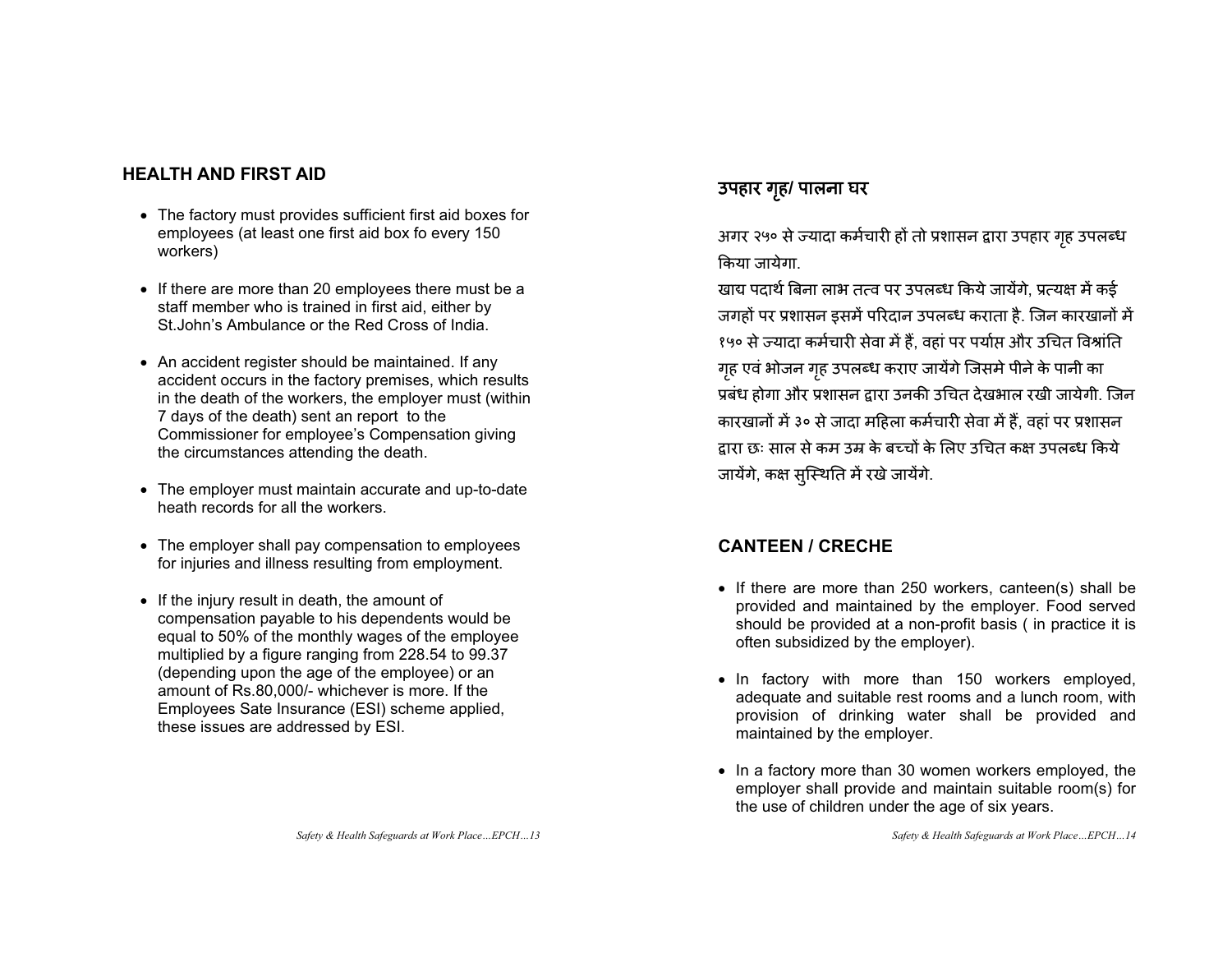#### आग से सावधानियां

आग का उदभव न हो और वह न फैले इसके लिए प्रशासन आवश्यक मावधानियां लेगा

आग लगने पर सभी कर्मचारियों को छूट निकलने के लिए प्रशासन आवश्यक सुरक्षित मार्ग उपलब्ध करेगा और उन्हें सुस्थिति में रखेगा. आग बुझाने के लिए आवश्यक उपकरण तथा सुविधाएँ प्रशासन द्वारा उपलब्ध की जाएँगी और उन्हें सुस्थिति में रखा जायगा. प्रशासन को सुनिश्चित करना चाहिए कि आग लगने की स्थिति में कर्मचारी निर्गमन के मार्गों से अवगत है और उन्हें पर्याप्त रूप से प्रशिक्षित किया गया है.

#### **FIRE PRECAUTIONS**

- The employer shall taken necessary measures to prevent outbreak and spread of fire.
- The employer shall provide and maintain safe means of escape for all workers in the event of fire.
- The employer shall provide and maintain the necessary equipment and facilities for extinguishing fire.

The employer shall ensure that the workers are familiar with the means of escape in case of fire and have been adequately trained.

यंत्र एवं रसायनों का सुरक्षित उपयोग

जहाँ जहाँ आवश्यक है, प्रशासन व्यक्तिगत संरक्षण उपकरण उपलब्ध कराएगा.

प्रशासन को सुनिश्चित करना चाहिए कि यंत्रसामग्री सुरक्षित है और उचित रूप से संरक्षित है.

यंत्र शुरू रहते समय उसकी मरम्मत करने वाले कर्मचारियों को प्रशासन से संरक्षित रखना चाहिए.

कम उम्र के व्यक्तियों को, अगर उन्हें पर्याप्त प्रशिक्षण नहीं दिया गया हो या वे पर्याप्त पर्यवेक्षण में नहीं हो, तो प्रशासन उन्हें खतरे के यंत्रों पर काम करने की अनुमति नहीं देगा.

आपातकाल में चालू यंत्रों को जानेवाला वियुतप्रवाह काटने के लिए उचित तरह की उपाय योजना प्रशासन द्वारा दी जायेगी और उसे सुस्थिति में रखा जायेगा.

सभी वियुत यंत्र ढक कर रखे जायेंगे या संरक्षित रखे जायेंगे.

प्रशासन कर्मचारियों की आँखों को क्षति होने से और खतरीली धूल, गैस, ज्वाला तथा बर्फ से संरक्षित रखेगा.

प्रशासन इमारत एवं यंत्रसामग्री को इस प्रकार से रखेगा कि उनसे मानवी जीवन को या सुरक्षितता को धोखा नहीं निर्माण होगा.

उत्पादन प्रक्रिया में रासायनिक एवं विषैले पदार्थों का प्रादुर्भाव वे खतरीले हो या न हो नियम में विहीत अधिकतक सीमा से ज्यादा नहीं होना चाहिए.

कारखानों में जहाँ पर खतरीले साबित होने वाले रसायनों का प्रयोग होता है, उनके najdeek पर्याप्त और उचित धोने की जगह का प्रबंध किया जाना चाहिए.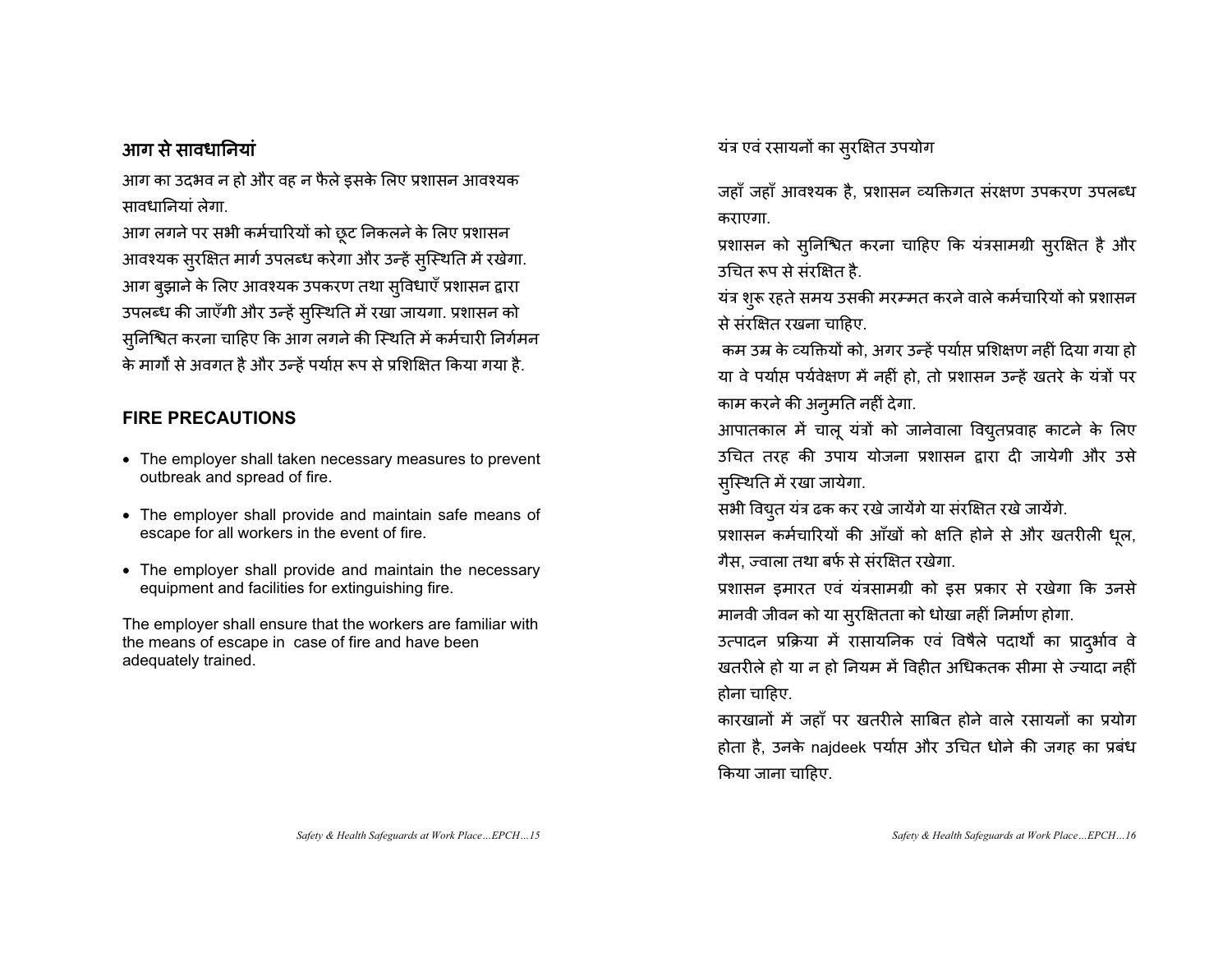#### **SAFE USE OF MACHINERY AND CHEMICALS**

- The employer must provide personal protective equipment where necessary
- The employer must ensure that machinery is safe and properly guarded.
- The employer must protect workers who are repairing the machinery while in motion.
- The employer shall not allow young persons to work on dangerous machines unless the workers has received sufficient training or is under adequate supervision.
- The employer shall provide and maintain suitable devices for cutting off power in emergencies from running machinery
- All electrical machinery shall be encased or guarded
- The employer shall protect workers from injury to their eyes and also from dangerous dust, gas, fumes and vapours
- The employer shall maintain the building and machinery in such a condition that it does not case any danger to human life or safety.
- Exposure of chemical and toxic substances in manufacturing processes (whether hazardous or otherwise) should not exceed the maximum permissible threshold limits specified by the law.

Adequate and suitable facilities for washing should be maintained in each factory, near to areas where potentially hazardous chemicals are used.

*Safety & Health Safeguards at Work Place…EPCH…17* 

#### स्वास्थ्य एवं कारखानों का पर्यावरण

कारखाना साफ़ स्थरा एवं सूव्यवस्थित रखा जायेगा. हर कर्मचारी के लिए कम से कम १४.२ घन मीटर्स की जगह होनी चाहिए.

पर्याप्त विद्युत व्यवस्था, वायुविजन तथा तापमान नियंत्रण उपलब्ध किया जाना चाहिए.

काम की जगह पर धूल का वसन द्वारा प्रवेश या धूल जमा होने पर प्रतिबन्ध लेन के लिए परिणामकारक उपाय योजना की जायेगी

सभी कूड़ा कचरा और त्याज्य वस्तुओं पर उचित प्रक्रिया कर उनका सुरक्षित पद्यति से निपटारा किया जायेगा.

कर्मचारियों को स्वछ्य पीने का पानी सहज उपलब्ध होना चाहिए. जहाँ पर २५० से ज्यादा कर्मचारी हों, वहां पर गर्मी के मौसम में कारखाने में ठंडे पानी की सुविधा उपलब्ध की जानी चाहिए.

काम की जगह पर पर्याप्त प्रसाधन सुविधा उपलब्ध कर उन्हें साफ सुथरे तथा आरोग्यदायक स्थिति में रखना चाहिए. २० कर्मचारियों के लिए कम से कम एक प्रसाधनगृह होना जरूरी है.

पुरुष और महिलाओं के लिए अलग कक्ष उपलब्ध करना चाहिए.

#### **HYGIENE AND FACTORY ENVIRONMENT**

- The factory should be kept clean and tidy
- Every workers should have at least 14.2 cubic metres of space
- Adequate lighting, ventilation and temperature control must be provided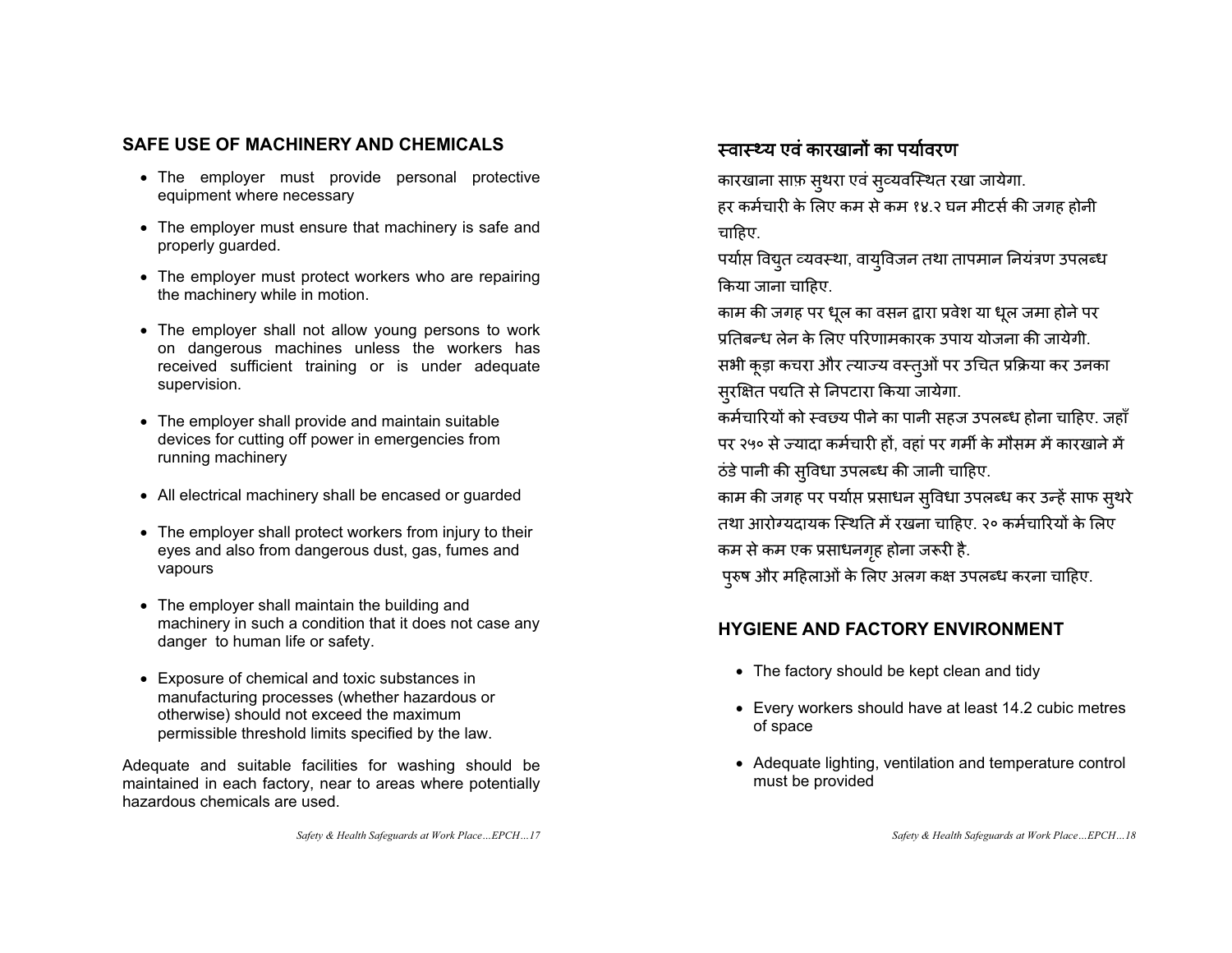- Effective measures shall be taken to prevent dust inhalation and accumulation at the workplace.
- All wasters and effluents should be treated and disposed of in a safe manner.
- Workers must have access to clean drinking water. If there are more than 250 workers, the factory must provide cooled drinking water in hot weather.
- Adequate toilet facilities should be provided at the workplace and should be maintained in a clean and sanitary state. There should be at least one toilet for twenty employees.
- Separate enclosed accommodation must be provided for male and female workers.

#### कार्य समय

प्रति दिन मानदंड = ८ घंटे

प्रति हफ्ता मानदंड = ४८ घंटे

कुछ कारखाने हफ्ते में ५ दिन रखते हैं जो ४० घंटों से ४५ घंटों तक, या ५.५ दिन प्रति हफ्ता होता है.

साधारण रूप से प्रति सप्ताह अधिकतम अतिकालिक कार्य १२ घंटों तक अनुजेय है या हर तिमाही में ५० घंटा, अधिकतम परमिट कारखाना निरिक्षयालय से प्राप्त किया जा सकता है, परन्तु कुल कार्य के घंटों की अतिरिक्त सीमा हर राज्य में अलग- अलग रहती है जो ५४ घंटों से ७२ घंटे प्रति सप्ताह रहती है. कुछ राज्यों में अधिकतम सीमा मुख्य कारखाने निरीक्षक की अनुमति से ७२ घंटों से ज्यादा समय तक बढाई जा सकती है. सम्बंधित राज्यों के कानून देखिये.

५ घंटों के काम के बाद प्रतिदिन आधा घंटा विश्रांति समय काम का कुल समय, मध्यांतर के साथ दिन में दस घंटों से ज्यादा नही होना चाहिए.

महिला कर्मचारी: साधारण रूप से उन्हें शाम के ७ बजे से सुबह के ६ बजे तक सेवानियुक्त नहीं करना चाहिए. परन्तु राज्यों में विशेष प्रकार के उद्योगों में महिला कर्मचारियों को सुबह ५ बजे से रात के १० बजे तक सेवा रहने की अनुमति दी जा सकती है.

बालको को स्तनपान देने वाली माँओं को, बालक १५ माह का होने तक प्रतिदिन १५ मिनटस के दो मध्यांतर वेतनसहित देना चाहिए.

#### वेतन सहित छुट्टी:

२४० काम के दिनों के बाद प्रति २० काम के दिनों के लिए एक दिन छुट्टी बाल कर्मचारियों के लिए १ दिन प्रति १५ दिन. छूट्टी के कालावधि का वेतन छुट्टी शुरू होने से पहले देना चाहिए.

प्रसूति के लिए छुट्टी: १२ हफ्ते, अधिकतम ६ सप्ताह अगर प्रसूति के बाद अस्वस्थ हों तो अतिरिक्त एक महिना. सेवा सहित छुट्टी: गर्भपात के लिए ४२ दिन छुट्टी. पिछले १२ महीनों में अगर महिला कर्मचारी ने ८० दिन काम किया हो तो वह प्रसूति विषयक लाभ प्राप्त कर सकती है. सभी कर्मचारियों के लिए राष्ट्रीय सार्वजानिक छुट्टियाँ दी जानी चाहिए. ३ राष्ट्रीय छुट्टियाँ- २६ जनवरी, २ अक्टूबर तथा १५ अगस्त . स्थानीय पारम्परिकता के अनुसार त्यौहारों की छुट्टियाँ बदल सकती हैं. काम की कालावधि एवं घंटे तथा कारखाने में जो छुट्टी के दिन रखे जायेंगे और वेतन के दिन, इसकी सूचना नोटिस बोर्ड पर अंग्रेजी तथा स्थानीय भाषा में प्रर्दशित की जायेगी.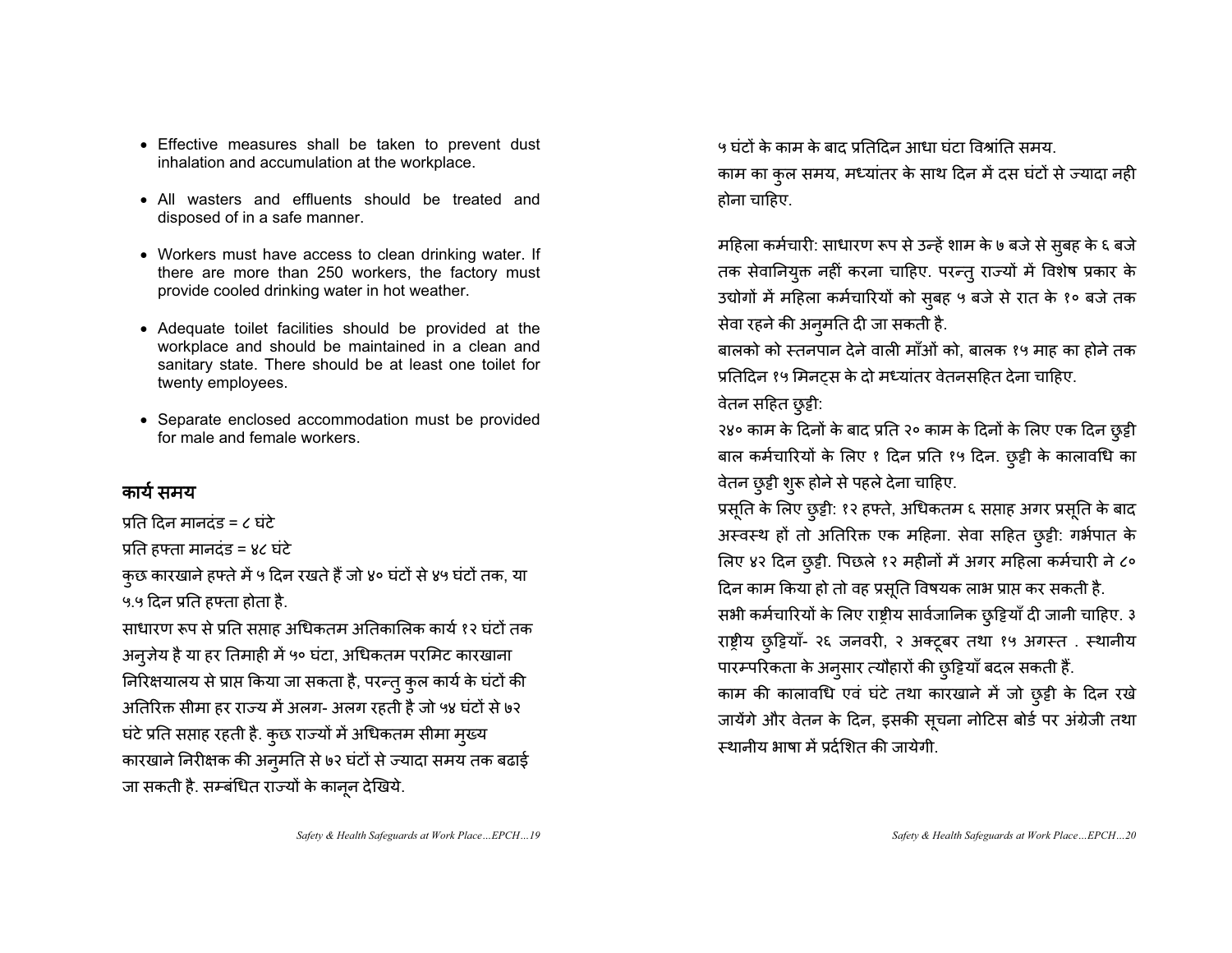#### **HOURS OF WORK**

- Standard hours per day  $=$  8 hrs.
- Standard hours per week =  $48$  hrs.
- Some factories adopt a 5-day week ranging from 40 hours to 45 hours, or a 5.5. day week.
- In general, maximum overtime allowed is 12 hours per week or 50 hours per quarter (Peach time permits can be obtained from the factory inspectorate). However, upper limits for total working hours vary in different States, form 54 hours to 72 hours per week. In some States, the maximum can be extended to over 72 hours with permission from the Chief Inspector of **Factories**
- x *Please check the regulations in the relevant state*. Daily rest period of at least half an hour after 5 hours of work. Total period of work (inclusive of rest interval) must not spread over more than 10 hours in an day. Weekly rest of at least one whole day. (No worker is

allowed to work for more than 10 days at a time) *Female Workers:* 

- Generally cannot be employed between the hour sof 7 pm and 6 amj however states can permit females in certain types of industry to work from 5 am to 10 pm
- Nursing mothers (until baby is 15 months old) should have two 15 minute paid breaks per day.

#### *Paid Leave*

- One day's leave per 20 days of work (child workers: one day per 15 days) after 240 days worked.
	- *Safety & Health Safeguards at Work Place…EPCH…21*
- Wages for leave periods must be paid before the leave period begins.
- Maternity leave for 12 week (maximum 6 weeks prenatal). Additional one month paid leave in case of illness following delivery. Leave for miscarriage or abortion is 42 days. The woman is eligible for maternity benefits if she has worked for 80 days in the last 12 months.
- All the workers must have national and public holidays (3national holidays-  $26^{th}$  January,  $2^{nd}$  October and  $15^{th}$ August). The festival holidays change from sate to state depending on the ethnicity.
- Notice showing the period and hours of work for all classes of workers and the days observed by the factory as holidays and pay days shall be displayed on the notice boards in English as well as local language.

#### वेतन व लाभ

शासन द्वारा न्युनतम वेतन निश्चित किया गया है. हर राज्य में तथा उद्योग के हर क्षेत्र में न्यूनतम वेतन अलग अलग है. कुल न्यनतम वेतन को निश्चित करने के लिए प्राथमिक वेतन में महगाई भत्ता, डी. ए. जोड़ दिया जाता है. कुल वेतन व प्राथमिक वेतन + डी.ए.

जिन कारखानों में १००० से काम व्यक्ति है वहां वेतन हर महीने के सात तारीख के पहले दिया जायेगा. और अन्य कारखानों में वेतन हर महीने के १० तारीख से पहले देना अनिवार्य है.

वेतन हर महीने देना अनिवार्य है.

वेतन की रकम भारतीय रुपयों में या धनादेश द्रारा या अगर कर्मचारियों की सम्मति से बैंक के खाते में जमा किया जायेगा. कर्मचारियों को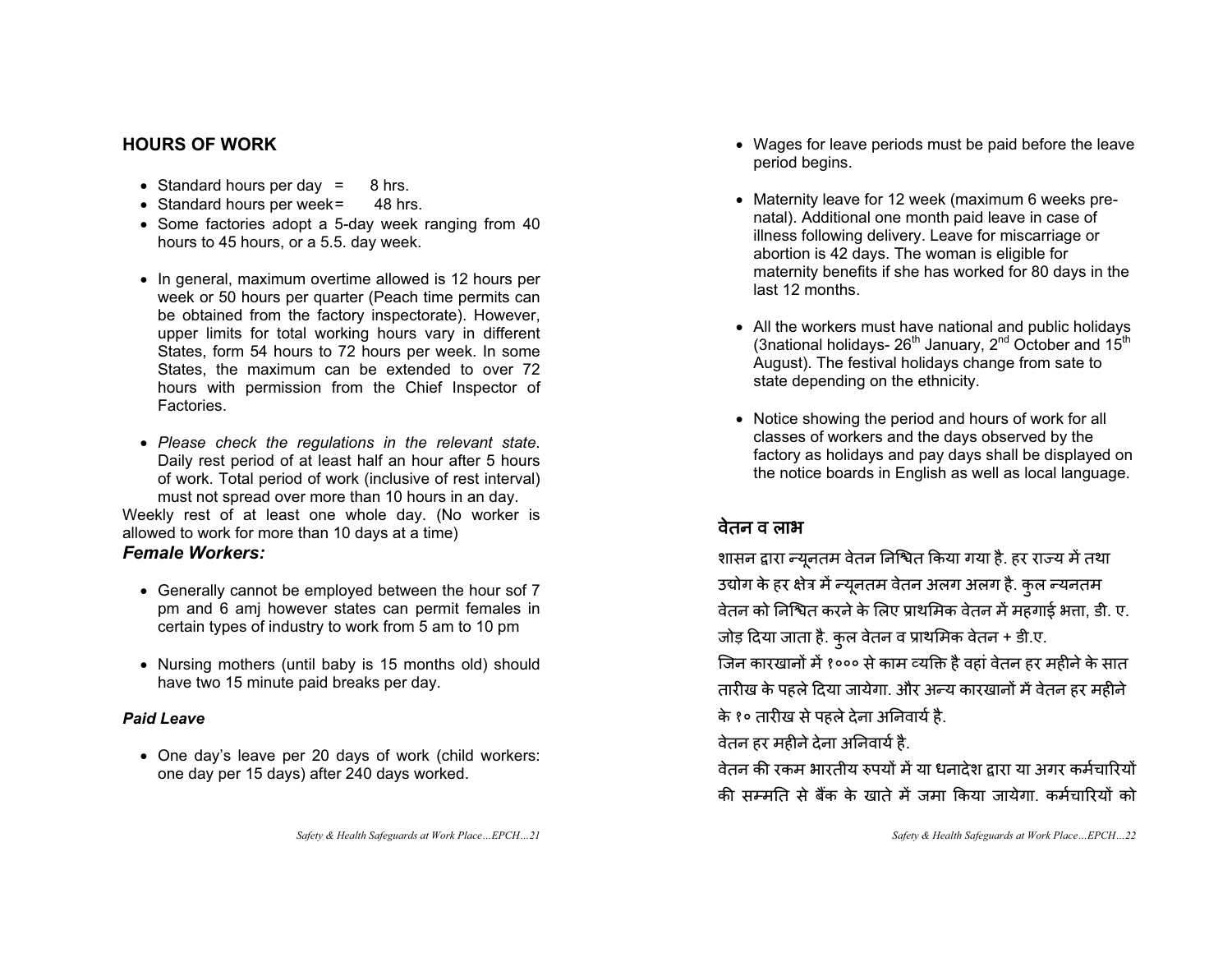वेतन पत्रक दिया जाना चाहिए जिसमे काम के जानते तथा दिन, वेतन कटौती आदि का समावेश रहेगा.

सभी कर्मचारियों को. जिसमे अर्ध वेतन ठेके पर लिए गए कर्मचारी तथा प्रशिक्षार्थी, बच्चे अर्धक कर्मचारी और बाहरी कर्मचारी, घर में काम करने वाले कर्मचारी का समावेश रहेगा. हफ्ते के लिए न्यूनतम वेतन ४८ घंटों के मानदंड अनुसार दिया जायेगा.

साधारण काम के दिन के लिए अतिकालिक वेतन ८ घंटों से ज्यादा समय के लिए २०% ज्यादा रहेगा.

प्रशासन को जरुरी है की वो कर्मचारियों का रजिस्टर रखे.

दंड, वेतन नकसान व हनी के लिए कटौतियाँ तथा कर्मचारियों को दी गयी अग्रिम रकम के लिए प्रशासन रजिस्टर रखेगा. न्यूनतम वेतन तथा विशेष भत्ता दर्शाने वाली नोटिस प्रशासन दारा कारखाने में अंग्रेजी और स्थानीय भाषा में प्रर्दशित की जायेगी.

ठेकेदार के कर्मचारियों को दिया जाने वाला वेतन मुख्य प्रशासन के प्रतिनिधि की उपस्थिति में अटा किया जायेगा

#### **WAGES AND BENEFITS**

- Minimum wage is set by the Government. The range of minimum wages varies according to the state and to the sector of industry.
- Dearness Allowance (DA) (cost of living) is applied to the basic wage each year to give the total minimum rate. (Total wages = basic wage +DA)
- Factories employing less than 1,000 persons must pay wages before the end of the  $7<sup>th</sup>$  day of every month and

other factories must pay wages before the end of the  $10<sup>th</sup>$ day of every month.

- Wages should be paid every month
- All wages should be paid in Indian rupees or by cheque or into bank account, if agreed by worker.
- Workers must receive pay slips stating hours and days worked wages, deductions, etc.
- All workers, including workers on piece-rates, contract laborers and apprentices, children, handicapped workers, and out-workers (including home workers) should receive the minimum wage for a 48 hour standard working week.
- Overtime should be paid at the rate of 200% for hours in excess of 8 hours on a normal working day.
- The employer must hold a register of employees.
- The employer must maintain a register of fines, wages, deducting, for damage or loss and advances made to the employees.
- The employer must display in his factory a notice containing rates of minimum wages and special allowances, in English as well as local language.

Wages to contract labour must be paid by the contractor in presence of a representative of the principal employer.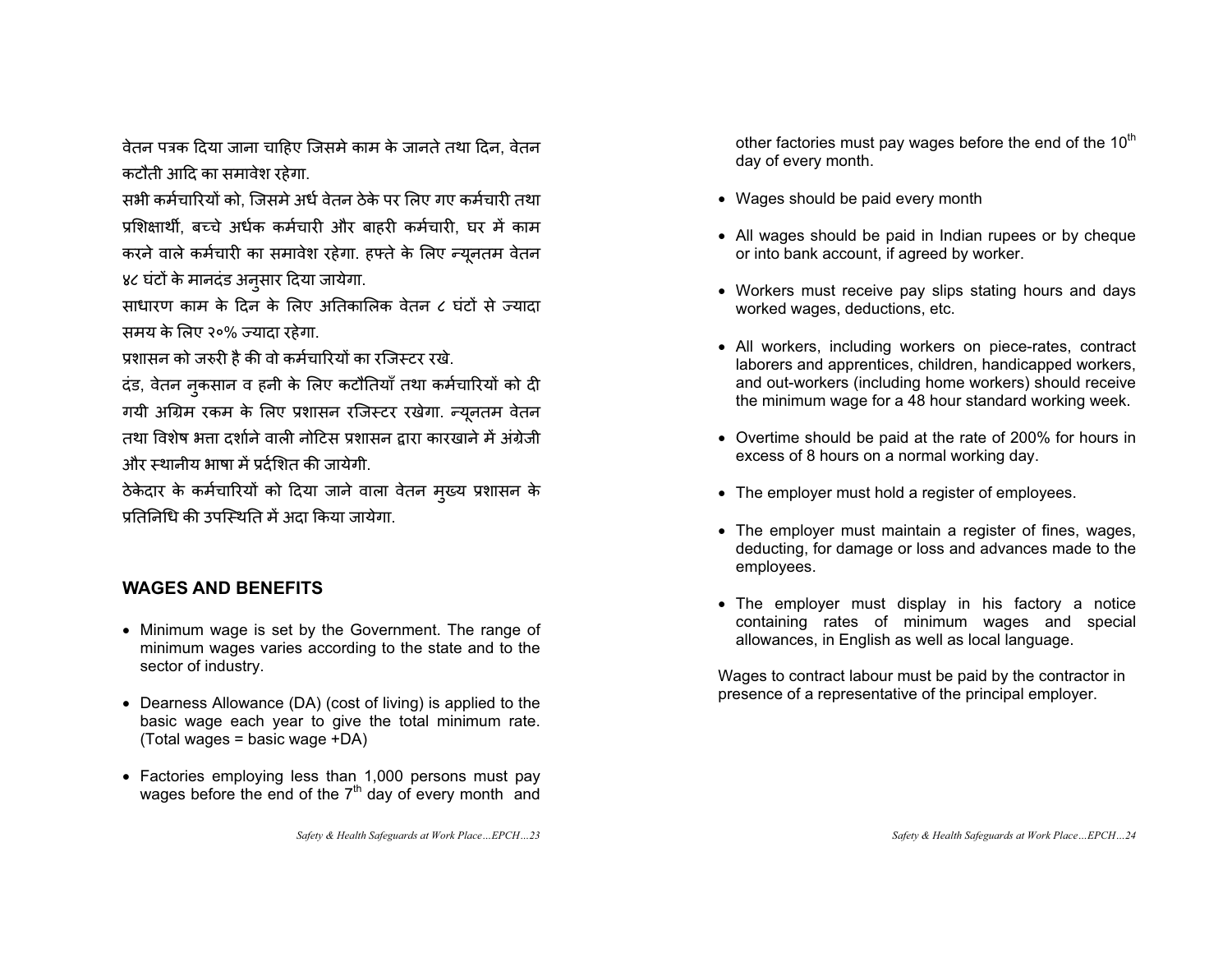सामाजिक सुरक्षा लाभ

जहाँ पर २० से ज्यादा कर्मचारी हैं. वहां कारखानों द्वारा निम्नस्वरुप सहभाग होना अनिवार्य है.

भविष्य निर्वाह निधि, प.ऍफ़. अंशदान: प्रशासन द्वारा दिए जाने वाले वेतन के १२% एवं कर्मचारी वेतन के १२% एम्प्लोयीस, स्टेट इन्सुरंस, ई. एस. आई. योजना कर्मचारी के वेतन के १.७५%, कर्मचारी और ४.७५% प्रशासन, वैद्यकीय लाभ, बीमारी का लाभ, प्रसूति के लाभ, अपंगत्व लाभ, निर्भर व्यक्तियों के लाभ तथा अंतिम क्रिया संस्कार आदि लाभ उपलब्ध किये जाते है.

प्रशिक्षार्थी भविष्य निर्वाह निधि या बोनस के लिए पात्र नहीं है. बोनस: जो कारखाने चल रहे हैं और जिन में २० से ज्यादा कर्मचारी हैं, और जो पिछले कैलंडर वर्ष में ३० दिनों से ज्यादा काम कर चुके हैं उनको तथा परिविक्षर्थियों को यह लागू होता है.

न्यूनतम बोनस वेतन या मजदूरी के ८.३३% या रु. १०० इनमे से जो अधिक होगा. उतना रहेगा.

अधिकतम बोनस- वेतन का २०%

#### **SOCIAL SECURITY BENEFITS**

All factories with more than 20 workers must participate in the following:-

- The Provident Fund (PF) contribution: 12% of employee's wages payable by the employer and 12% PAYABLE BY EMPLOYEE.
- Employees State Insurance (ESI) scheme: 1.175% of the employee's wages (employee) and 4.75% (employer) (provides medical benefit, sickness benefit,

*Safety & Health Safeguards at Work Place…EPCH…25* 

maternity benefit, disablement benefit, dependant's benefit and funeral expenses).

• Apprentices are not entitled to Provident Fund, ESI or Bonus.

#### *BONUS:*

- Applies to all factories which have been operating and which have more than 20 workers.
- Applicable to all workers who have worked more than 30 days in the last calendar year, including probationers.
- Minimum bonus of 8.33% of the salary or wage or Rs. 100, whichever is higher.
- Maximum bonus  $-20\%$  of wage.

### सेवा करार

कानूनी तौर पर रखे हुए विदेशी कर्मचारी कानून से संरक्षित है परन्तु गैरकानूनी विदेशी कर्मचारियों को संरक्षण प्राप्त नहीं है. कर्मचारी प्रवर्ग:

शिक्षार्थी- शिक्षण वेतन करार पत्र, न्यूनतम वेतन अर्न्तगत नियंत्रित नहीं है.

परिविक्षार्थी- न्यूनतम वेतन+इ. एस. आइ / प. ऍफ़., नौकरी की स्**रक्षितता** नहीं.

अस्थायी- न्यूनतम वेतन+इ. एस. आइ / प. ऍफ़., नौकरी की सुरक्षितता नहीं.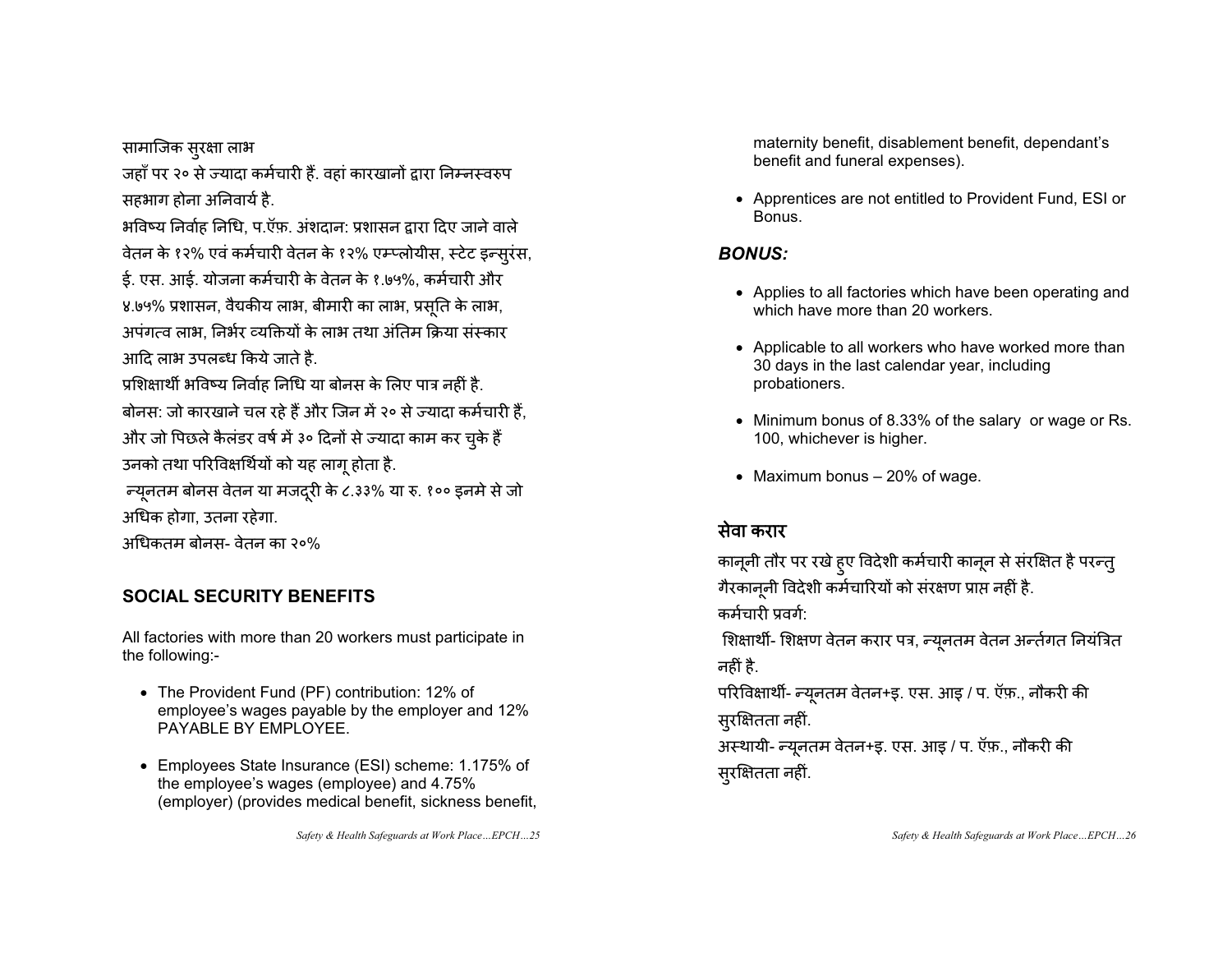अनियत- न्यूनतम वेतन+इ. एस. आइ / प. ऍफ़., नौकरी की सुरक्षितता नहीं.

स्थायी- न्यूनतम वेतन+इ. एस. आइ / प. ऍफ़., नौकरी की सुरक्षितता. अलगाव वेतन: सिवीअरंस पे- अगर एक वर्ष से ज्यादा सेवा किये हुए क़र्मचारी को सेवा में से निकला गया तो वह ५०% वेतन के अतिरिक्त महंगाई भत्ता प्राप्त करने के लिए पात्र रहेंगे.

५ वर्ष से ज्यादा सेवा किये हुए कर्मचारी को निलंबित करने के पश्वात् उसे सेवोपहार, ग्राज्युइटी भुगतान किया जायेगा. अस्थायी रूप के ठेके उ़यादा से ज्यादा २४० दिनों के लिए करने चाहिए. जिसे एक वर्ष से आगे चालू रखा जा सकता है. अर्थात दो वर्ष के लिए. अगर ९० दिन के सेवा में खंड हो गया तो प्राथमिक सेवा फिर से शुरू होगी.

हर कर्मचारी को उसकी नियुक्ति, स्थायी सेवा, पदोन्नति, या पुन्वर्गीकरण करते समय लिखित आदेश व्यवस्थापक के हस्ताक्षर के साथ किया जायेगा.

स्थायी स्वरूपी कर्मचारी का सेवा से निलंबन लिखित सूचना प्रशासन या कर्मचारी द्वारा दी जानी चाहिए. यह सूचना मासिक दर के लिए पात्र कर्मचारियों ने एक माह पूर्व तथा अन्य कर्मचारियों ने दो सप्ताह पूर्व देना अनिवार्य है. अगर सूचना नहीं दी गयी तो एक माह का या दो सप्ताह का वेतन देना जरुरी है.

#### **CONTRACT OF EMPLOYMENT**

• Legal foreign workers were protected under the law; however, illegal foreign workers have no protection.

#### *Employment categories:*

- Apprenticeship Stipend agreement (not governed by minimum wage)
- Trainee Stipend agreement (Proper Scheme) + ESI/PF
- Probationary minimum wage  $+$  ESI/PF, no job security
- Temporary minimum wage  $+$  ESI/PF, no job security
- Casual minimum wage + ESI/PF, no job security
- Permanent minimum wage + ESI/PF +job security
- Severance Pay if a worker with more than one year's service is laid off work, they are entitled to 50% wages plus Dearness Allowance.
- Upon termination, a gratuity payment must be made to workers with more than 5 years service.
- Temporary Contracts should be for a maximum of 240 days, with 1 year continuation i.e. 2 years. If there is a break in employment of 90 days, the initial employment starts again.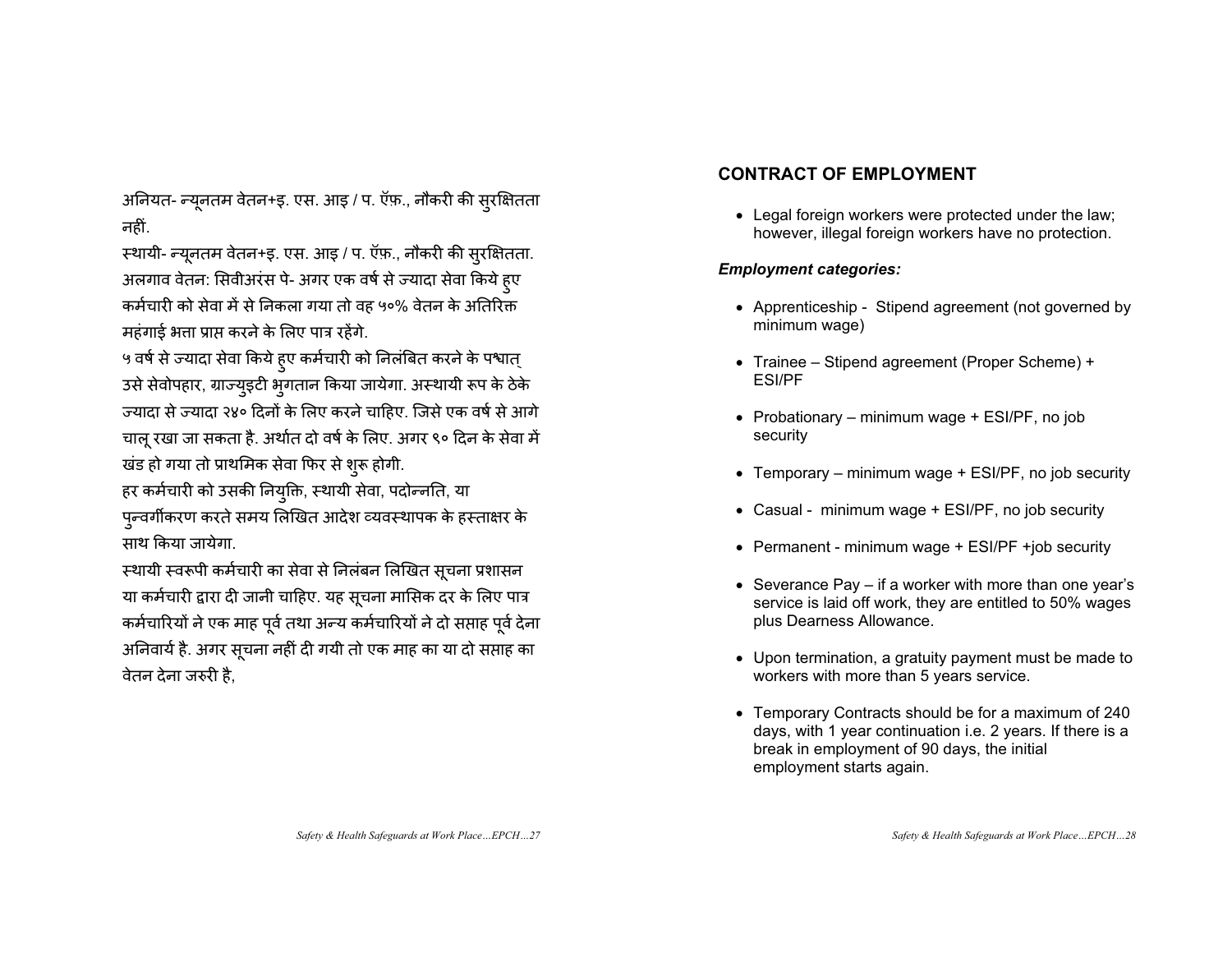• Every worker at the time of his appointment, confirmation, promotion or reclassifation shall be given a written order specifying this, signed by the manager.

Termination of employment of a permanent employee: Notice in writing must be given, either by the employer or the employee. This should give one month's notice in the case of monthly rated employee and two weeks notice in the case of other employees. One months or two weeks wages should be paid, as the case may be, in lieu of notice.

### अनुशासनीय

मानवीय अधिकार की वैश्विक घोषणा का स्वीकार भारत ने किया है जिसका जिक्र अनुच्छेद आर्टिकल ५ में किया गया है. जिसके अनुसार किसी के भी साथ अत्याचार, अमानवीय या मानहानिजनक व्यव्हार या दंड नहीं दिया जा सकता.

कामुक अत्याचार पर पाबन्दी लाना और ऐसी किसी स्थिति में लिराकरण के लिए विधिवत पद्यति का अंगीकार करना प्रशासन का कर्तव्य है.

गैर व्यव्हार के लिए कर्मचारी को निलंबित किया जा सकता है. परन्त् लिखित आरोप पत्र बना कर कानूनी रूप से पूछताछ आयोजित कर वैद्य पद्यति का अंगीकार किया जायेगा.

अगर कर्मचारी गैर व्यव्हार के लिए दोषी पाया गया तो चार दिन से ज्यादा निलंबित नहीं किया जा सकता. तथा उसे बिना नोटिस या बिना क्षतिपूर्ति दिए नहीं निकाला जा सकता है. गैर व्यवहार में निम्न स्वरुप मामलों का समावेश है: जानपूछ कर आज्ञा का पालन नहीं करना, चोरी करना, भ्रष्टाचार या अप्रमाणिकता, प्रशासन की जायजाद को जानपूछ कर क्षति पहुचाना, घूसखोरी करना, हमेशा छुट्टी लिए बिना १० दिन से

*Safety & Health Safeguards at Work Place…EPCH…29* 

ज्यादा गैरहाजिर रहना, हमेशा देर से आना, प्रतिष्ठान के लिए लाग् किसी भी नियम का उल्लंघन करना, किसी भी कानून के खिलाफ हड़ताल करना या अन्य व्यक्तियों को हड़ताल के लिए भड़काना, कानून हाथ में लेना, कामुक अत्याचार करना.

दंड कुल वेतन के ३% से जयादा नहीं होगा. १५ वर्ष से अन्दर किसी भी व्यक्ति को दंड नहीं होगा.

#### **DISCIPLINARY**

- India has ratified the Universal Declaration of Human Rights, which states in Article 5 that no one shall be subjected to torture or cruel, inhuman or degrading treatment or punishment.
- Employers have a duty to prevent or deter sexual harassment and to provide the procedures for resolution of such situations.
- Workers may be dismissed for misconduct, but the employer must follow the legal procedure by preparing a written charge sheet and holding a full enquiry.

A worker may be suspended for a period not exceeding four days at a time, r dismissed without notice or any compensation in lieu of notice, if he is found to be guilty of misconduct. Misconduct includes the following acts:

• Willful disobedience; theft, fraud or dishonestly; willful damage to employer's property; bribery; habitual absence without leave or absence without leave for more than 10 days; habitual late attendee; habitual breach of any law applicable to the establishment; riotous or disorderly behaviour; habitual negligence or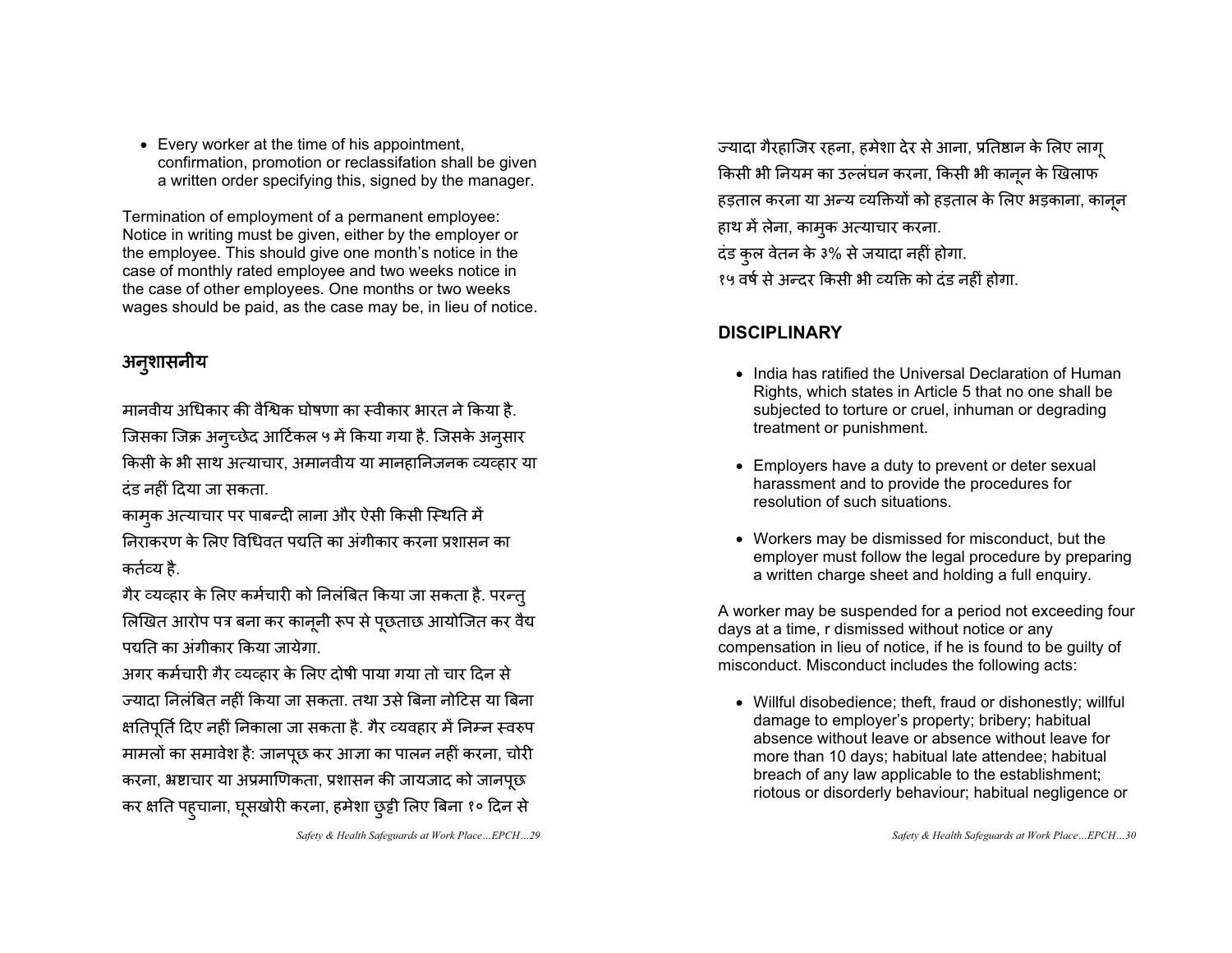neglect of work; striking work inciting others to strike work in contravention of the provision of any law, or rule having the force of law; sexual harassment.

- Fines should not exceed 3% of gross wages.
- $\bullet$  No worker under 15 can be fined

#### पर्यावरणात्मक व्यवस्थापन

कोई भी उद्धोग, प्रचालन या प्रक्रीया से विहीत मापदण्डो से अतिरिक्त पर्यावरणात्मक प्रदुषण उत्सर्जित नही करने चाहिए!

अगर किसी भी पर्यावरणात्मक प्रदुषण के उत्सर्जन की मात्रा विहीत मापदण्ड से ज्यादा होगी तो जिम्मेदार वयकी ऐसी जानकारी संबंधित प्रधीकारी एवं कार्यालयो को उपलब्ध करेंगे!

कोई भी वयक्ती जानबूझ कर कोई भी विषैली या प्रदूषित पदार्थ को प्रवाह मे, कूऔ मे या गटरों मे या जमीन पर, प्रत्यक्ष या अप्रत्यक्ष रूप से जाने नहीं देगा!

क्लीन ऐअर पोल्युशन अक्ट के के अनुसार कारखानों को अनुज़सि लेना जरूरी है. जिसमे किसी भी जनरेटर की शक्ति एवं उत्सर्जन स्टेंक की उचाई का तपसिल दिया जाता है !

#### **ENVIRONMENTAL MANAGEMENT**

- No industry, operation or process, shall discharge or emit any environmental pollutants in excess of the prescribed standards.
- If the discharge of any environmental pollutant is in excess of the prescribed standards, the responsible person shall provide such information to the relevant authorities and agencies.
- No person shall knowingly cause or permit any poisonous, noxious or polluting matter to enter (whether directly or indirectly) into any stream or well or sever or onto land.
- Clean Air Pollution Act requires factories to obtain a permit, which details the powers of any generator and also emission stack height.

#### उपलबधता श्रूखला ब्यस्थापन

कारखाने के मुख्य प्रशासक ने कारखाना पंजीक्रीत करना अनिवार्य है! हर ठेकेदार ने ठेके पर कामगारों द्वारा काम कराने के लिए फैक्ट्रीज अक्ट कारखानों के अन्तेगत अनुज्ञप्ति प्राप्त करनी चाहिए!

कर्मचारीयो की सुबधा के के लिए ठेकेदार ने भोजनालय, विश्रांती गृह, शोवगृह, मूत्रालय, पीने का पानी , नहाने धोने के लिए सुविधा, प्रथमोपचार पैटी आदि उपलब्ध करना चाहिए! उन्होंने ठेके पर लिए कामगारों को समय पर और उचित वेतन देना चाहिए!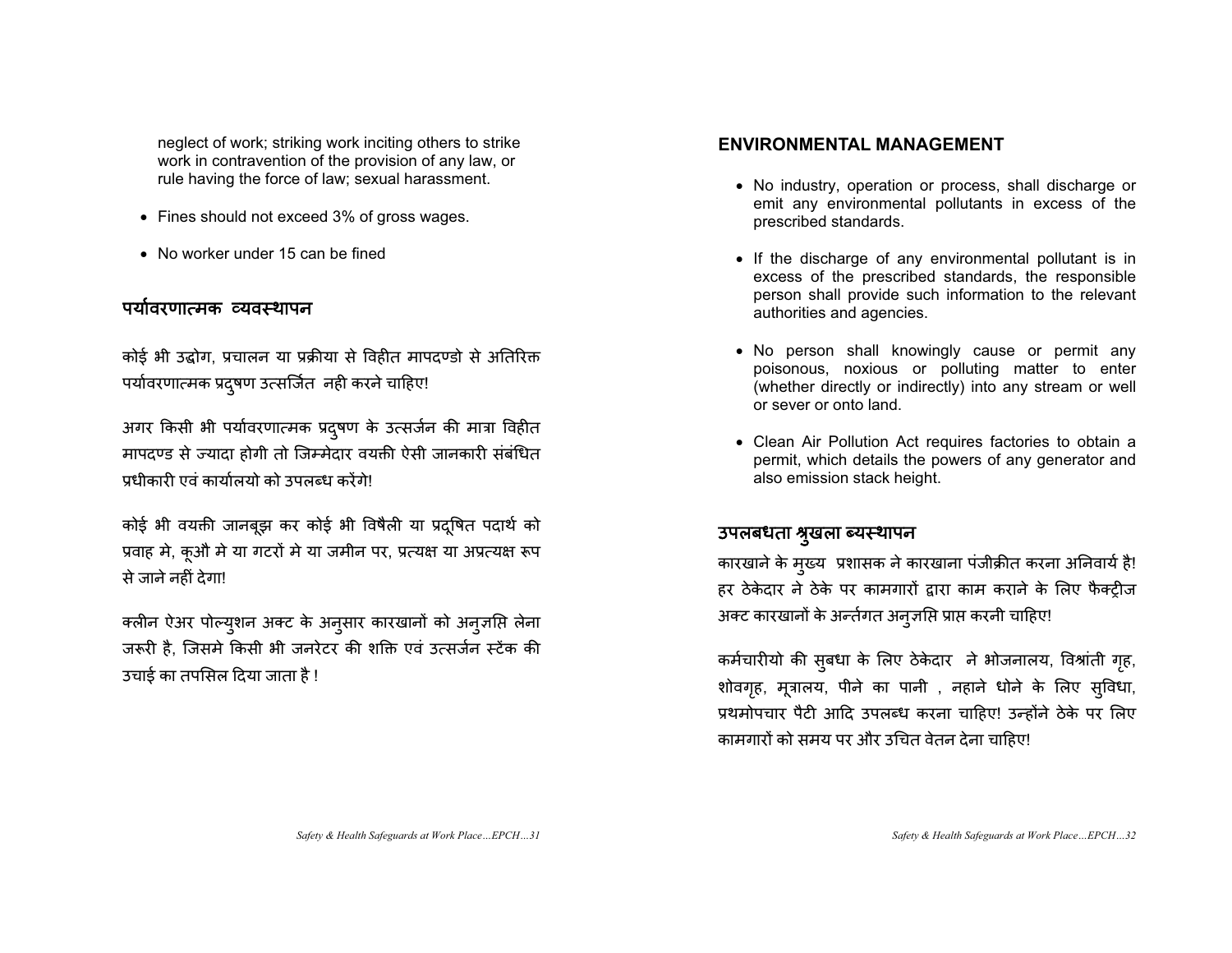अगर ठेकेदार सुविधा उपलब्ध करने मे या वेतन अदा करने मे असमर्थ हो, तो ठेके पर रहे कर्मचारीयो को स्विधा उपलब्ध करना या वेतन अदा करने जिम्मेदारी प्रमुख प्रशासन की रहेगी!

òकेदार के कर्मचारीयो के आरोग्य एवं सुरक्षा की जिम्मेदारी ठेकेदार की रहेगी!

का ट्रेक्ट लेवर रेग्युलेशन अक्ट १९७० के अर्न्तगत अगर प्रशासक के पास २० या ज्यादा कर्मचारी काम की जगह पर रहेंगे, तो उसे पंजीक्रीत होना और अक्ट के नियमो का पालन करना जरूरी है!

ठेकेदार के कर्मचारीयो को प्रमुख प्रशासन के प्रतिनिघी की मौजुदगी मे वेतन अदा करना चाहिए!

#### **MANAGEMENT COMMITMENT**

Site management demonstrates a willingness to improve on any significant areas of concern identified and is committed to working towards meting the standards.

What you can do:

• Take responsibility for meeting these standards Be honest about what your site is / isn't achieving

#### प्रबंधन प्रतिबद्धता

कार्यस्थल प्रशासन महत्पूर्ण मामलो को पहचान कर उन पर स्वेच्छा से सुधार की और प्रदर्शित करे !

और विहीत मापदण्डो को पूर्ण करने की और प्रतिव्द्वता से कार्य करे !

#### आप और क्या कर सकते है !

- •. इन मापदण्डो को पूर्ण करने की और जिम्मेदारी ले !
- •. इमान्दारी से क्या आपके कार्यस्थल ने प्राप्त कीया है और क्या नहीं किया है प्रदर्शित
- करे !

#### **MANAGEMENT COMMITMENT**

Site management demonstrates a willingness to improve on any significant areas of concern identified and is committed to working towards meeting the standards.

What you can do:

• Take responsibility for meeting these standards Be honest about what your site is / isn't achieving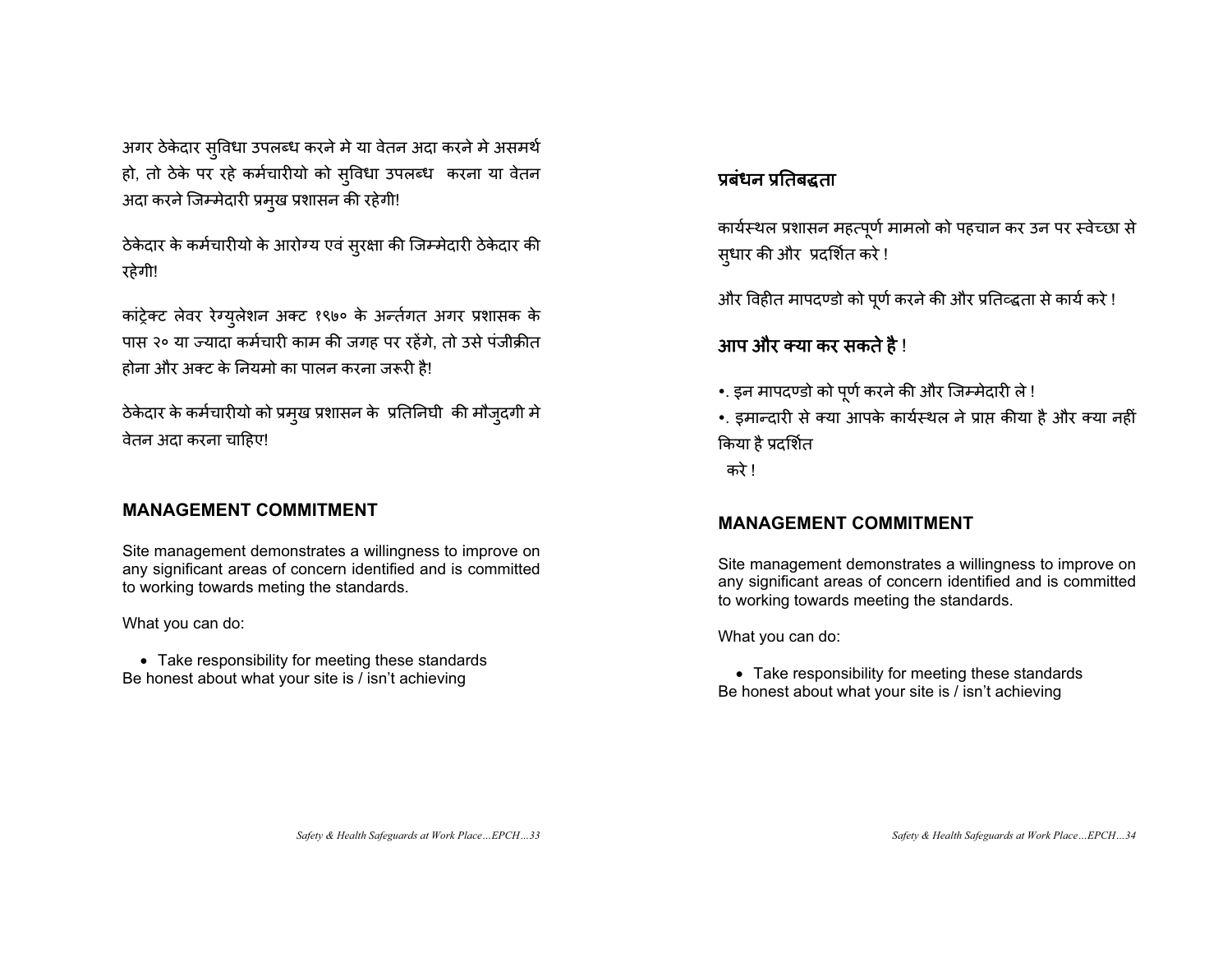### **PART-II**

### 1. स्**वास्**थ्**य और सुरक्षा**

हमारे कार्मिकों, ठेकेदारों, ग्राहकों और अनय के सवासथय और सुरक्षा पर कार्यसथल पर हमारी गतिविधियों के कारण पड़ने वाला प्रभाव, टीयूवी रेनलैंड के लिये प्राथमिकता पर है। चोट लगने की दर शून्य पर पहुंचाना हमारा लक्ष्य है। इसे हासिल करने के लिये असुरक्षित व्यवहार और परिस्थितियों को रोकने के लिये सभी को मिलकर कार्य करना ही होगा।

- $\blacksquare$ लोगों के जीवन, स्वास्थ्य और कार्यस्थल की स्रक्षा
- $\blacksquare$ हम जिसमें रहते हैं, उस पर्यावरण की सुरक्षा
- $\blacksquare$ ■ मशीनी संपत्तियों और उपकरणों की सुरक्षा
- $\blacksquare$ ■ │ बौद्धिक संपदा की सुरक्षा
- $\blacksquare$ हमारे उतपादों और सेवाओं को उपयोग करने वालों के लिये सुरक्षा

#### **HEALTH AND SAFETY**

The health and safety of our employees, contractors, customers and others affected by our activities in the workplace are key priorities for TUV Rheinland. Our goal is to have zero injuries. To



achieve this, everyone must work together to prevent unsafe behavior and conditions.

*Safety & Health Safeguards at Work Place…EPCH…35* 

- Safety for people's lives, health and workplace
- Safety for the environment we live in
- Safety for property machinery and equipment
- Safety for intellectual property
- Safety for the users of our products and services

#### सुरक्षा नीति

- आपातकालीन प्रक्रियाएं (अलार्म, फोन, बचकर निकलने के रासते)
- П • आग से सुरक्षा
- प्राथमिक चिकितसा
- व्**यक्तिगत सूरक्षा उपकर**ण
- रूकावट जानकारी/सूचना
- П चोटों की जानकारी
- सीमित सथान

П

- П गिरने से सुरक्षा
- П • प्रक्रियाओं को अवमुक्त करना
- П ■ सुरक्षा बैठक (टूलबॉक्स)

#### **SAFETY POLICY**

- Emergency procedures (alarms, phones, evacuation routes)
- **Fire protection**
- First Aid
- **Personal Protective Equipment**
- **-** Hazard communication/reporting
- Injury reporting
- Confined Spaces
- **Fall Protection**
- **Lockout procedures**
- Safety meetings (Toolbox)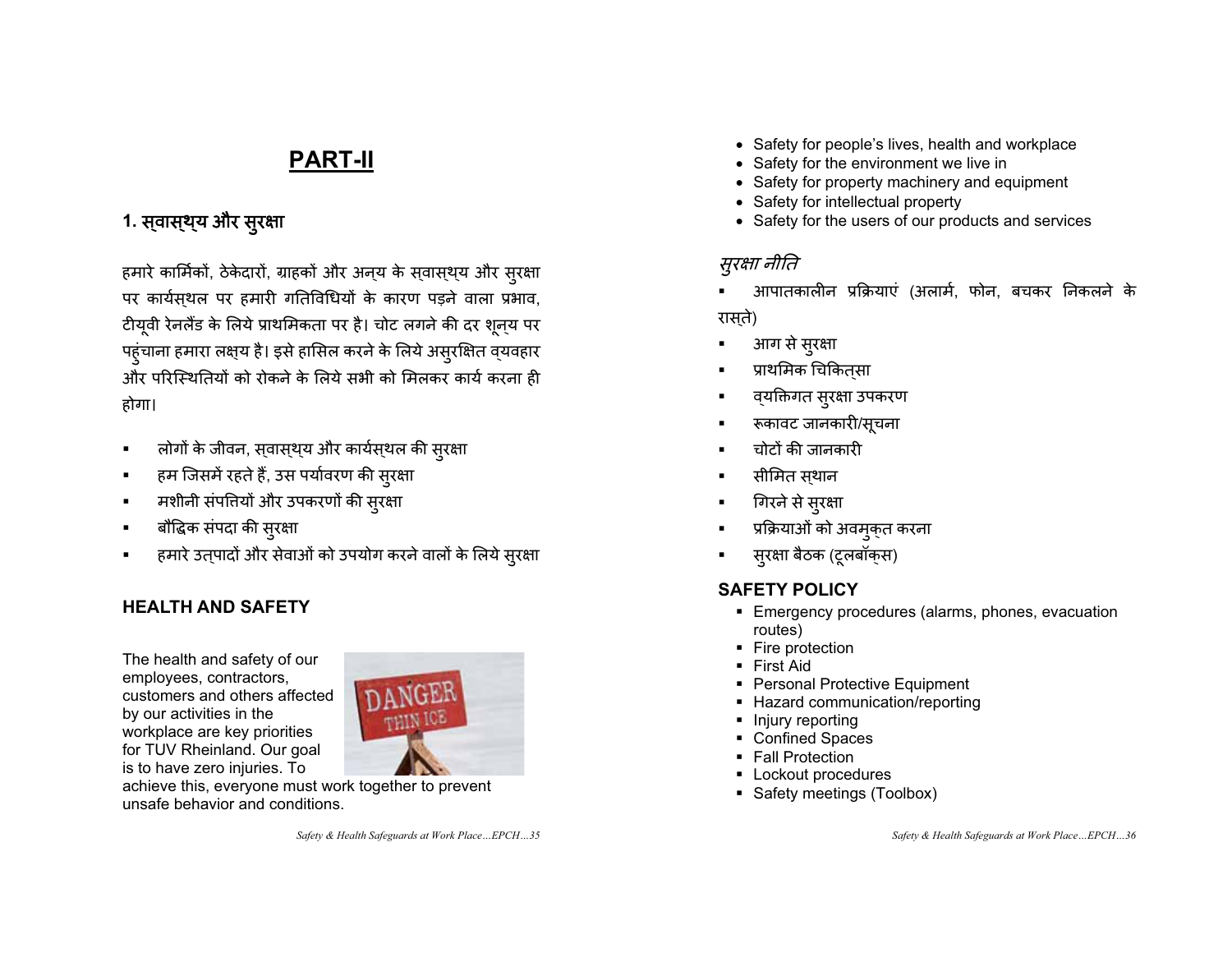लोगों और उनके कार्यस्थल के

• आग और विस्फोट सुरक्षाएं

जहरीले और हानिकर रसायन

 $\blacksquare$ 

 $\blacksquare$ 

 $\blacksquare$ 

 $\blacksquare$ 

г

г

विध्वं

दौरान सुरक्षाएं

*WORKING*

*Environment*

friendliness

स से सुरक्षा

### के लिये सुरक्षा

बिजली उपकरणों पर कार्य करने के दौरान स्रक्षा

■ सामान्*य उत्*पाद सुरक्षा और उनकी पर्यावरण अनुकूलता

*PROTECTION FOR PEOPLE AND THEIR* 

**Safety while working on electrical installations** Safety when using machines and tools and their

General product safety and their environmental

• Protection of soil, water, air, plants and animals

• Fire and explosion protection Poisonous and noxious chemicals

environmental soundness

against pollution and destruction

■ भूमि, जल, वायु, वनस्पतियों और पशुओं की प्रदूषण और

मशीनों और उपकरणों के उपयोग और उनके परिवेशीय शोर के

#### 2. कार्य परिस्थितियां

 $\overline{\phantom{a}}$ ✓ कार्य के उचित घंटे

 $\checkmark$  आसपास हानिकारक कचरे का न होना

 $\checkmark$  समुचित प्रसाधन सुविधाओं की व्यवस्था  $\checkmark$  उपयुक्त जगहों पर खतरे के संकेतों लगायें

 $\checkmark$  आपात स्थिति के समय बचकर निकलने के रास्तों की व्यवस्था

○ वे महिलाएं,जिनके सामने अपने छोटे बच्चों को फैक्टरी में लाने के अलावा अन्य कोई विकल्प नहीं है, उनको बह्त छोटे बच्चों को दुगधपान कराने के लिये समय-समय पर कार्य से विराम दिया जाये। यदि बचचों को रखने के लिये कोई अलग क्षेत्र की वयवसथा संभव हो सके, तो यह सथल किसी गर्म, धात्विक या हानिकर पदार्थ के नजदीक

 $\checkmark$  उत्पादन स्थल पर पर्यापत वायु संचरण व्यवस्था

- $\checkmark$  प्राथमिक चिकितसा
- 

 $\checkmark$  सुरक्षात्मक उपकरणों तक पहुंच

 $\checkmark$  शोर स्तर स्वीकार्य स्तर पर  $\checkmark$  पर्याप्त प्रकाश व्यवस्थाएं ✔ उत्पादन स्थल की स्वच्छता

✔ महिलाओं के लिये:

O मातृत्**व** लाभ  $\circ$  कार्य के लचीले घंटे

नहीं होना चाहिए।

- $\checkmark$  साफ पानी और हवा की उपलब्धता
- इसे निश्चित करें-
-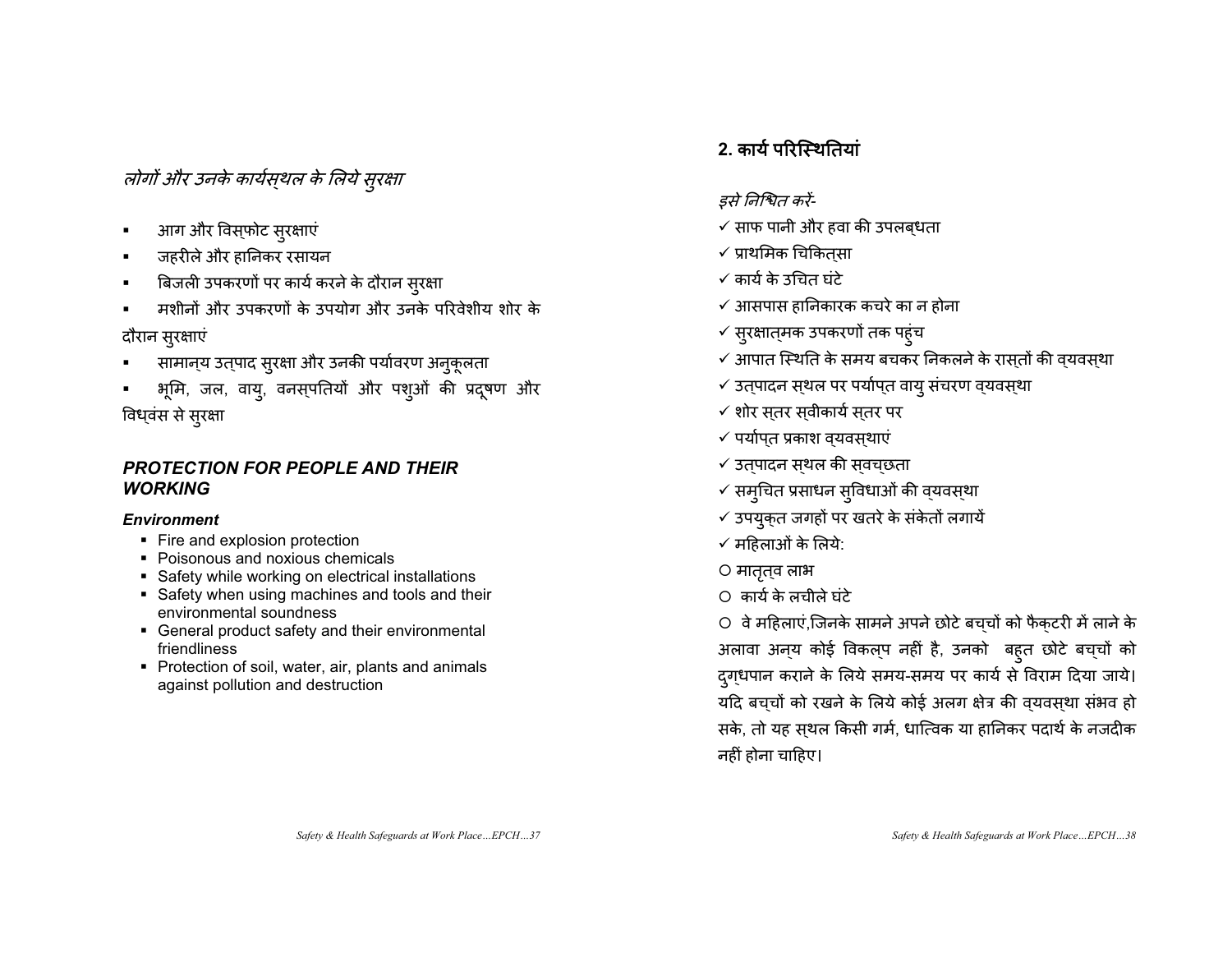#### **WORKING CONDITIONS**

#### **Make sure**

- $\checkmark$  Access to clean water and air
- $\checkmark$  First aid
- $\checkmark$  Reasonable working hours
- $\checkmark$  No hazarduos wastes in the vicinity
- $\checkmark$  Access to protective equipment
- $\checkmark$  Provision for evacuation/ exits in case ofemergency
- $\checkmark$  Adequate ventilation is there in the production area
- $\checkmark$  Noise level is acceptable.
- $\checkmark$  Lighting Conditions are adequate.
- $\checkmark$  Production area is clean.
- $\checkmark$  Proper sanitary facilities are given
- $\checkmark$  Danger signs should be present and displayed prominently
- $\checkmark$  For women:
	- <sup>o</sup> Maternity benefit
	- <sup>o</sup> Flexible working hours
	- <sup>o</sup> Women who don't have a choice but to bring in their children into the factory. Make sure that periodic breaks are given for feeding very young chilren. If posible separate area can be designated for keeping the children. This area should be away from any hot, metallic or hazarduos material.

### 3. फैक्**टरियों में कार्य करने के दौरान पूर्वसावधा**नियां व्**यक्तिगत सुरक्षा उपकरणों का उपयोग**

व्यक्तिगत सुरक्षा उपकरण (पीपीई), जो भी कार्य दशाओं के अनूरूप आवशयक हों, उनको अवशय उपयोग किया जाये चाहे इनके उपयोग में कुछ असुविधा महसूस हो, और कार्य निबटाने में अधिक समय लगे, तो भी। कार्यसथल पर जाते समय हर वयक्ति को सामानय पीपीई के बारे में सचित किया जाना चाहिए, जो साइट) पर कार्य करने के दौरान सभी

लोगों के लिये अनिवार्य हैं। पीपीई की अतिरिकत अनिवार्यताओं को जोखिम आकलन गतिविधियों, एमएसडीएस और साइट प्रक्रियाओं के जरिये चिन्हित किया जा सकता है।

#### **Precautions when working in factories**  *Use of Personal Protective Equipment*

Personal Protective Equipment (PPE), as required by the work conditions, must be used even if it causes discomfort and may



take longer to finish the job. During site orientation the individual shall be informed on the general (PPE) that is required for all personnel while working at the site. Additional ( PPE) requirements shall be identified through risk assessment activities, MSDS and site procedures.

#### आग सुरक्षा

यदि आप हॉट वर्क अर्थात ऐसा कार्य संपनन करते हैं जिसमें आमतौर से ख़ुली लपटों या चिनगारियों को उत्पन्न करने वाले उपकरण इस्तेमाल करने होते हैं, तो आपको कुछ विशेष सावधानियां रखनी चाहिए:

सेफ जॉब एनालिसिस (एसआईए) परफार्म करेंा

आपके पास सदैव समुचित अग्निरोधी उपकरण मौजूद होने चाहिए।

यदि आप आग लगी देखें, यदि आप आग लगी देखें तो आपको तुरंत जिम्मेदारी पूर्वक कार्यवाही के लिये खुद को तैयार करना चाहिए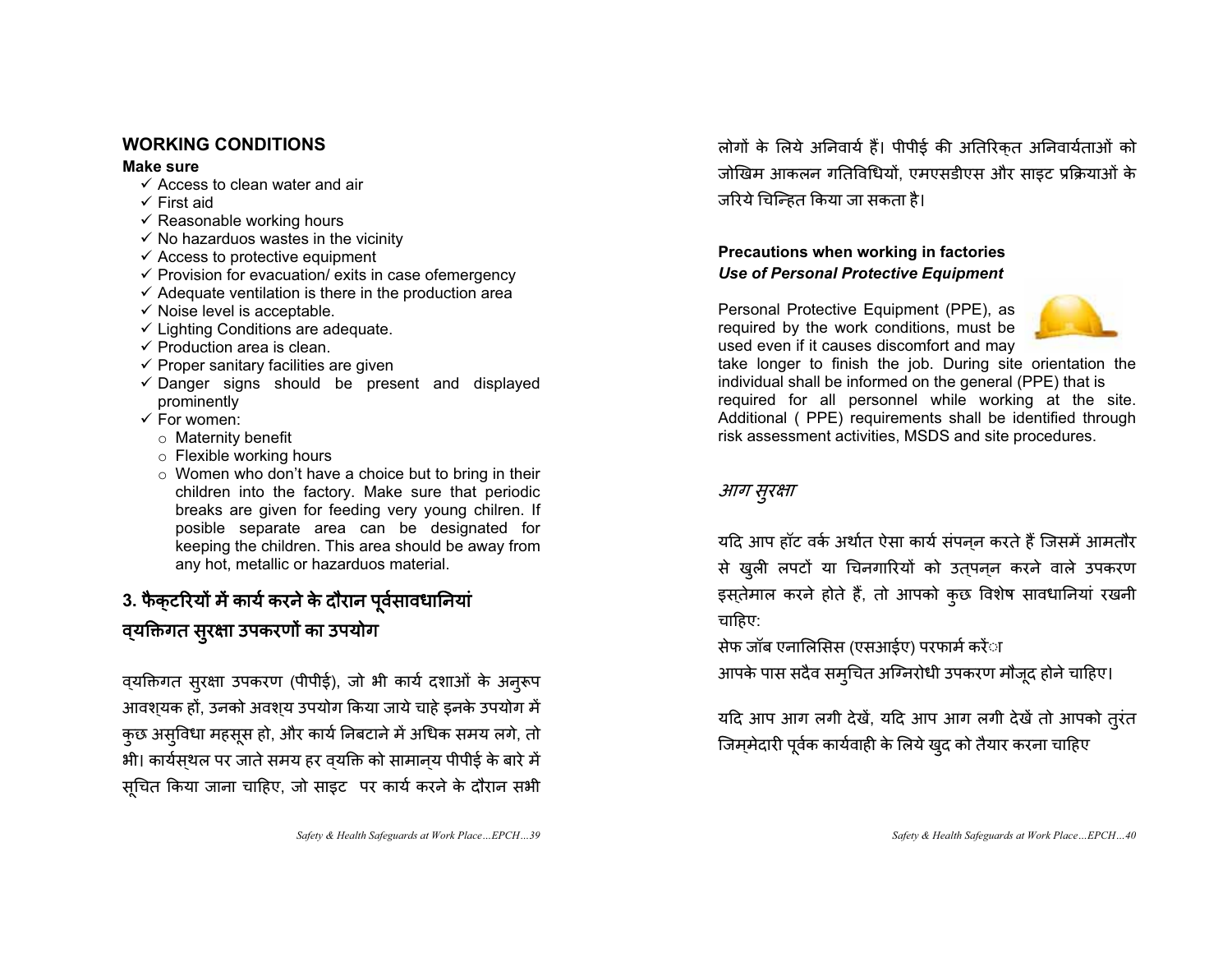- $\blacksquare$ निश्चित करें कि उस क्षेत्र में सभी लोगों को चेतावनी दी जा च्की है, उनको बचकर निकलने में मदद करें।
- $\blacksquare$ फायर अलार्म बजाएंा
- $\blacksquare$ दमकलविभाग को टेलीफोन से सुचित करें। सटीक पता दें।
- = आग के केन्द्र पर अग्निरोधी उपकरण इस्**तेमाल करते** हुए आग को काबू रखने का प्रयास करें।

#### **FIRE SAFETY**

If you have to carry out 'Hot Work' i.e. work with tools or equipment that generate open flame or sparks, you must take special precautions:

Perform Safe Job Analysis (SJA).

You must always have the correct fire extinguishing equipment available.

#### **If you discover a fire**

- When you discover a fire you must take responsibility and spring into action:
- Ensure that all others in that area are warned, allowing them to escape.
- Activate the fire alarm.
- Call the Fire Department on telephone. Give accurate address.
- Try to put out the fire by aiming the fire extinguisher at the base of the fire.

### अग्निरोधी उपकरण

सभी अनुमोदित अग्निरोधी उपकरण उस आग से चिन्हित होने चाहिए, जिसके लिये वे खासतौर से बनाए गए हैं। सेक्शन 3 प्रीपेयर्डनेस

पहुंच अनुमति याद रखें

*Safety & Health Safeguards at Work Place…EPCH…41* 

उठाकर ले जाने योगय अग्निरोधी उपकरणों का वर्गीकरण **क्लॉस ए** : ठोस वस्तुओं, खासतौर से कार्बनिक स्रोतों की आग, जो सामानयतया चमक के साथ जलती है। **क्लॉस बी** :तरल या ठोस पदार्थों की आग जो तरल में बदल सकती है। **क्लॉस सी** :गैसों की आग। **क्लॉस डी** :धातुओं की आग। **क्लॉस ई** : वियुत आग। **नोट**: *विद्युत उपकरणों की आग बुझाने में* (1000 *वोल्ट एसी और* 1500 वोल्ट डीसी के अनूरूप अलग-अलग) उपयुक्*त अग्निरोधी उपकरणों* पर चिन्हित होना चाहिए।

#### **Fire Extinguishers**

All approved fire extinguishers are marked with the type of fire they are intended for. Section 3 Preparedness Remember Access Permission Classification of Portable Fire Extinguishers Class A: Fires in solid materials, mainly of organic sources, which normally burn with a glow. Class B: Fires in liquids or solid materials which can turn into a liquid. Class C: Fires in gases. Class D: Fires in metals. Class E: Electrical Fire. Note: Suitability for use in electrical equipment fires (up to 1000 V AC and 1500 V DC) must be indicated on the extinguisher.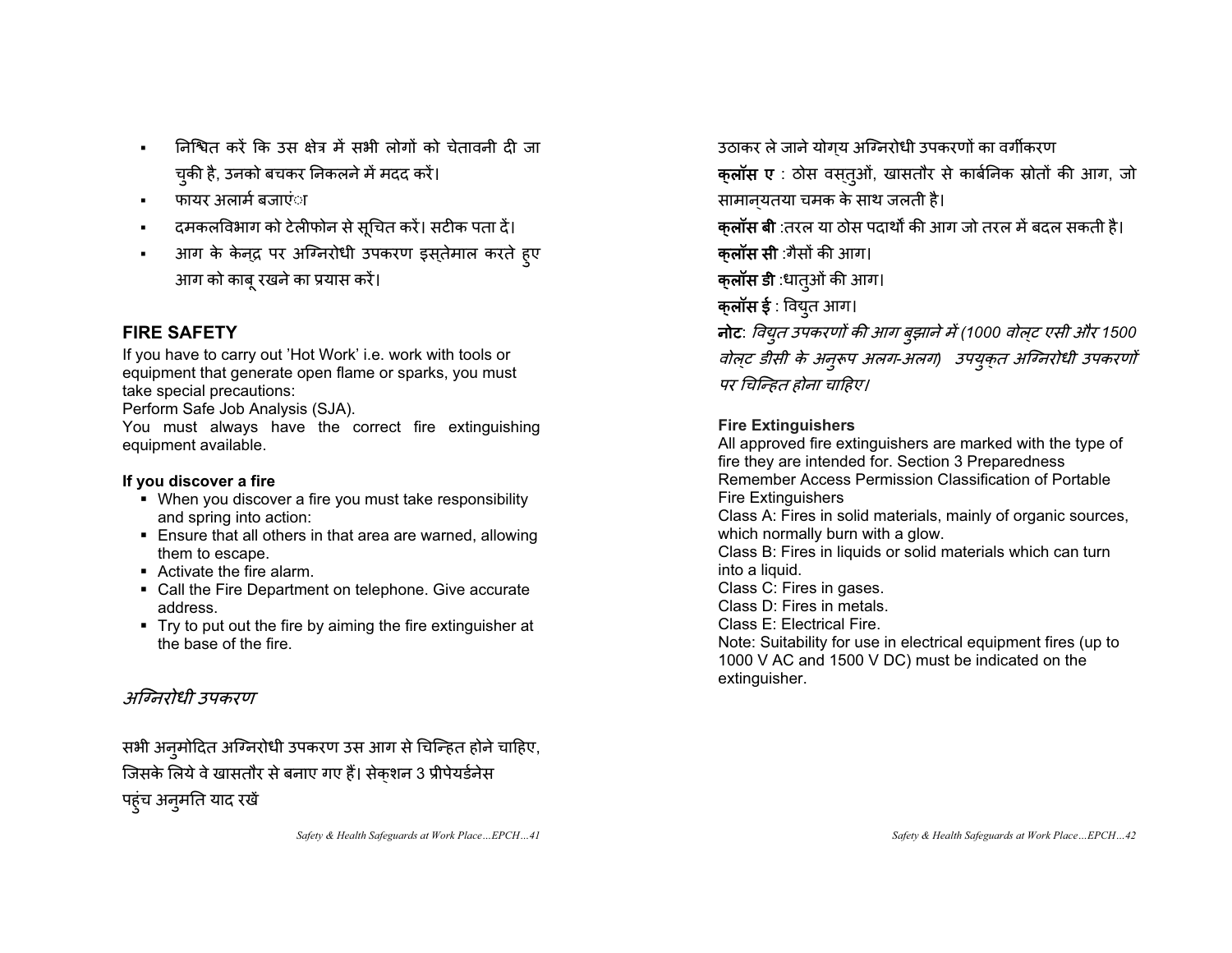#### प्राथमिक चिकित्सा का पहुंच में होना सुनिश्चित करें

विशेषज्ञों की मदद पहुं चने से पूर्व दुर्घटना स्थल पर प्राथमिक चिकित्सा उपलब्ध करायें।

दुर्घटना होने के बाद घायल वयक्ति को विशेषज्ञ डॉकटरों द्वारा उपचार मिल पाने में हमेशा कुछ न कुछ समय लग जाता है। इस अवधि में घायल वयक्ति की सहायता किया जाना अत्यनत महततवपूर्ण है। समुचित प्राथमिक चिकित्सा- जीवन बचाती है, स्थायी नुकसान होने से रोकती है, पीड़ा को कम करती है, घायल को जलदी ठीक होने में योगदान करती है।

#### **MAKE SURE FIRST AID IS AT HAND**

Facilitate first aid at the accident site before qualified help arrives.

There will always be a delay from the time of the accident until the victim can be treated by qualified personnel. In this period it is very important that the injured person receives assistance. Proper first-aid can: save life – prevent permanent damage – reduce pain – contribute to an early recuperation of the victim.

यदि आप दुर्घटनास्**थल पर पहंच सकें,तो यह जिम्**मेदारी संभालें:

- $\checkmark$  दुर्घटनास्थल पर सुरक्षा।
- $\checkmark$  आपातकालीन नमबरों पर कॉल करें।  $\tilde{\phantom{a}}$
- ✔ प्राथमिक चिकित्सा सहायता की व्यवस्था करें।
- $\checkmark$  गतिविधियों की अगुवाई करें और सीधे, सरल निर्देश दें।

#### *If you reach the accident site, take charge*

- $\checkmark$  Secure the accident site
- $\checkmark$  Call the emergency number
- $\checkmark$  Organize first-aid assistance
- $\checkmark$  Delegate activities and give direct, simple instructions.

डरना ठीक है. लेकिन शांत और दृढ रहना जरूरी है<sup>,</sup>

- $\checkmark$  जीवन रक्षक प्राथमिक चिकित्सा दें।
- ✓ जांच कर निश्चित करें कि घायल सांस ले रहा है। हवा आने का रास्ता बनायें।
- ✔ खून बहना रोकें।
- $\checkmark$  सांस नहीं ले रहे अचेत घायल के लिये कृत्रिम सांस की व्यवस्था करें।

#### *Being afraid is ok, but stay calm and decisive*

- $\checkmark$  Give life-saving first-aid.
- $\checkmark$  Make sure that the victim is breathing. Keep air passages free
- $\checkmark$  Stop the bleeding
- $\checkmark$  Start resuscitation of the unconscious victim, who is not breathing.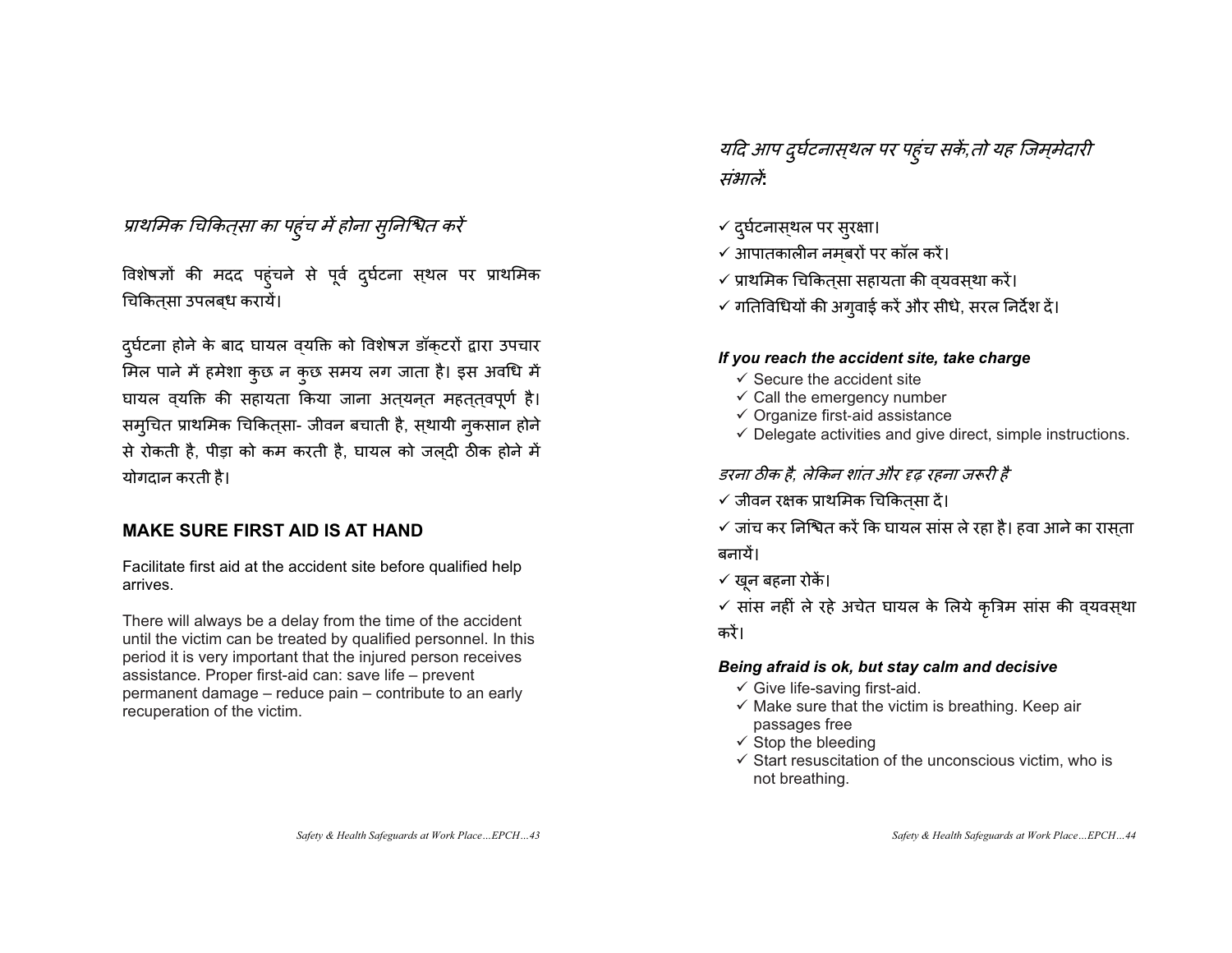अचेत वयक्ति की जांच करें और होश में लाने का प्रयास करें

 $\checkmark$  आहिस्ता से घायल के कंधों को थामकर उसे हिलायें और पूछें:क्या आप सचेत हैं?

- $\checkmark$  यदि घायल सचेत हो, चोटों की जांच करें।
- $\checkmark$  यदि घायल अचेत हो, सांस की जांच करें।
- $\checkmark$  आपात नम्बरों पर फोन करें
- $\checkmark$  सांस की जांच करना
	- $\blacksquare$ • हवा आने का रास्ता बनायें। सिर को पीछे झुकाएं और जबड़े को दो अंगुलियां अंदर डालते हुए खोलें।अपने गाल/कान, घायल के मूंहऔर नाक के करीब रखें,
	- $\blacksquare$ सांस लेने की क्रिया को सुनने और महसूस करने का प्रयास करें।
	- Е सीने का नीचे गिरना और ऊपर उठना जांचें।
	- $\blacksquare$ • इस प्रकार हालात का मूल्यांकन करने के बाद और प्राथमिक चिकित्सा वाले व्**यक्ति के आने से पूर्व आपको अपने** पास मौजूद जीवनरक्षक प्राथमिक चिकित्सा व्यवस्था करनी चाहिए।
- ✔ घायल को स्थिर सीधी दशा में रखें। समुचित सांस लेना सुनिश्चित करें।

 $\checkmark$  घायल को उसके साइड में हवा के अवमुक्त प्रवाह के लिये लिटाया जा सकता है।

 $\checkmark$  सिर को पीछे की ओर झुकाएं और चेहरे को इस भांति रखें कि मुंह नीचे को रहे. हाथ ठोढी को नीचे से सहारा

ਟੈਂ।

✓ मुंह से खून या उल्टी साफ करें।

*Safety & Health Safeguards at Work Place…EPCH…45* 

- ✔ निरंतर जांच करें कि व्यक्ति सांस ले रहा है।
- √ अचेत व्*यक्ति, जो सांस नहीं ले रहा हो, उसे फौरन कृत्रिम सांस दें*।
- ✓ मदद के लिये बुलायें-आपात नमबरों पर कॉल करें।
- ✓ सिर को पीछे की ओर झुकाएं, एक हाथ माथे पर रखें और नथुनों को दो अंगूलियों से दबायें।
- $\checkmark$  निचले जबड़े को अपने दूसरे हाथ की तर्जनी और मध्यमा अंगुलियों से उठाएं।

✓ व्यक्ति के मुंह को अपने मुंह से ढकें, हवा फूंकेंऔर सीने का उठना गिरना जांचें।

- ✔ आहिस्ता से फूंकें, जल्दबाजी न करें।
- ✔ हवा निकलने दें और सीना नीचे जाने दें।
- $\checkmark$  सीना दबाने से पहले दो बार हवा फूंकें।
- ✔ *हृदय*/फेफड़ों को चालू करना
- हथेली को निपल्स के मध्य में रखें। दूसरे हाथ को पहले हाथ पर रखें। अंग्लियों को सीने पर से उठायें।

आपका केवल अपनी हथेली से दबाना है। बाहें सीधी रखें।

- 100 प्रति मिनट की लगभग आवृत्ति के साथ 30 बार दबायें। हर बार दबाये जाने पर पसलियों को लगभग
- 4-5 सेमी. दबना चाहिए।
- दो बार लगातार हवा फूंकें। इसके बाद 30 बार दबायें। डॉक्टर के आने या चिकितसकीय सहायता के प्रापत
	- होने तक यही जारी रखें।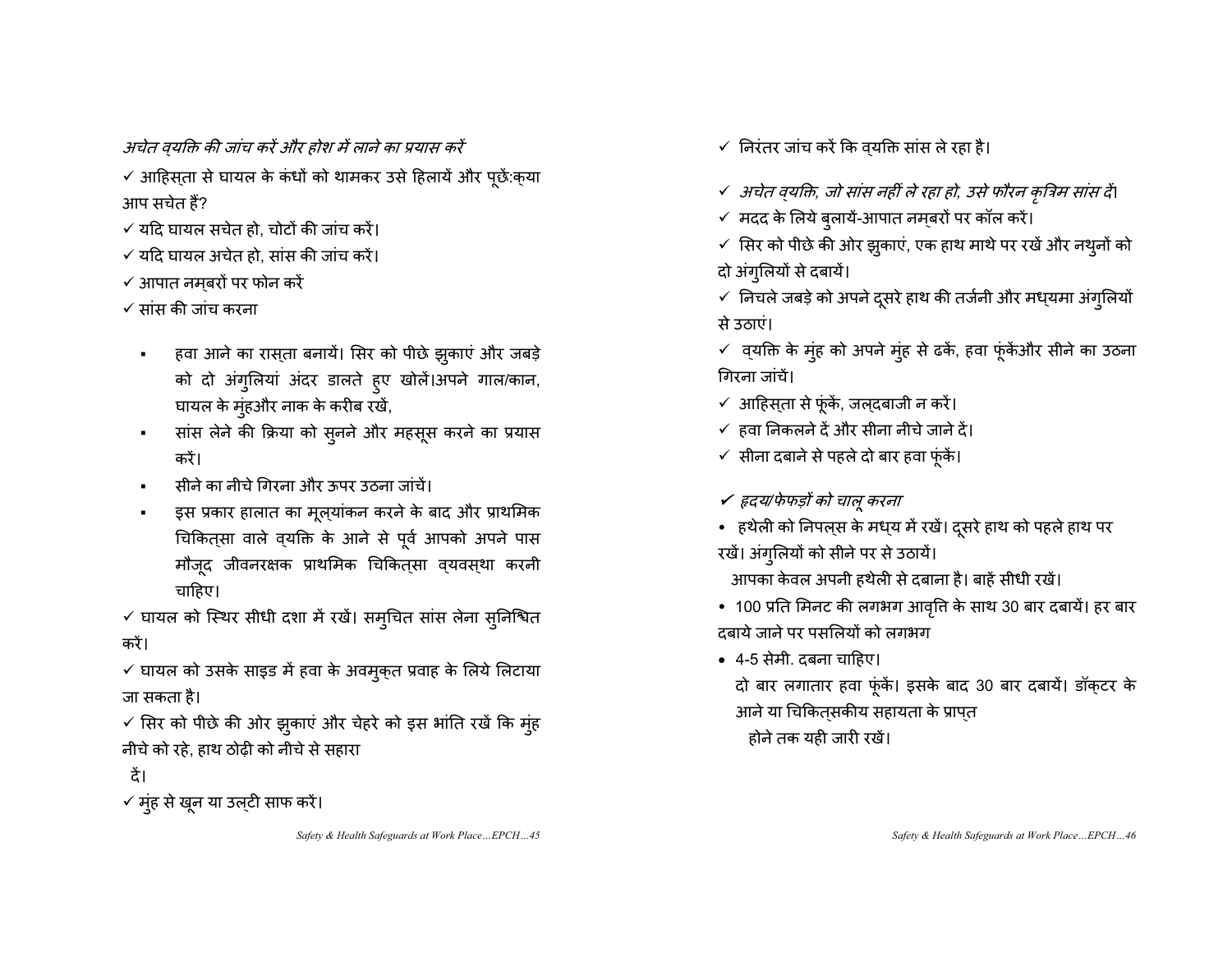✔ घातक रक्तस्राव रोकें।

धमनियों से रकतस्राव नाड़ी की गति के साथ निकलता है। इस प्रकार का रकतस्राव जानलेवा हो सकता है। इसे जिमन प्रकार से रोका जाना चाहिए:

- चोटस्थल पर सीधे दबाव बनायें।
- रक्तस्राव वाले अंग को ऊंचा उठायें।
- कसकर पट्टी बांधें।
- √ *कटी-फटी बांह या पैर के लिये, रक्तबंध लगायें।*
- रक्तबंध को घाव के जितना करीब हो सके, बांधें।
- रक्तबंध में एक खपच्ची बांधें और समुचित दबाव के साथ कसें।
- बांधने के लिये चौड़ी पट्टी का इस्तेमाल करें।
- ✔ रक्तसंचार में कमी आने से रोकें।

रकतस्राव के कारण या अग्नि से जलने के कारण जयादा तरल हानि होने से रकतसंचार मनद पड़ सकता है।

• बाहरी रक्**तस्राव रोकते समय, पैरों को उठाये रहने** से और घायल को गर्म रखने से डसे रोका जा सकता है।

- मनद रक्तसंचार वाले घायल को कभी भी तरल पेय न दें।
- घायल व्**यक्ति की हालत की निरंतर जांच की जानी** चाहिये।
- चोटें अचानक गंभीर हो सकती हैं और अतिरिक्त प्राथमिक चिकितसा की जरूरत पड सकती है। लोगों की

मौजूदगी, सकारात्मक और सहयोगी असर डालती है।

#### *EXAMINE THE UNCONSCIOUS PERSON AND TRY TO GET CONTACT.*

- $\checkmark$  Try to wake up the victim by gently shaking his Shoulders and call: Are you awake?
- $\checkmark$  If the victim awakes look for injuries.
- $\checkmark$  is the victim unconscious check breathing.
- $\checkmark$  Call the emergency Number
- $\checkmark$  Check breathing
	- **Free air passages: move the head backwards** and lift the jaw forward with two fingers under the jaw.
	- Hold your cheek/ear close to the victim's mouth and nose – listen and feel for breathing.
	- Check if the chest moves up and down.
	- Life-saving first-aid covers those activities you must carry out after the evaluation of the situation and before the first-aid personnel arrives.
- $\checkmark$  Place in stable lateral position, ensuring proper Breathing.
- $\checkmark$  The injured person is placed on his side to ensure free air passage.
- $\checkmark$  Bend the head backwards and place the face with the mouth low, with the hand as support under the cheek.
- $\checkmark$  Remove blood and vomit from the mouth.
- $\checkmark$  Continuously check that the person is breathing.
- $\checkmark$  Unconscious person who is not breathing, Start resuscitation
- $\checkmark$  Summons help call the emergency Number
- $\checkmark$  Bend the head backwards. Place a hand on the
- $\checkmark$  Forehead and pinch the nostrils with two fingers.
- $\checkmark$  Lift the lower jaw with the index- and middle finger of your other hand.
- $\checkmark$  Cover the person's mouth with your mouth, blow in air and check that the chest moves upward.
- $\checkmark$  Blow Slowly and not too vigorously.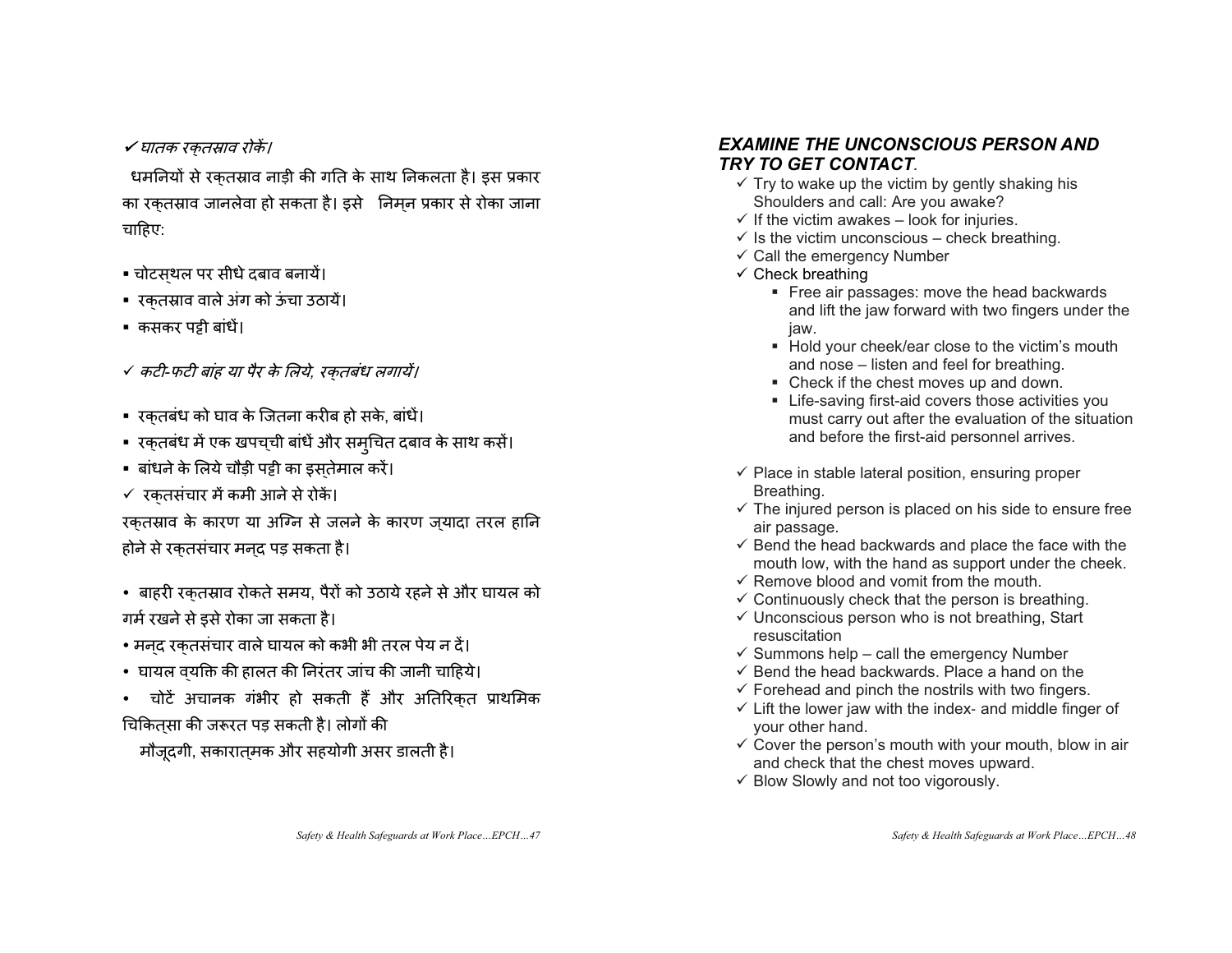- $\checkmark$  Let the air escape and check that the chest descends again.
- $\checkmark$  Repeat the blowing twice before chest Compression
- $\checkmark$  Heart / Lung rescue
- Place the base of the hand centered between the nipples. Place the other hand on top of the first hand. Lift the fingers from the chest. You must only press with the base of the hand. Arms straight.
- Apply 30 compressions with a frequency of about 100 per minute. The breastbone must be pressed down approximately 4-5 cm with each compression.
- $\bullet$  Continue to blow in air 2 times, followed by 30 compressions, etc. Carry on until a doctor or medic can take over.

 $\checkmark$  Stop severe bleeding.

Arterial bleeding is characterized by pulsating discharge. This type of bleeding can be mortal. It can be stopped as follows:

- **Apply direct pressure at the injury location.**
- Raise the bleeding location.
- Apply a pressure bandage

 $\checkmark$  For Torn arm or leg, **apply a tourniquet.** Apply the tourniquet as close to the wound as possible. Attach a stick to the tourniquet and turn to apply proper pressure.

Use wide bandage material.

 $\checkmark$  Prevent loss of blood circulation.

Large fluid loss caused by bleeding or burns can result in loss of blood circulation. Stopping the external bleeding, elevating the legs and keeping the victim warm can prevent this.

 $\circ$  Never give liquids to an injured person with loss of blood circulation!

- <sup>o</sup> An injured person must be constantly watched.
- <sup>o</sup> Injuries can suddenly worsen, requiring additional
- <sup>o</sup> First-aid assistance. The presence of people can have a calming and supporting effect.

### कार्य और पहुंच अनुमतियां

विशिष्ट कार्य या विशिष्ट कार्यक्षेत्रों में आदर्श सुरक्षा स्थिति प्राप्त करने के लिये, कार्य अनुमति प्रापत करने की जरूरत हो सकती है, साथ ही सुरक्षा संबंधी प्रशिक्षण में भाग लिया जाना और घटना स्थल पर सही सुरक्षा उपायों और उपकरणों का उपलब्ध होना भी आवश्यक है। ओएचएस आवश्यकताओं से परिचित होना जरूरी है और कार्यस्थल पर लाग नियमों और प्रक्रियाओं का पालन किया जाना चाहिए। तैयार रहें

### *WORK AND ACCESS PERMISSION*

To achieve optimum safety for special work or within special areas, it is required to obtain a work permit, Participate in related training and have the correct safety measures and -equipment in place. It is important to be familiar with OHS requirements and follow the rules and procedures, which are applicable on the work site.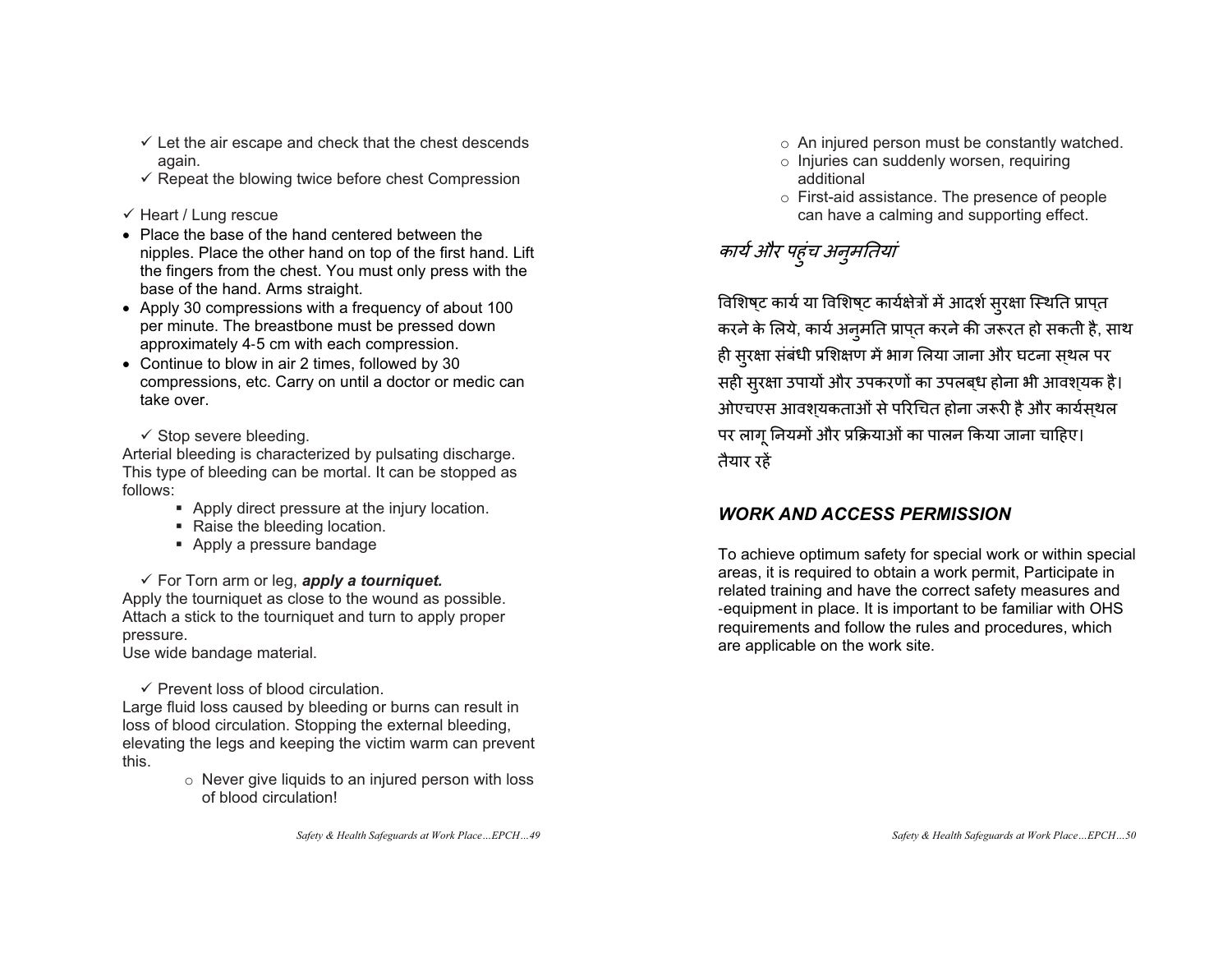#### हानिकर उतपाद

हम अपने कार्यसुथल पर ऐसे अनेक उतुपाद उपयोग करते हैं, जो छोटी और लंबी दोनों समयावधियों में सवासथय समसयाएं खड़ी कर सकते हैं। उत्पाद के बारे में दिये गये सुरक्षा विवरण पत्रक को ध्यानपूर्वक पढ़कर उत्पाद का सावधानीपूर्वक उपयोग करें।

#### नकसानदेह पदार्थ

- लेबल पर दिये निर्देशों का पालन करें और कार्यस्थल पर उपयोग किये जाने वाले प्रत्**येक रासायनिक उत्**पाद के लिये संदर्भित मैटेरियल सेफ्टी डेटा शीट (एमएसडीएस) का पालन करें।
- बिना लेबल लगे कन्टेनरों और अचिन्हित सिलेंडरों में मौजूद रसायनों का प्रयोग न करें।

#### **BE PREPARED**

#### **Noxious Products**

Many products we use in our work can cause health problems, both immediate and long term. Read the" Safety data sheet" for the product you are about to use carefully.

#### **Hazardous material**

- $\bullet$  Follow the instructions on the label and in the corresponding Material Safety Data Sheet (MSDS) for each chemical product used in your workplace.
- Do not use chemicals from unlabeled containers and unmarked cylinders.

#### सदैव व्यक्तिगत सुरक्षा उपकरण पहनें

कार्य स्थितियों के अनुरूप आवश्यक व्यक्तिगत सुरक्षा उपकरण अवशय उपयोग में लाये जाने चाहिए, चाहे इनको पहनना असविधाजनक हो और इससे आपको कार्य परा करने में अधिक समय लगे। विभिनन कार्यसथल और कार्यप्रक्रियाओं में अलग प्रकार के व्यक्तिगत सुरक्षा उपकरणों की आवश्यकता होती है। इन आवश्यकताओं को जानें और इनका पालन करें।

#### **ALWAYS WEAR PERSONAL SAFETY EQUIPMENT**

Personal safety equipment, as required by the work conditions, must be used, even if it can cause discomfort and may take you longer to finish the job. Different work sites and operations have different requirements for the use of personal safety equipment. Get acquainted with these requirements and follow them.

### वेल्डिंग में सुरक्षा

वेल्डिंग में आग और चिनगारियां निकलती हैं और यह आग लगने या विस्फोट होने का कारण बन सकती है और हानिकारक धुआं, गैस और धूल (आर्क वेल्डिंग) जैसे वायु प्रदूषण उत्पन्ल करती है। वेल्डिंग में एक तीखी चमक भी उत्पन्न होती है, जिससे आंखों को नुकसान पहंच सकता है।

■ सभी गैस सिलेंडरों के लिये नॉन रिटर्न वॉल्**व और फ्लैशबै**क अरेसटर्स की वयवसथा करें।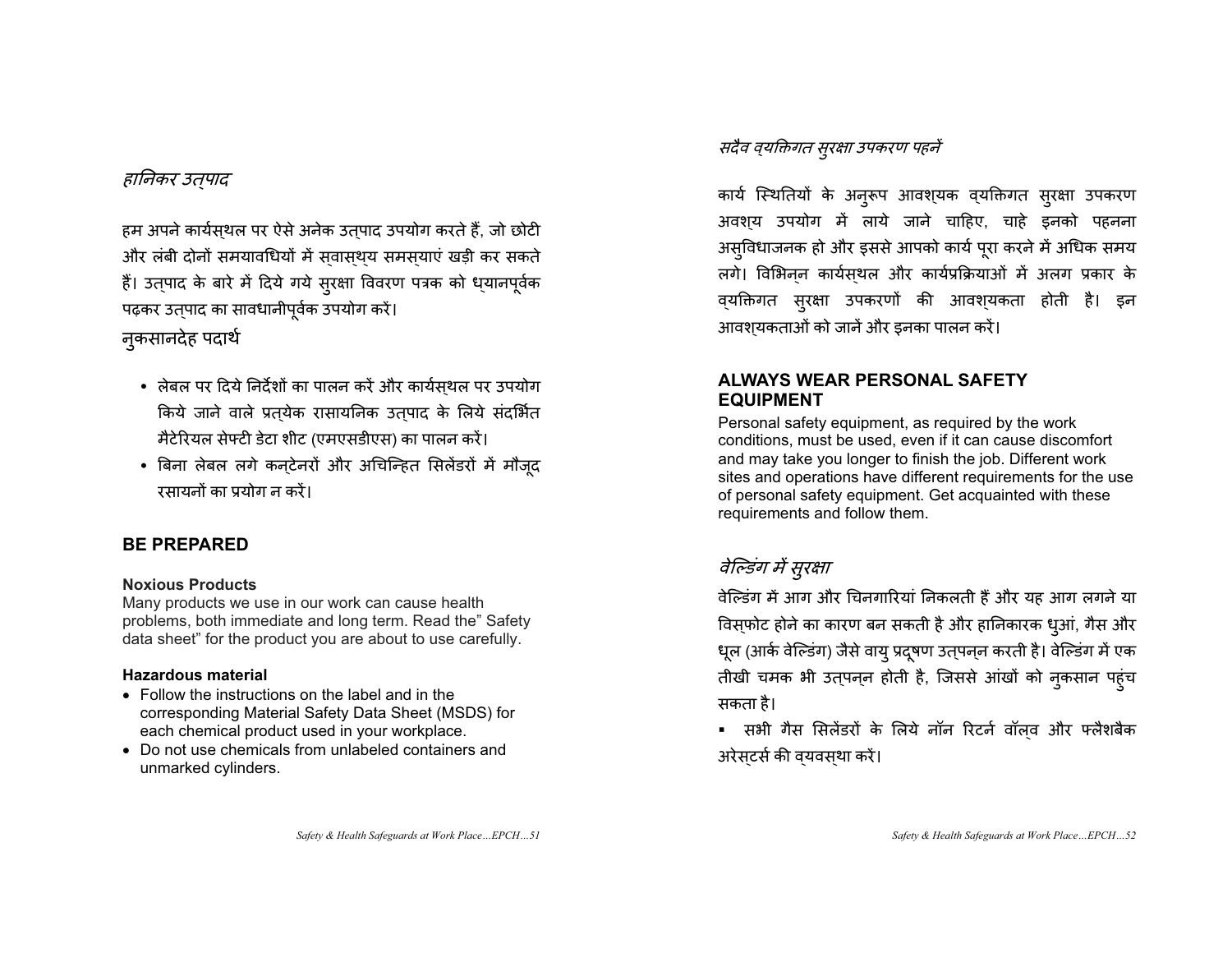#### *Protection in welding*

Welding can cause fire and explosion danger and creates air pollution as noxious smoke, gas, and dust (Arc welding). Welding also generates a strong flash, which may cause eye damage.

• Install flashback arrestors and non-return valves for all gas cylinders

#### असथायी इंसटालेशन और उपकरण

असथायी इंसटालेशन या बिजली के उपकरणों को बदलने/मरममत करने के काम केवल कुशल व्यक्तियों/कारीगरों द्वारा किये जाने चाहिये।

- $\blacksquare$ ■ रिसेपटेकलस में कभी भी ढीले तार न लगायें।  $\overline{\phantom{a}}$  $\overline{\phantom{a}}$
- $\blacksquare$ घर के बने फ्युज कभी प्रयोग न करें।
- $\blacksquare$ दोषयुक्त उपकरणों का कभी प्रयोग न करें (ये जानलेवा साबित हो सकते हैं)
- $\blacksquare$ दोषयुक्त उपकरणों, केबल, प्लग आदि को मरम्मत के लिये क्षेत्रें।
- घिसे-पिटे उपकरणों का प्रयोग मत करें।

#### *Temporary Installations And Tools*

Only skilled personal/craftsmen may carry out temporary installations or change / repair electrical tools.

- Never insert loose wires in receptacles.
- Never use home-made fuses.
- Do not use defective tools (danger to life).
- Send defective tools, cable, plugs, etc for repair.
- Do not use worn out or rounded tools
- Do not use tools with "Mushroom Head"

*Safety & Health Safeguards at Work Place…EPCH…53* 

### दर्घटना रोकथाम

#### गतिहीन और बार-बार की जाने वाली मांसपेशियों की गतिविधियां

इस प्रकार का कार्य अस्**विधाजनक हो सकता है। गतिहीन खिंचा**व, मा सपेशियों में छोटी या लम्बी अवधि में में कुछ तनाव उत्**पन्**न कर सकता है। इसके परिणामसवरूप रकत का प्रवाह घट सकता है और डसलिये मांसपेशियों की कोशिकाओं को कम ऑकसीजन मिल पाती है। इससे अनूपयुक़त उतुपाद संचय होता है। इसके नतीजे के तौर पर मा सपेशियों में दर्द, और लम्बी अवधि में स्थायी रूप से बीमारियां आ सकती हैं।

#### *Accident Prevention*

#### **Static and repetitive muscle activities**

This type of work can be uncomfortable. Static strain maintains the muscles in the same tension over a shorteror longer period. This results in reduced blood flow and thus less oxygen to the muscle cells, which in turn leads to the accumulation of waste products. The result is muscle pain, and in the long-term chronic ailments.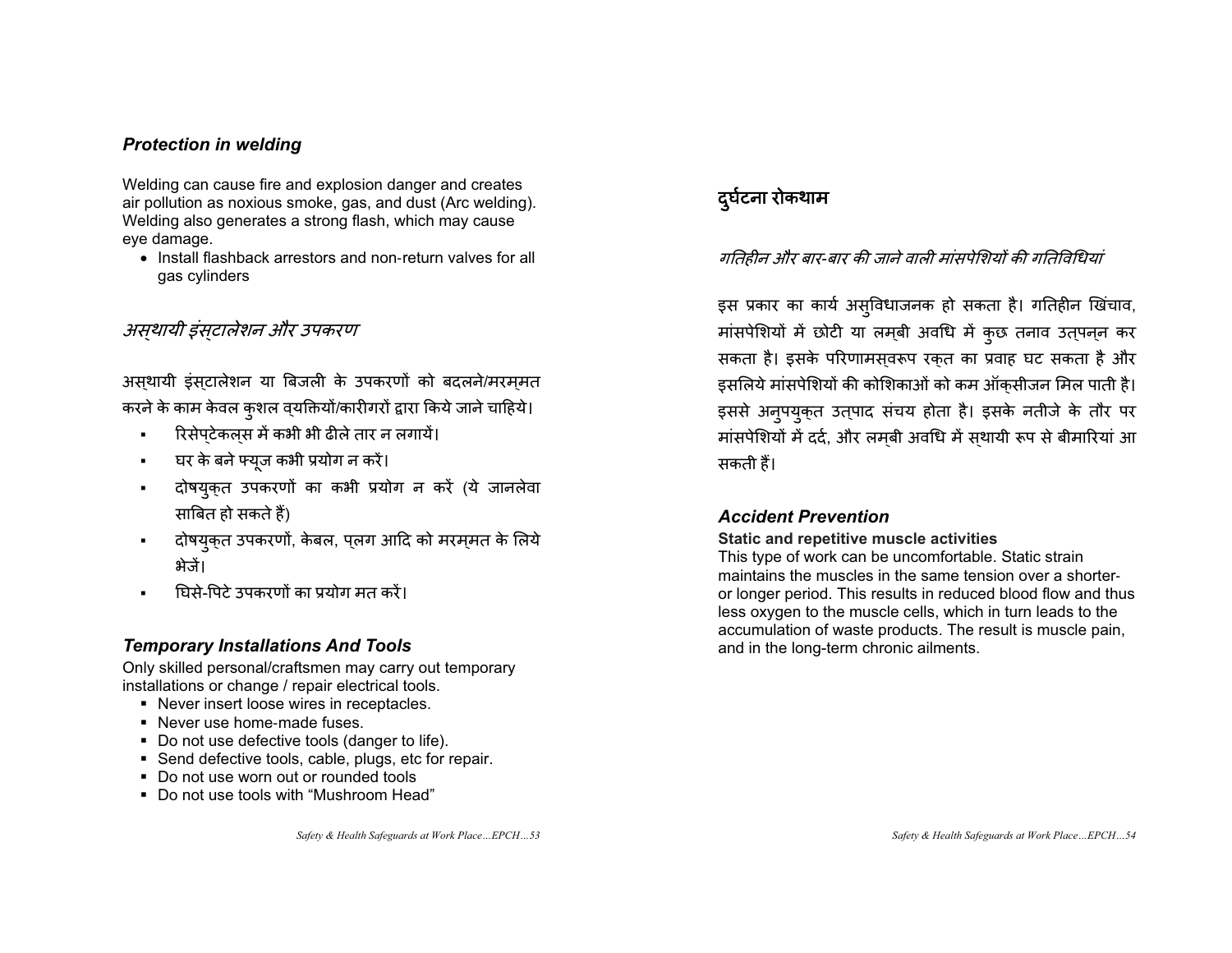#### बीमारी रोकथाम की जानकारी<sup>.</sup>

छोटे विराम, खिंचाव एकसरसाइज, कार्यसथल का खाका और संगठन, सभी मांसपेशी समूहों की नियमित ट्रेनिंग,

सही उपकरण।

यदि आप अपने हाथों को अपने कंधों से अधिक उंचाई पर रखकर कार्य कर रहे हैं या सटेशनरी डेसकटॉप कार्य करते हैं, तो खिंचाव से लगने वाली चोटों के प्रति सचेत रहें।

#### *Catch Words for Ailment Prevention*:

Mini breaks, stretch exercises, layout and organization of the work place, regular training of all muscle groups, Correct tools. Be aware of strain injury if you are working with your hands over shoulder height or perform stationary desktop work.

#### भार उठाना और ले जाना

कार्य की एकरूपतापूर्ण आवृति, खिंचाव चोटों को जन्म दे सकती है। ऐसी बीमारियों के जोखिम कम करने के लिये आपको निमन पर विचार  $\overline{\phantom{a}}$ करना चाहिए:

- कार्य का समुचित संगठन
- कार्य चक्र
- Е • जिमनॉस्टिक ब्रेक  $\overline{\phantom{0}}$
- मिनी बेक
- Е • कार्यस्थल का ढांचा

यह भी धयान दें कि आप किस अवसथा में- खड़े, चल रहे, बैठे, भार ले जा रहे, भार उठा रहे, खींच/धकेल रहे हैं। भार उठाने की सही तकनीकों और मुद्राओं का प्रयोग करें।

#### *Lifting and Carrying*

Uniform repetitive is work one of the main causes of strain injuries. To reduce the risk of such ailments you should Consider:



- Proper work organization
- Job rotation
- Break gymnastics
- Mini breaks
- Layout of the work place

Also consider how you: Stand, walk, sit, carry, lift, push/pull Use the correct lifting technique and posture

#### भार उठाने के उपकरण

केवल अनुमोदित उपकरणों का प्रयोग करें जो प्रमाणपत्र संख्या और अनुमन्य अधिकतम कार्यकारी भार से चिन्हित हों। भार उठाने के दोषपूर्ण उपकरणों पर लेबल लगाकर उनको कार्यस्थल से अवशय ही हटा दिया जाना चाहिए।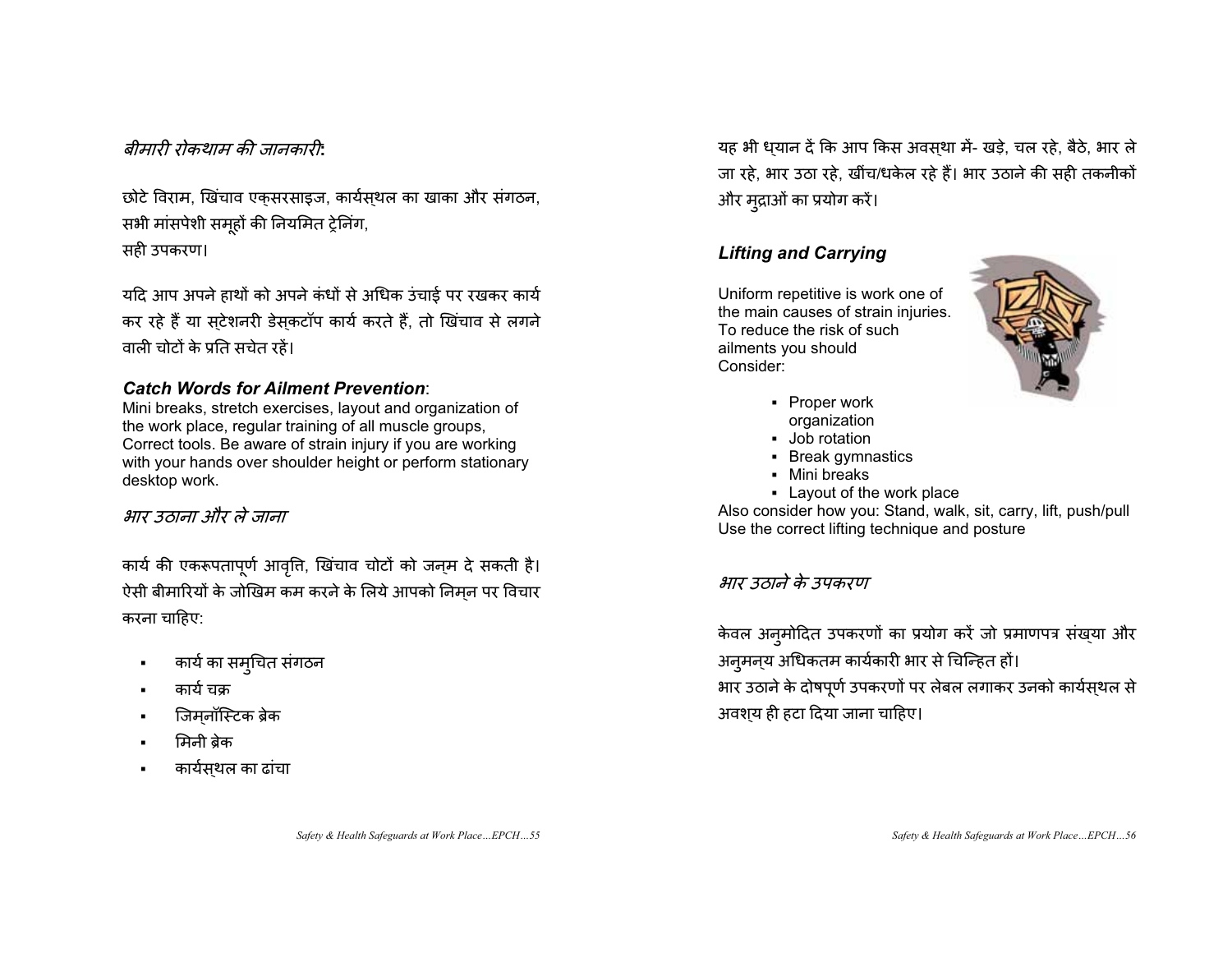- $\blacksquare$ एक लटकते भार के नीचे या आस-पास कोई खड़ा न हो।
- भार उठाने वालेउपकरण को धारदार कोरों से क्षतिग्रसत होने से बचायें।
- $\blacksquare$ भार उठाने से पहले. रस्सियों और बंधों की जांच करें।
- भार उठाने वाले कार्यक्षेत्र में अनधिकृत प्रवेश रोकने के लिये घेराबनदी करें।
- $\blacksquare$ • लिफ्टिंग सुपरवाइजर, रिगर और सिग्ललमैन को भार से एक निश्चित दूरी पर खड़े होना चाहिए।
- Е • विशिष्ट गतिविधियां और उपकरण

#### **Lifting Equipment**

Use only approved equipment, marked with certificate number and permissible maximum working load. Defective lifting equipment must be labeled and removed from the working site.

- Nobody must stand under or near a hanging load.
- Protect the lifting equipment from damage caused by sharp edges.
- Before lifting, visually check the ropes and slings for defects
- **Barricade the lifting zone to prevent unauthorized** entry. The lifting supervisor, rigger and signalman should stand a distance away from the load
- Use tag line to control bulky load
- Extend the outrigger fully
- Do not stand under suspended load
- Do not ride the load

#### संकरे क्षेत्रों में कार्य करना

कन्टेनर्स, ब्वॉयलर्स, सिलोस, वेल्स, पाइपलाइन्स और दूसरे संकरे क्षेत्रों में अपर्याप्त वायु सं चरण के कारण अक्सर विषप्रभाव की गंभीर घटनायें घटती हैं। विषप्रभाव अकसर बेहद तीखा होता है। ऐसे संकरे क्षेत्र में कार्य आरंभ करने से पहले जांच लें कि रूम किसी गैस से मुक्त है और पर्यापत ऑकसीजन उपलबध है।

#### *Special Activities and Tools*

Working in Congested Areas

Serious cases of poisoning have occurred during work in containers, boilers, silos, w ells, pipelines and other Congested areas with insufficient ventilation Poisoning is usually acute. Ensure that before you start work in congested areas, the room is free of gas and contains enough oxygen.

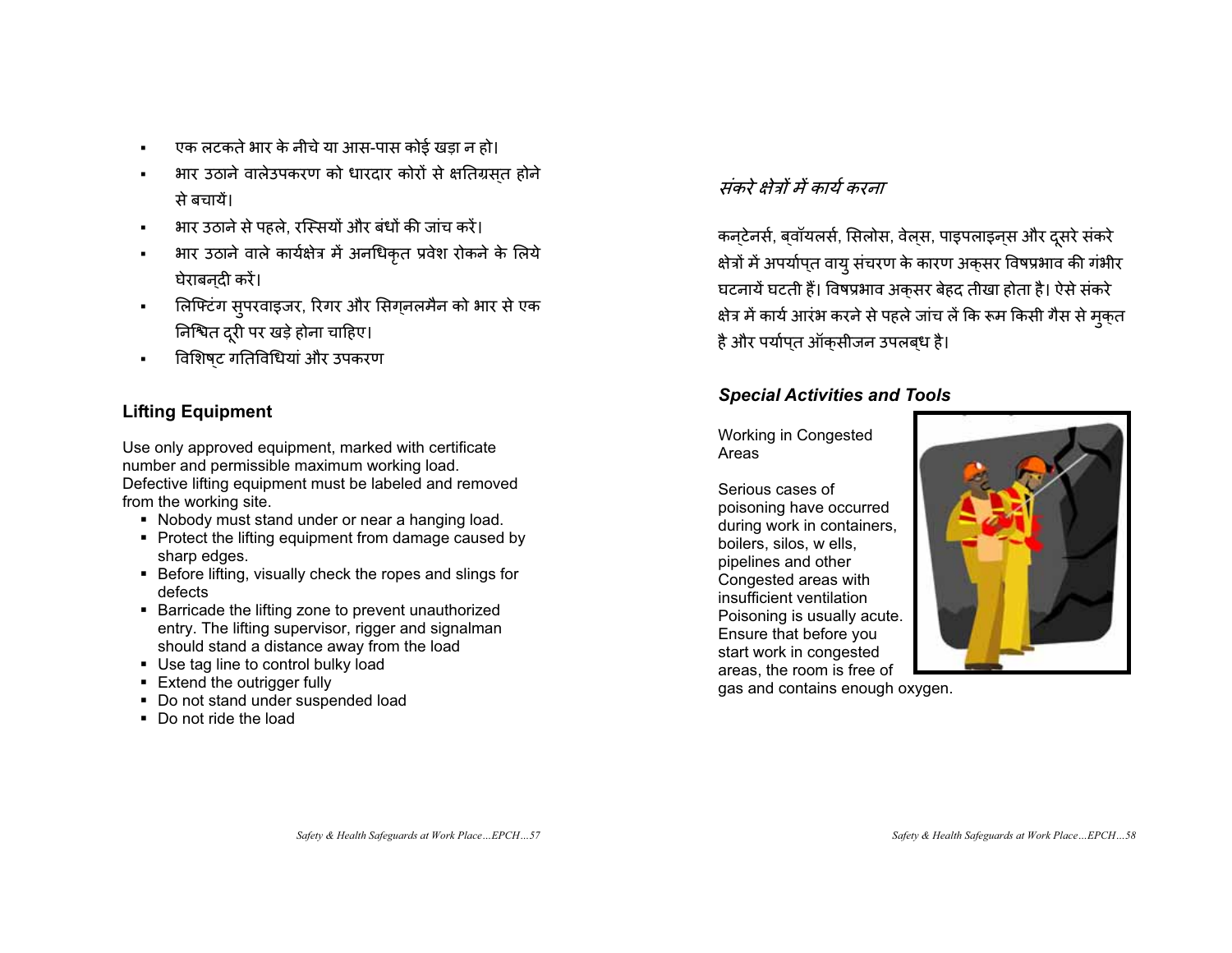#### *इन प्रशनों पर विचार करें:*

- गैस जोखिम
- Е आग जोखिम
- ऑक्सीजन की कमी

आपको ऐसे टैंक या रूम में कार्य करना पड़ सकता है, जिसमें ज़वलनशील तरल या गैस उपस्थित हो सकते हैं। सक्षम अधिकरण द्वारा  $\overline{\phantom{a}}$ पूर्व परीक्षण मापनों के आधार पर जारी किया गया कार्य अनुमति प्रमाणपत्र प्राप्त करें।

उच्च और मध्यम वोल्टेज के सिस्टम का इंस्टालेशन या आपरेशन करते समय हमेशा नियमों का पालन करें। अतिरिकत जानकारी के

लिये व्यापार संगठनों द्वारा जारी नियमों और शर्तों के मसौदों पर सलाह करें।

#### *Address these questions*:

- Gas danger?
- Fire danger?
- **Lack of oxygen?**

Must you carry out work in a tank or room, which contained inflammable liquids or -gasses? (Obtain a working permission certificate» issued by a competent authority, based on prior test Measurements.)

Always follow the regulations for installation and operation of High- and Medium Voltage systems. For additional information consult the rules and regulations issued by the trade organizations.

### रेगुलेशन के लिये महत्**त्**वपूर्ण विषय:

- - इं स्**टालेशन कार्य के लिये उपकरण का बिजली** रहित होना(बिजली समपर्क से अलग होना और अर्थिंग या शार्टसर्किट मुक्त होना) आवश्**यक है। उच्**च वोल्**टेज वाले** इं स्टालेशन के समय इसे अनिवार्य रूप से बिजली रहित होना और ग्राउंडेड होना चाहिए।
- п • प्लानिंग पू ग पूर्णतया होनी चाहिए और एक लाइव इंस्टालेशन में या इसके करीब कार्य करते समय एक एसजेए अनिवार्य रूप से होना चाहिए।
- • सभी शामिल लोग सुरक्षा नियमों का सम्पूर्ण प्रशिक्षण प्राप्त होने चाहिए। प्रत्**येक व्**यक्ति को यह स्**निश्चित करना चाहिए** कि उसके पास जरूरी सुरक्षा जानकारी है।
- जरूरी उपकरण (प्राथमिक चिकित्सा और व्यक्तिगत सुरक्षा उपकरण) कार्यसथल पर अवशय ही उपलबध होने चाहिए।

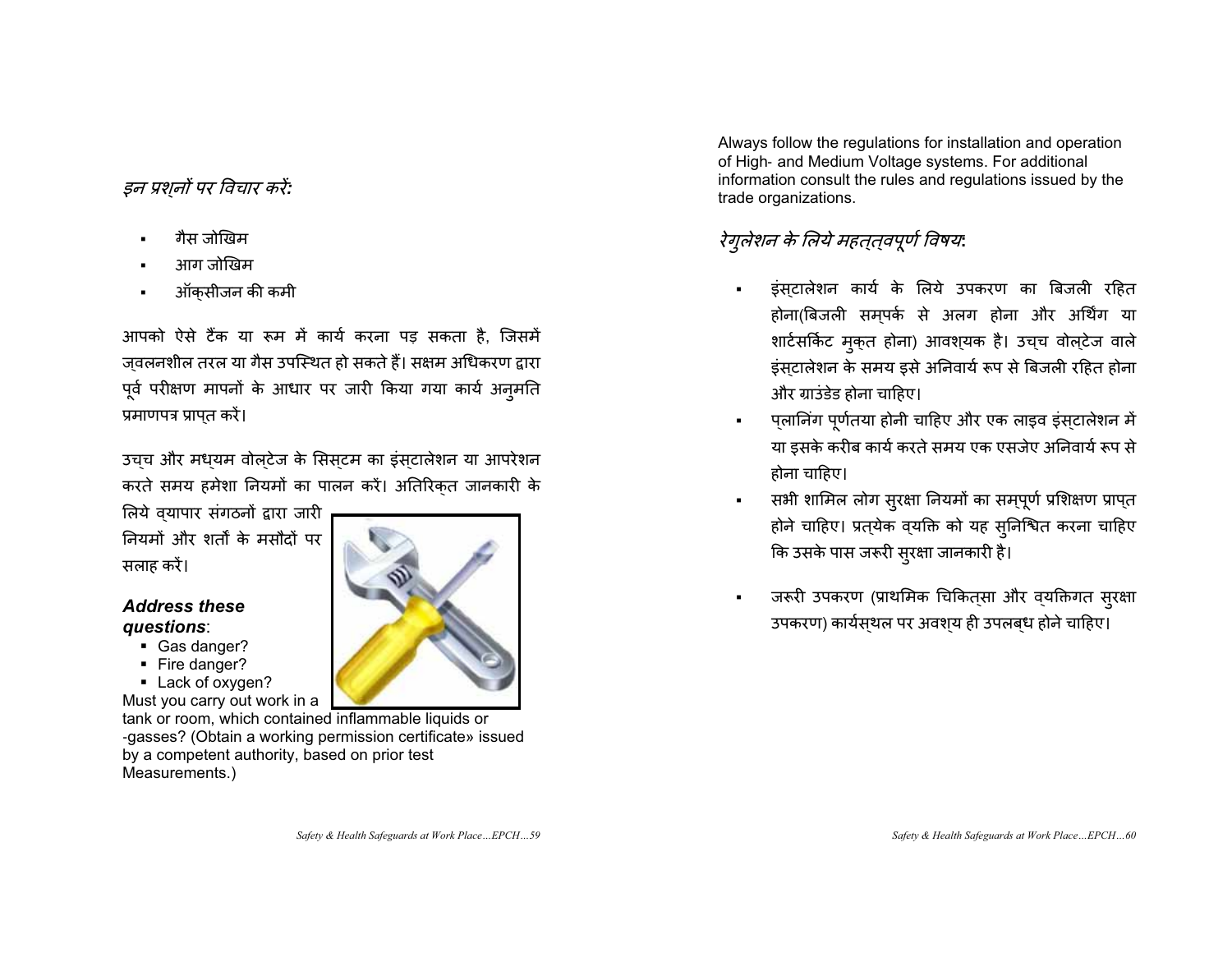#### **Important Topics from the Regulations***:*

- The aim shall be to work on the installation while deenergized (disconnected and grounded or Shortcircuited). When working on a High-Voltage installation it must be de-energized and grounded.
- The planning must be thorough and a SJA must be carried out when working at or near a live installation.
- All involved personnel must have completed training in safety regulations. Each individual must en sure that he has the required safety knowledge.
- Required equipment (first aid and personal safety equipment) must be available at the working site.

### विद्युत इंसटालेशन

- जोखिम से बचाव के लिये
- Е एक इलेकट्रीशियन को अपने डिपटी या प्रोफेशनल इंजीनियर से पूर्व सलाह के बिना (उच्च वोल्टेज इंस्टालेशन के समय) सुरक्षा प्रमुख की जिम्मेदारी स्**वयं नहीं उठानी चाहिए**।
- $\blacksquare$ ■ सुरक्षा पहलू के बारे में कोई संदेह होने पर हमेशा सुरक्षित कार्य परिचालन के लिये जिममेदार इंजीनियर या उसके डिपटी से समपर्क करें।

#### *Electrical Installation*

- To Avoid Risks
- An electrician shall not take the responsibility as the safety leader (High-Voltage installation) without prior consultation with the Professional Engineer or his deputy.
- When in doubt about safety matters always contact the engineer responsible for safe operation and work or his deputy.

*Safety & Health Safeguards at Work Place…EPCH…61* 

#### जीवन बचाने वाले उपाय

- п कार्य स्थिति की सही जांच करें।
- फिर से कनेकशन करने के लिये, सुरक्षित रूप से कनेकशन काटकर जांच करें।
- $\blacksquare$ अनय जीवित पूर्जों से सुरक्षा रखें।
- त्नंगे कंडकटर्स के करीब होने पर खास सावधानी बरतें।
- इंसटालेशन निष्क्रिय होने की स्थिति में जांच करें।
- अर्थिंग और शार्ट सर्किट को जांचें।
- कार्य हेत् अनूमति जारी करें।

#### *Steps That Save Lives*

- Clearly identify the work location
- Disconnect and secure against reconnection
- Protect against other live parts
- **Take special precautions when close to bare** conductors
- Check if the installation is dead
- Carry out earthing and short circuiting
- **In Issue a permit to work**

### विद्युत सुरक्षा-अस्**थायी इंस्**टालेशन

- सभी विद्युत टर्मिनलों को पूरी तरह से सॉकेट आउटलेट असेमबली बॉकस में ढंका जाना चाहिए।
- п केवल औद्योगिक पुलग का प्रयोग करें, 3 पिन के पुलगों की अन्मति विनिर्माण कार्यस्थलों पर नहीं है।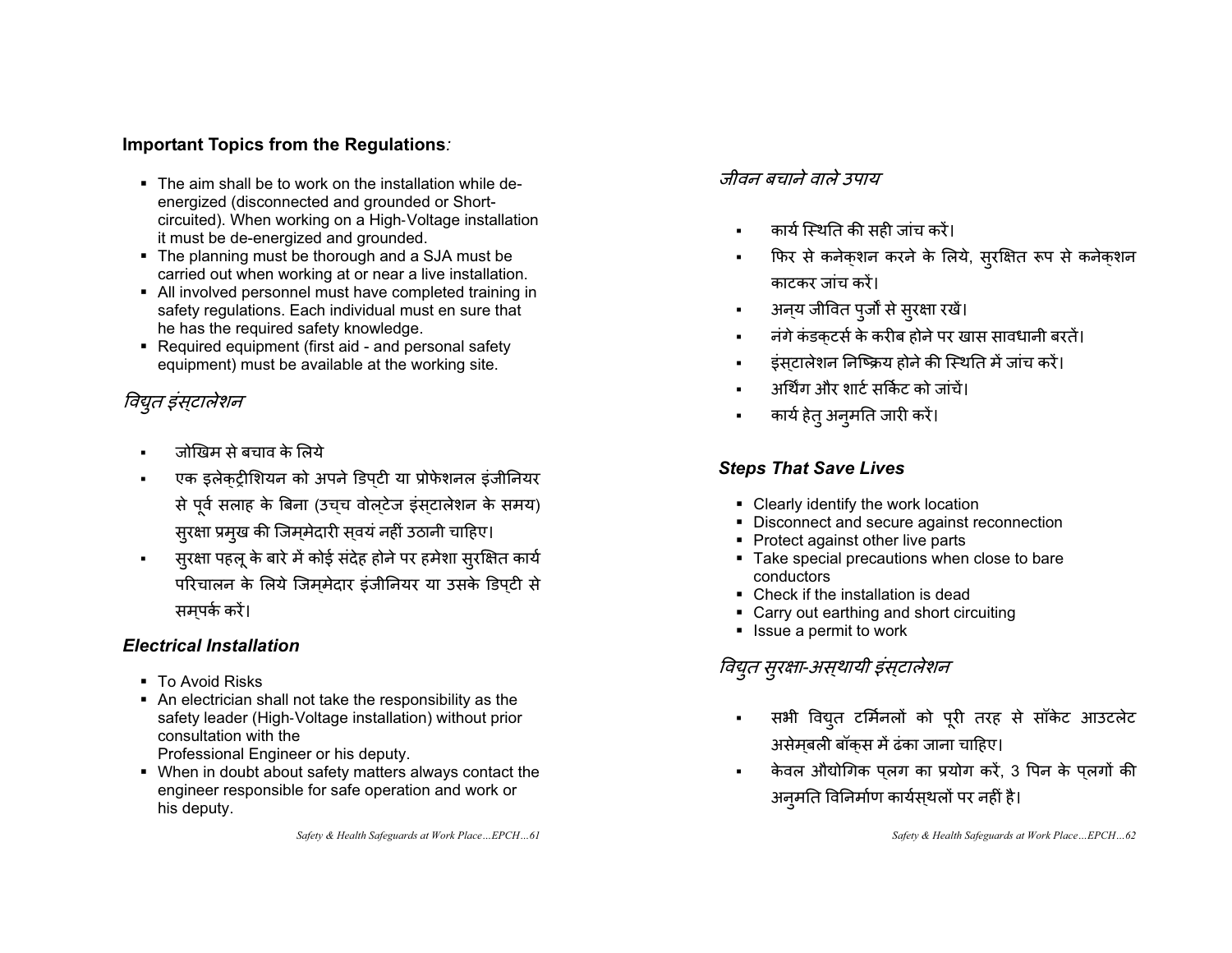- $\blacksquare$ बिजली के केबलों को भूमि पर न छोड़ें, खासकर गीले होने की स्थिति में। तारों को ऊपर उठायें।
- $\blacksquare$ इससे विद्युत शॉक लगने की संभावना खत्म होगी और ट्रिपिंग समस्याएं या केबल के क्षतिग्रस्त होने की संभावना भी नहीं रहेगी।
- × किसी भी विद्युत इंस्टालेशन से छेड़छाड़ न करें।

### **Electrical Safety – Temporary Installations**

- All electrical terminals must be totally enclosed in the socket-outlet assembly box
- Use only industrial plugs. 3-pin plugs are not allowed to be used in construction sites
- Do not leave electrical cables on the ground especially when they are wet. Elevate the wires.
- This will prevent electrical shock, tripping hazards and damaging the cables
- Do not tamper with any electrical installation

### 4. काष्**ठ कला उद्योग में सुरक्षा**

हसतचालित उपकरणों का उपयोग करते समय

- उपकरण रखने के लिये बंधे हुए कंटेनरों का प्रयोग करें, ताकि पाढ़/मंच या अन्य उठे हूए कार्य प्लेटफार्मों से औजार नीचे नहीं ग्निरैं।
- सभी तेजधार औजारों को म्यान या होलस्टर में रखें।
- पुराने, क्षतिग्रस्त औजारों को नष्ट कर दें।
- झटका देने वाले औजारों, जैसे हथौड़ा, रूखानी, छेनी, या स्**टी**ल स्टेक्स आदि का प्रयोग न करें जिनके सिरे फैल चुके हों।
- हाथ की कुल्हाड़ी से कार्य करते समय अपने सिर से ऊपर उठाकर काटने के लिये प्रहार मत करें।
- अगर औजारों पर या आपकी जेब में म्यान नहीं बनी है तो तीखे या नकीले औजारों, जैसे पेंचकस, सक्राइबस, एविएशन स्निप्स, स्क्रेपर्स, चिजेल्स या फाइल्स आदि को अपनी जेब में यूं ही रखकर मत ले जायें।
- चढ़ते समय औजारों को अपने हाथ में मत थामें। औजारों को औजारों वाली बेलट में लगायें या हैंड लाइन के जरिये औजारों को कार्यस्थल पर पहंचाएं।
- पाढ़ या अन्य ऊंचे प्लेटफार्मों से औजारों को एक स्थल से दूसरे स्थल या एक कार्मिक से दूसरे कार्मिक की ओर मत फेंके।

### *Safety in the wood working industry*

### *When using hand tools*

- Use tied-off containers to keep tools from falling off of scaffolds and other elevated work platforms .
- Carry all sharp tools in sheaths or holsters.
- Discard old/damaged tools
- Do not use impact tools such as hammers,

chisels, punches or steel stakes that have mushroomed heads.

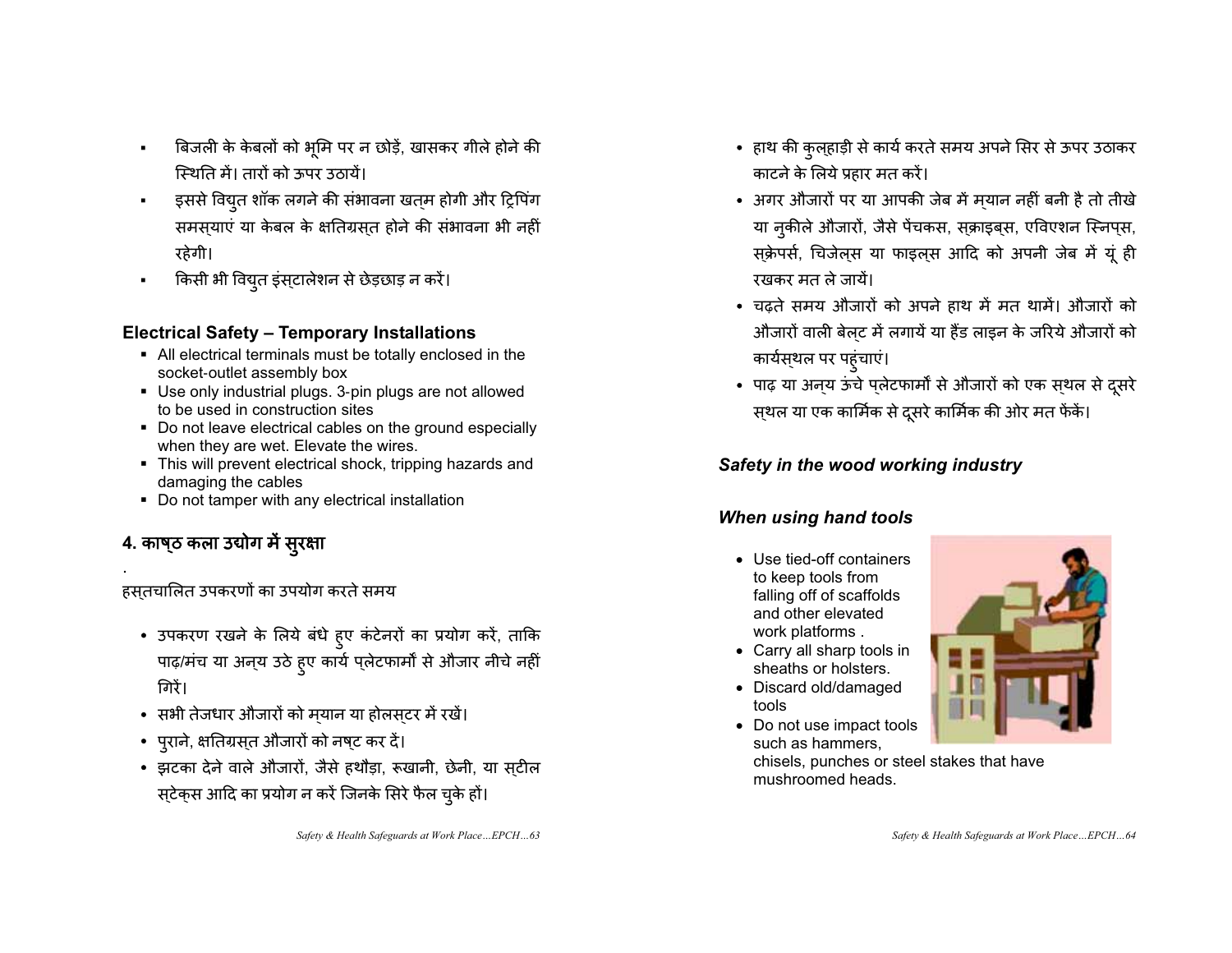- Do not chop at heights above your head when working with a hand axe.
- Do not carry sharp or pointed hand tools such as screwdrivers, scribes, aviation snips, scrapers, chisels or files in your pocket unless the tool or pocket is sheathed.
- Do not carry tools in your hand when climbing. Carry tools in tool belts or hoist the tools to the work area with a hand line.
- Do not throw tools from one location to another, from one employee to another, from scaffolds or other elevated platforms.

#### रूख़ानी से कार्य करते समय:

- रूखानी की धार तेज रखें।
- क्षतिग्रस्त सट्राइकिंग फेरूल्स वाली रूखानियां इस्तेमाल मत करें।
- एक छोटे वर्कपीस को शिकंजे में कसें और सटेशनरी जॉ की ओर  $\overline{\phantom{0}}$ चिप करके रूखानी से कार्य करें।

#### *When working with Chisels*

- Keep the cutting edge of the chisel sharp.
- Do not use chisels with damaged striking ferrules.
- $\bullet$  Clamp a small work-piece in a vise and chip towards the stationary jaw when working with a chisel.

<u>शिकंजे पर कार्य करते समय </u>

- चीजों को पकड़ने के लिये सी-क्लैम्प का प्रयोग मत करें।
- एक स्थायी फास्टनिंग उपकरण के रूप में सी-क्लैम्प का प्रयोग मत करें।

#### *When working with Clamps*



- Do not use the C-clamp for hoisting materials.
- Do not use the C-clamp as a permanent fastening device.

#### हथौड़े से कार्य करते समय

- नेल्स को उखाड़ने के लिये क्लॉ हैमर का प्रयोग करें।
- हथौड़े की तली से कील या किसी अन्*य वस्*तु को मत ठोंकें।
- स्टील की कठोर सतह पर चोट मत करें जैसे कि ठंडी रूखानी/छेनी पर एक क्लॉ हैमर से चोट करना।
- एक हथौड़े से दूसरे हथौड़े पर चोट मत करें।
- आपके हाथ गीले, चिकनाईयुक्त या ग्रीस युक्त होने पर हथौड़ा इसतेमाल मत करें।
- एक हथौड़े को फन्**नी/फच्**चर या तोड़ने वाली छड़ के रूप में या बड़े कांटों को खींचने के लिये प्रयोग मत करें।
- स्ट्राइकिंग फेस व्रेन्च पर केवल घन प्रकार के हथौड़े का उपयोग करें।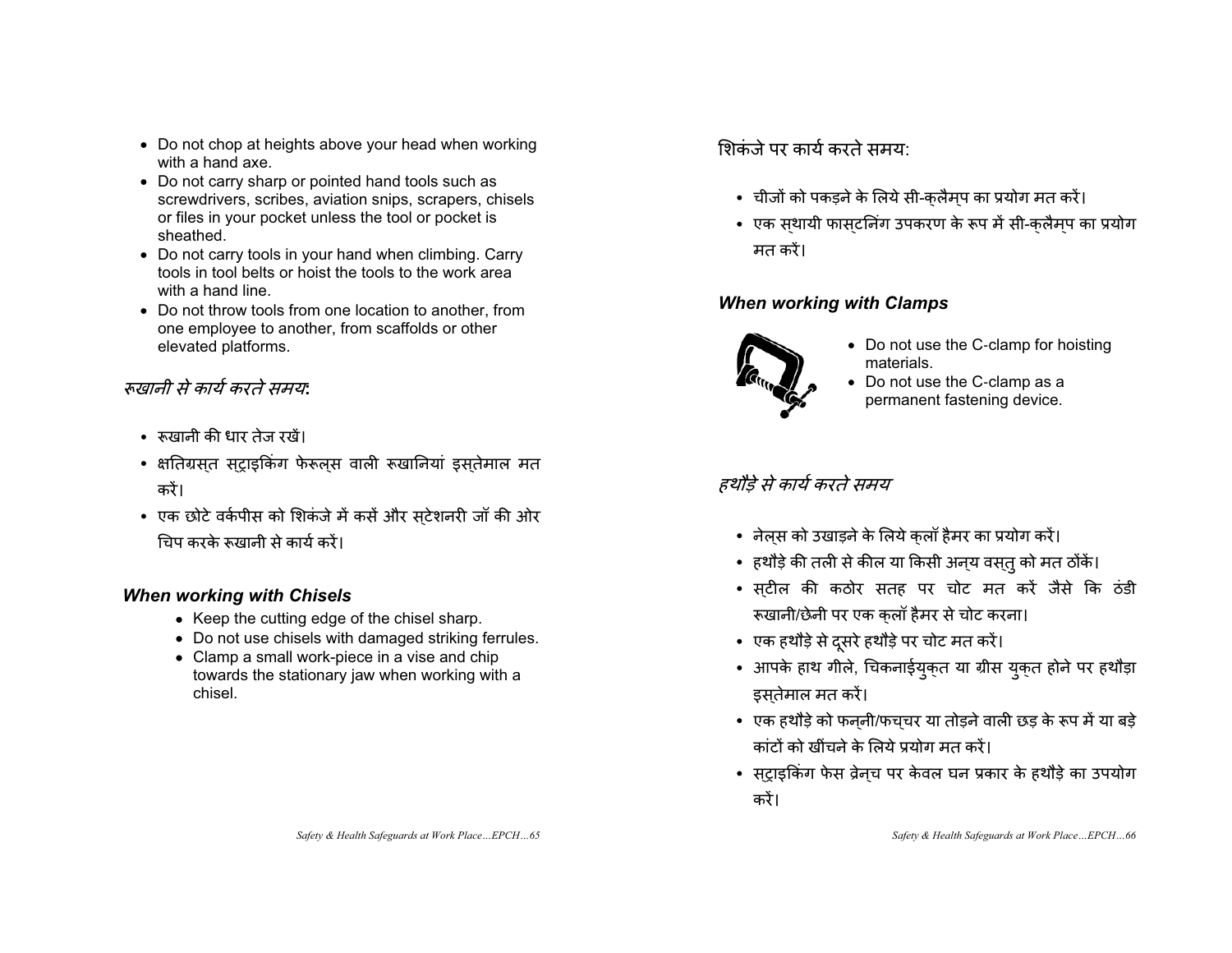#### *When working with Hammers*

- Use a claw hammer for pulling nails and driving nail s.
- Do not strike nails or other objects with the cheek of the hammer.
- Do not strike a hardened steel surface, such as a cold chisel, with a claw hammer.
- Do not strike one hammer against another hammer.
- Do not use a hammer if your hands are oily, greasy or wet.
- Do not use a hammer as a wedge, a pry bar or for pulling large spikes.
- Use only a sledge-type hammer on a striking face wrench.

#### रेती या रेते के साथ कार्य करते समय:

- रेती को प्रे बार, हथौड़े, पेंचकस या छेनी की तरह इस्तेमाल मत करें।
- एक रेती या रेते का प्रयोग करते समय, रेती के हत्थे को एक हाथ से और दूसरे सिरे को दूसरे हाथ से थामें।
- रेती पर हथौड़े का प्रहार मत करें।

#### *When working with Files/Rasps*

- Do not use a file as a pry bar, hammer, screwdriver or chisel.
- When using a file or a rasp, grasp the handle in one hand and the toe of the file in the other.
- Do not hammer on a file.

संडसी के साथ कार्य करते समय:

- संडसी से अधिक बल लगाने के लिये उस पर हथौड़े का प्रयोग मत करें।
- दबाव बढ़ाने के लिये संडसी के हत्थों में पाइप मत फंसाएं।
- बिजली कार्य के लिये इंसुलेटेड हत्थों वाली संडसी का ही प्रयोग करें।
- चिटकी, टूटी या तुड़ी-मुड़ी संडसी का प्रयोग मत करें।
- विकर्णों में काटने वाली संडसी प्रयोग करते समय, काटी जाने वाली वस्तु के कटे हिस्से को अपने हाथ में कपड़ा लपेटकर या दास्ताने पहनकर थामते हुए हवा में झूलने से रोकें।

#### *When working with Pliers*



- Do not attempt to force pliers by using a hammer on them.
- Do not slip a pipe over the handles of pliers to increase leverage.

• Use pliers with insulated handles for electrical work.

- Do not use pliers that are cracked, broken or sprung.
- When using diagonal cutting pliers, shield the loose pieces of cut material from flying into the air by using a cloth or your gloved hand.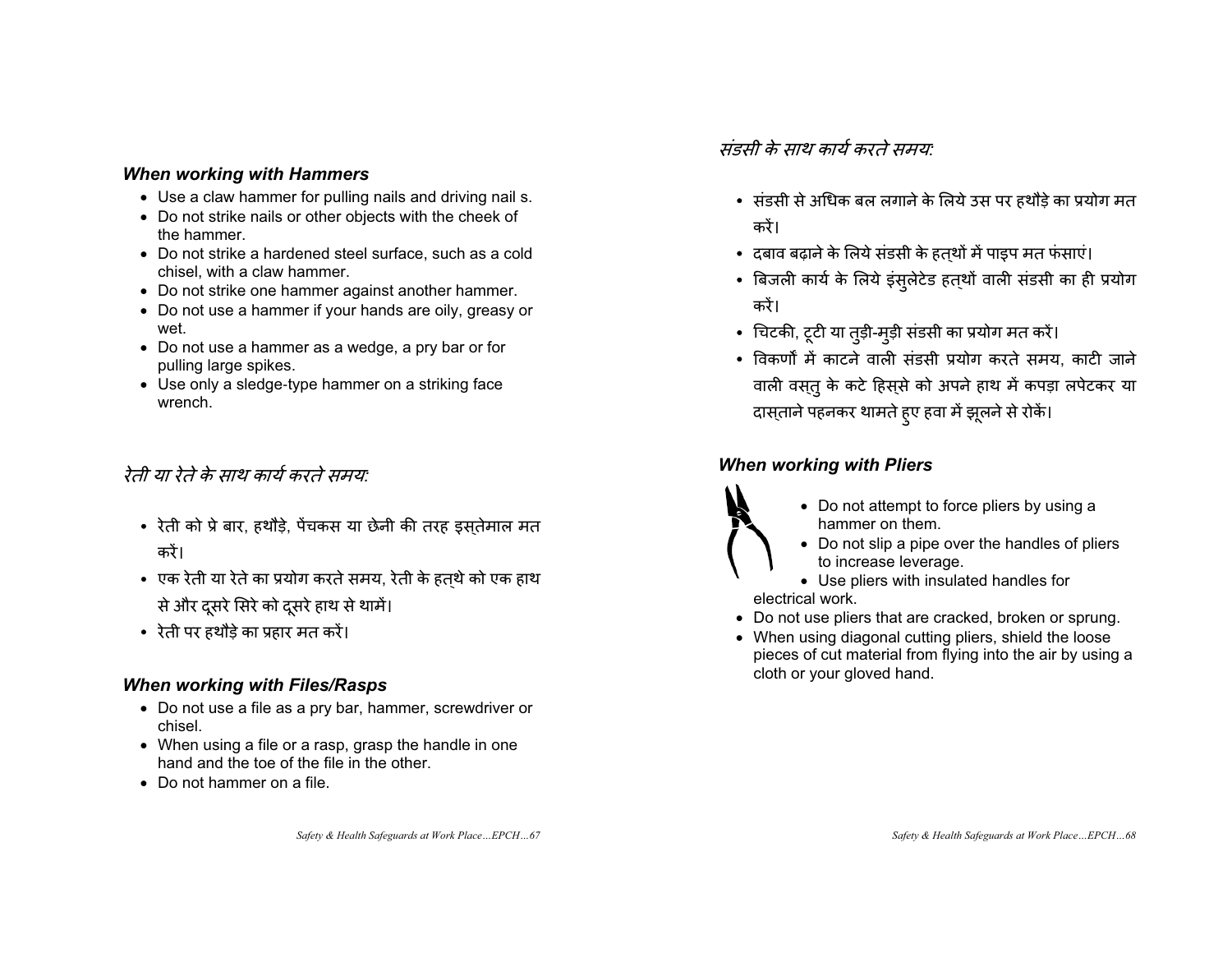आरी के माथ कार्य करते ममयः

- ब्**लेड एडजस्**ट करने वाली आरी, जैसे हैक सॉ, कापिंग सॉ, की होल सॉ या बो सॉ का प्रयोग मत करें यदि ब्लेड पूरी तरह तनी हुई नहीं हो।
- भोथरे दांतों वाली आरी का प्रयोग मत करें।
- आरी प्रयोग करते समय अपने हाथ और अंगुलियों को आरी की बलेड से दूर रखें।
- आरी को ब्लेड से थामकर मत ले जायें।
- हस्तचालित आरी प्रयोग करते समय, वर्कपीस को वर्कटेबल के सापेक्ष मजबूती से थामें।

काष्ठकला उपकरणों, जैसे कि सर्कुलर सॉ, रेडियल सॉ या जवाइंटर्स का प्रयोग मत करें यदि उनमें सॉ बलेड पर गार्ड नहीं लगा है।

- स्ट्रोक के अंत में दबाव कम करते हुए आरी को नियंत्रित करें।
- स्क्रॉल सॉ प्रयोग करते समय, टेबल पर से लकड़ी के बेकार टुकड़ों को हटाने से पहले मशीन को रोक दें।
- होल सॉ का प्रयोग करते समय वर्कपीस को शिकंजे में जकड़ें।

#### *When working with Saws*

- Do not use an adjustable blade saw such as a hacksaw, coping saw, keyhole saw or bow saw, if the blade is not taut.
- Do not use a saw that has dull saw blades.
- Keep hands and fingers away from the saw blade while using the saw.
- Do not carry a saw by the blade.
- When using a hand saw, hold the workpiece firmly against the work table.
- Do not use wood-working equipment such as circular saws, radial saws or jointers if they do not have guards on the saw blade.
- Keep control of saws by decreasing downward pressure at the end of the stroke.
- When operating scroll saws, stop the machine before removing scrap pieces from the table.
- $\bullet$  Clamp work when using a hole saw.

### कतरनी का प्रयोग करते समय:

- वस्तुओं को स्निप्स से काटते समय सुरक्षा शीशे या सुरक्षा चश्मे का प्रयोग करें।
- वस्तुओं को स्निप्स से काटते समय दास्ताने प्रयोग करें।
- गोलाकार काटते समय स्ट्रेट कट स्निप्स का प्रयोग मत करें।

#### *When working with Snips*

- Wear safety glasses or safety goggles when using snips to cut materials.
- Wear work gloves when cutting materials with snips.
- Do not use straight cut snips to cut curves.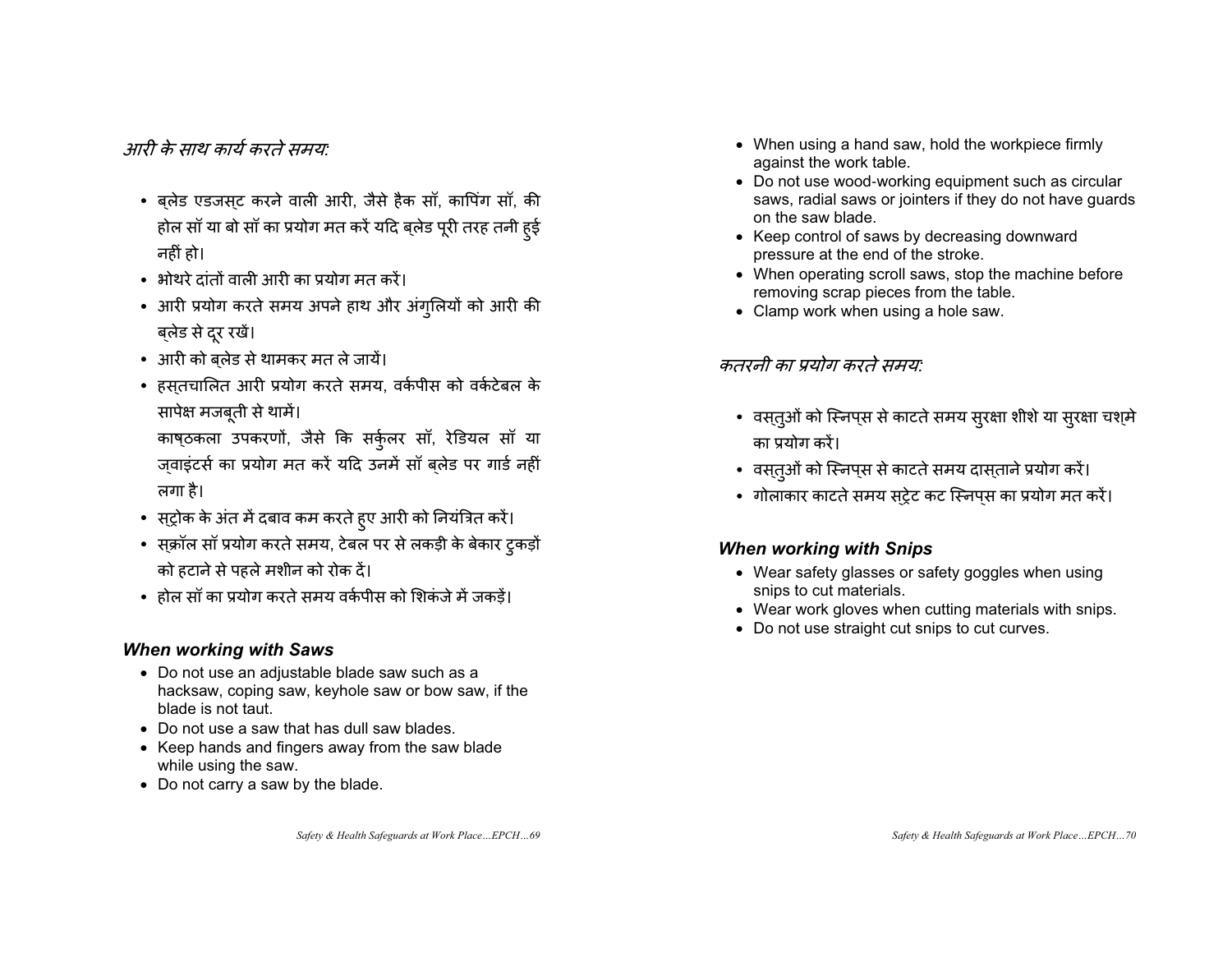#### शिकंजे का प्रयोग करते समय<sup>.</sup>

- एक लम्बे वर्कपीस को शिकंजे में कसते समय, वर्कपीस के सिरों को एक एडजस्टेबल पाइप स्टैंड, सॉ हॉर्स या बॉक्स के प्रयोग से रोकें।
- वर्कपीस को शिकंजे में यूं रखें कि जॉ का पूरा फेस वर्कपीस को जकड ले।
- ऐसे शिकंजे का प्रयोग मत करें, जिसके जॉ इंसर्ट्स कटे-फटे या टूटे हों, या शिकंजे की बॉडी में चिटकन या दरारें हों।
- अधिक दबाव बनाने के लिये शिकंजे के हत्थे पर पाइप मत फंसाएं।

#### *When working with Vises*

- When clamping a long workpiece in a vise, support the far end of the workpiece by using an adjustable pipe stand, saw
- horse or box.
- Position the workpiece in the vise so that the entire face of the jaw supports the workpiece.
- Do not use a vise that has worn or broken jaw inserts, or has cracks or fractures in the body of the vise.
- Do not slip a pipe over the handle of a vise to gain extra leverage.

पेंचकम का पयोग करते ममय<sup>.</sup>

- अधिक दबाव बनाने के लिये शिकपेंच के सिरे पर बिल्कुल फिट बैठने वाले पेंचकस बलेड का साइज मिलाकर प्रयोग करें।
- पेंचकस प्रयोग करते समय वर्कपीस को अपने शरीर से मत रोकें।
- कोई पेंच कसते समय अपनी अंगुलियों को पेंचकस ब्लेड के निकट मत लायें।
- पेंच के लिये शुरूआती छेद बनाने के लिये एक सूए, ड्रिल या कील का प्रयोग करें।
- पेंचकस पर बल लगाने के लिये हथौड़े या संडसी से मत ठोकें।
- पेंचकस को पंच/छेनी/प्रेबार/ कील उखाड़ने के लिये प्रयोग मत करें।
- बिजली कार्य के लिये इंसुलेटेड हत्थे वाले पेंचकस का प्रयोग करें।
- गीले, तेल लगे हाथों से पेंचकस का प्रयोग मत करें।
- एक बैटरी की चार्जिंग जांचने के लिये पेंचकस का प्रयोग मत करें।
- एक स्पाइरल रैशेट पेंचकस का प्रयोग करते समय, मजबूती से आहिसता-आहिसता नीचे को दबायें।

#### *When working with Screw drivers*

- Always match the size and type of screwdriver blade to fit the head of the screw.
- Do not hold the work-piece against your body while using a screwdriver.
- Do not put your fingers near the blade of the screwdriver when tightening a screw.
- Use an awl, drill or a nail to make a starting hole for screws.
- Do not force a screwdriver by using a hammer or pliers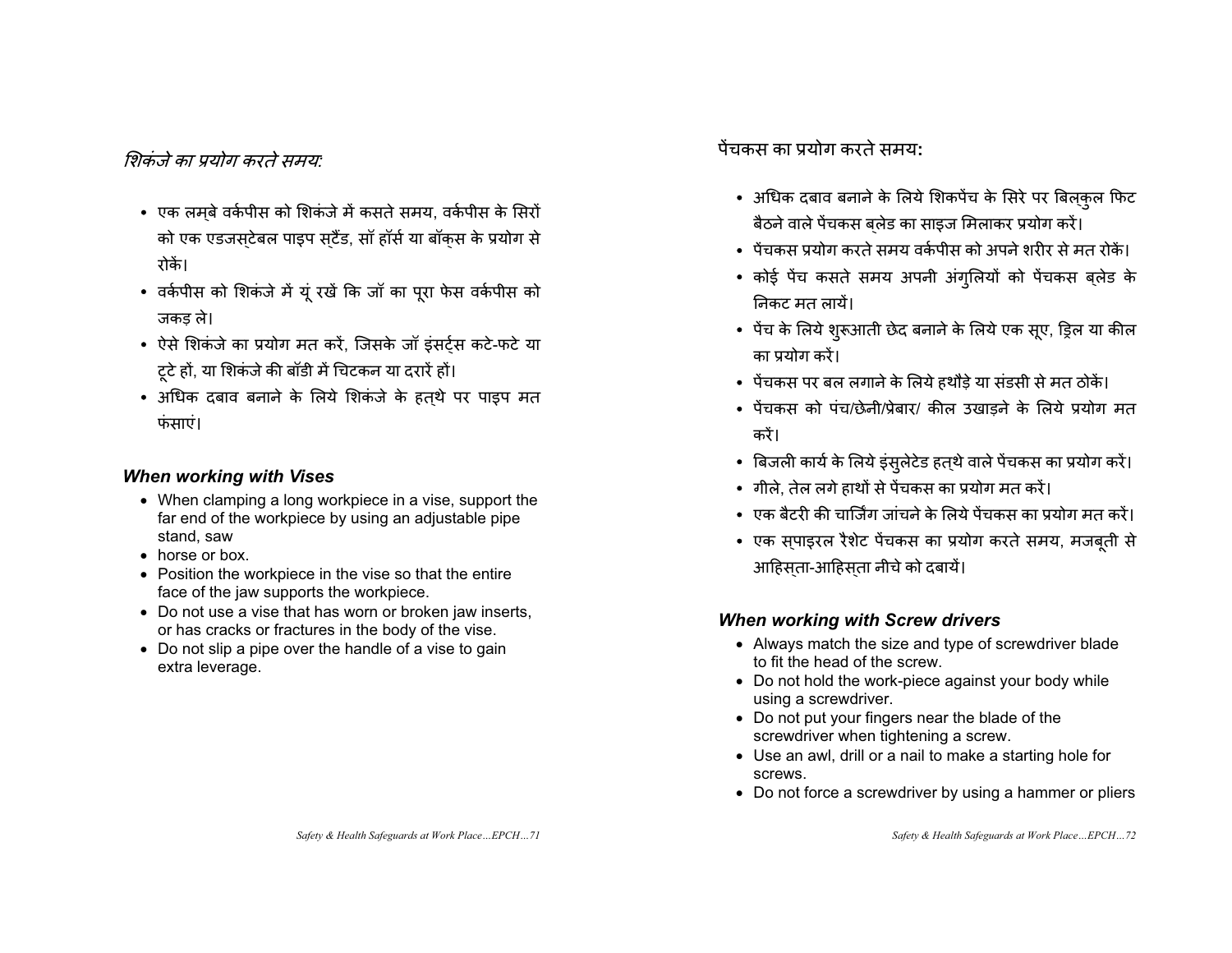- Do not use a screwdriver to punch/ chisel/ pry bar/pull nails.
- $\bullet$  Use a screwdriver with insulated handle for electrical work.
- Do not use a screwdriver with wet/oily hands
- Do not use a screwdriver to test the charge of a battery.
- When using a spiral ratchet screwdriver, push down firmly and slowly.

### बिजली उपकरणों का प्रयोग करते समय

- ड्रिल, सॉ, वैक्युम क्लीनर, फ्लोर पॉलिशर्स, मोवर्स, स्लाइसर्स, नाइवस, ग्राइंडर्स, आयरनस और प्रेसेज का इसतेमाल करते समय इनके मार्ग से बिजली के तार को दूर रखें।
- प्लग लगे उपकरणों या औजारों को स्विच पर अपनी अंगुलियों के साथ मत ले जायें।
- क्षतिग्रस्त तार वाले उपकरणों या औजारों का प्रयोग मत करें।
- उपकरणों या औजारों को तार से मत थामें।
- औजार को बिजली आउटलेट से अलग करने के लिये प्लग थामकर निकालें. तार पकडकर नहीं।
- मरम्मत से पहले डिस्कनेक्ट करें।
- औजार को प्लग लगाने या निकालने से पहले स्विच ऑफ कर दें।
- औजारों को ऑन अवस्था में बिना निगरानी के मत छोड़ें।
- बिजली उपकरणों या औजारों का तब प्रयोग मत करें, जब आपके हाथ गीले हों या आप गीले फर्श पर खड़े हों।
- चिनगारियां उत्**पन्**न करने वाले उपकरणों, जैसे कि ग्राइंडर्स, ड्रिल्स या सॉ आदि को 'ज्वलनशील' का लेबल लगे कन्टेनरों के

*Safety & Health Safeguards at Work Place…EPCH…73* 

पास या विस़फोटक वातावरण जैसे कि पेंट सप्रे ब्थ में प्रयोग मत करें।

- किसी अकेले आउटलेट में बिजली के कई उपकरण न जोड़ें।
- दरवाजों, छत, दीवार या फर्श के सुराखों से बिजली के विस्*ता*रित तारों को मत निकालकर ले जायें।
- बिजली के हस्तचालित या पोर्टेबल उपकरण को दो कांटे वाले एडॉपटर या दो कंडकटर वाले एकसटेंशन कार्ड के साथ प्रयोग मत करें।
- बिजली के हस्तचालित उपकरण को तब प्रयोग मत करें, जब आपने गीले सूती दासताने या गीले चमड़े के दासताने पहने हों।
- बिजली के उपकरणों को नंगे पैर आपरेट मत करें। रबर के तले वाले या इंसुलेटेड वर्कबूट पहनें।
- बिजली के हस्तचालित उपकरण को तब प्रयोग मत करें, जब इसकी मेटल केसिंग या कोई भाग या एकसटेंशन कार्ड आपने हाथ में पकड़ा हुआ हो। बिजली के सभी पोर्टेबल उपकरणों को प्लास्टिक के हत्थे से थामें या दूसरे कुचालक भागों से, जिनको थामने के प्रयोजन से बनाया गया हो।
- बिजली के हस्तचालित या पोर्टेबल उपकरण को तब प्रयोग मत करें जब तीन कांटों वाले इसके पॉवर पलग की अर्थिंग वाली पिन गायब हो या टूटी हो।

#### *WHEN HANDLING ELECTRIC TOOLS*

- Keep power cords away from the path of drills, saws, vacuum cleaners, floor polishers, mowers, slicers, knives, grinders, irons and presses.
- Do not carry plugged-in equipment or tools with your finger on the switch.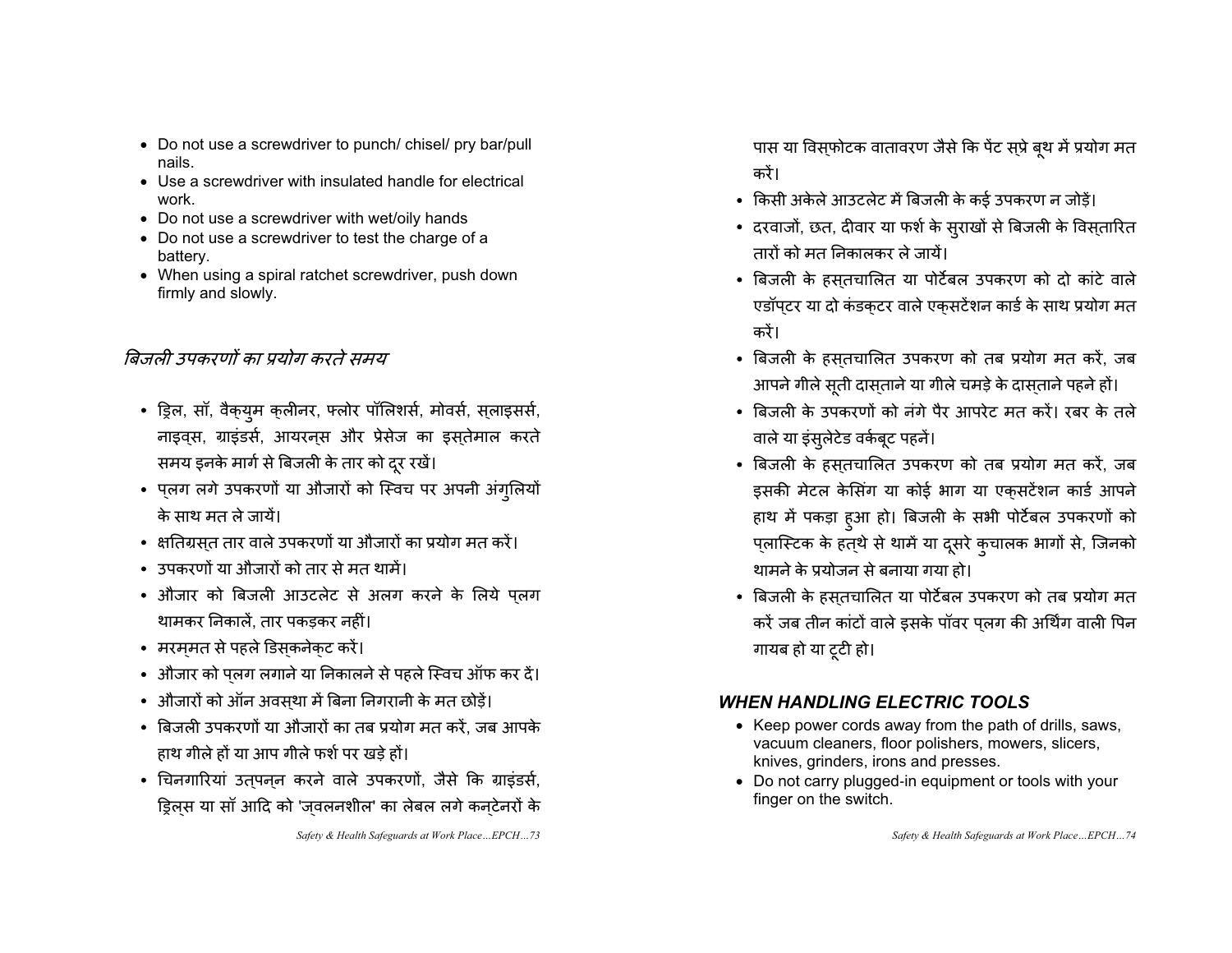- Don't use tools with damaged cords.
- Do not carry equipment or tools by the cord.
- Disconnect the tool from the outlet by pulling on the plug, not the cord
- Disconnect before repairing
- Turn the tool off before plugging or unplugging it.
- Do not leave tools that are "On" unattended.
- Do not handle or operate electrical tools when your hands are wet or when you are standing on wet floors.
- Do not operate spark inducing tools such as grinders, drills or saws near containers labeled "Flammable" or in explosive atmosphere such as a paint spray booth.
- Do not connect multiple electrical tools into a s ingle outlet.
- Do not run extension cords through doorways, through holes in ceilings, walls or floors.
- Do not operate a power hand tool or portable appliance with a two-pronged adapter or a two-conductor extension cord.
- Do not use a power hand tool while wearing wet cotton gloves or wet leather gloves.
- Never operate electrical equipment barefooted. Wear rubber-soled or insulated work boots.
- Do not operate a power hand tool or portable appliance while holding a part of the metal casing or holding the extension cord in your hand. Hold all portable power tools by the plastic hand grips or other nonconductive areas designed for gripping purposes.
- Do not operate a power hand tool or portable appliance if the ground pin from the three pronged power plug is missing or has been removed.

## **Health & Safety**





No machine guards / obstructions to hold easy movement of hand Use of PPEs missing - Hand Gloves Use of PPEs missing - Eye Shields No distance with co-worker





Extremely bad house keeping. Exit blocked, Aisles escape routes blocked. Material spread vulnerable for fire. Dont' know what the drum is in side. Flammable material risk of fire.

The tube lighting needs to be guarded The aisles are not marked Loose electric connections of the machines No effective machines guards. Congestion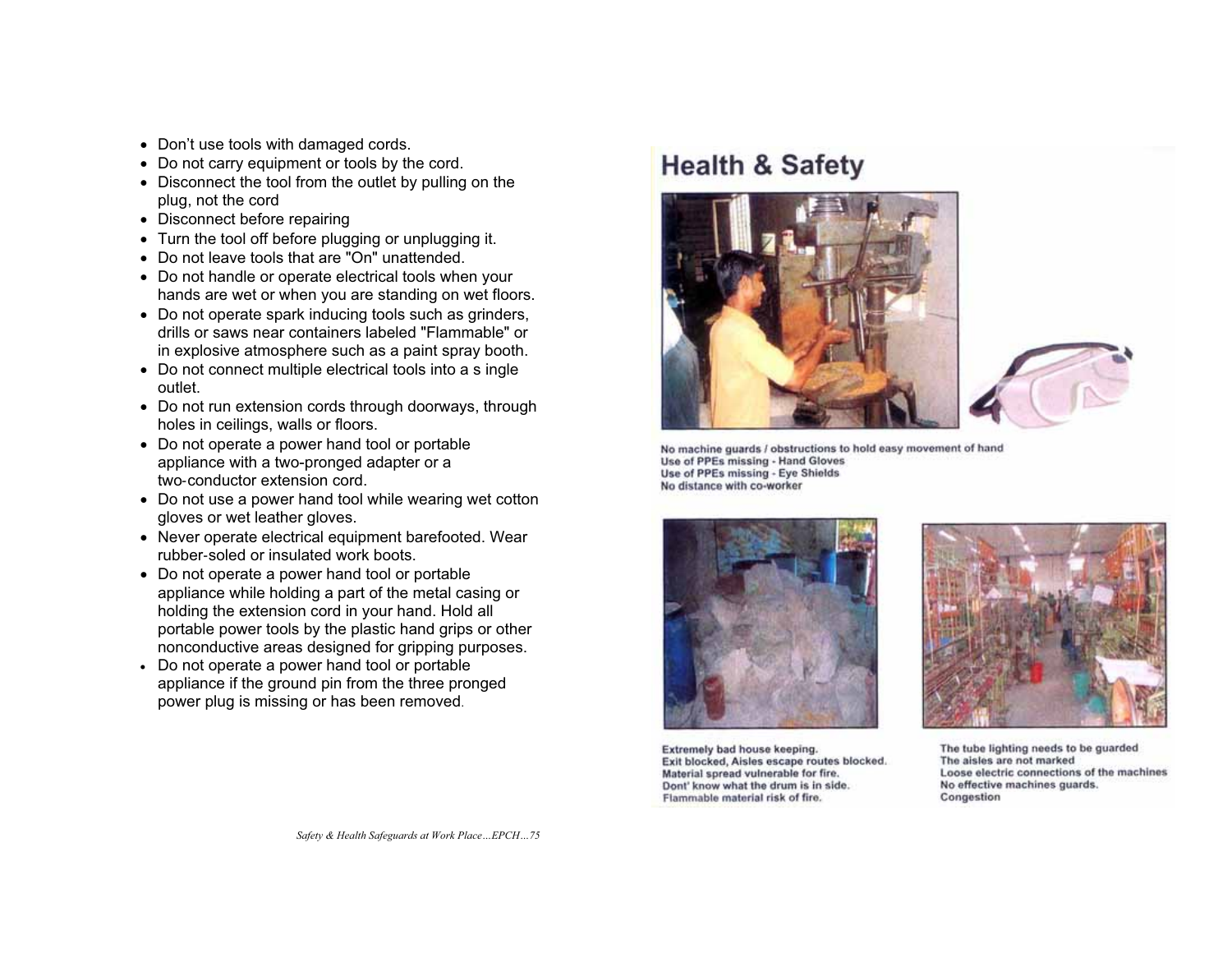### **Health & Safety**



Wearing Safety Helmets conrtruction site



Prorer use of PPEs - Mask (for Dust & Fume)<br>Prorer use of PPEs - Eye Shields<br>Prorer use of PPEs - Apron



Prorer use of PPEs - Safety Helme<br>Prorer use of PPEs - Eye Shields<br>Prorer use of PPEs - Ear guard



Prorer use of PPEs - Mask Prorer use of PPEs - Hand Gloves Prorer use of PPEs - Rubber Boots



Prorer use of PPEs - Mask (for cotton Dust)



Prorer use of PPEs - Hand Gloves (for the safety of hand from chemicals)

## **Health & Safety**





Clean and hygienic place of work meeting some safety norms.



Fire Extinguishers to meets Fire Emergency<br>Adequate provision is made for the fighting of fire and evacution in all areas of the factory or production site.